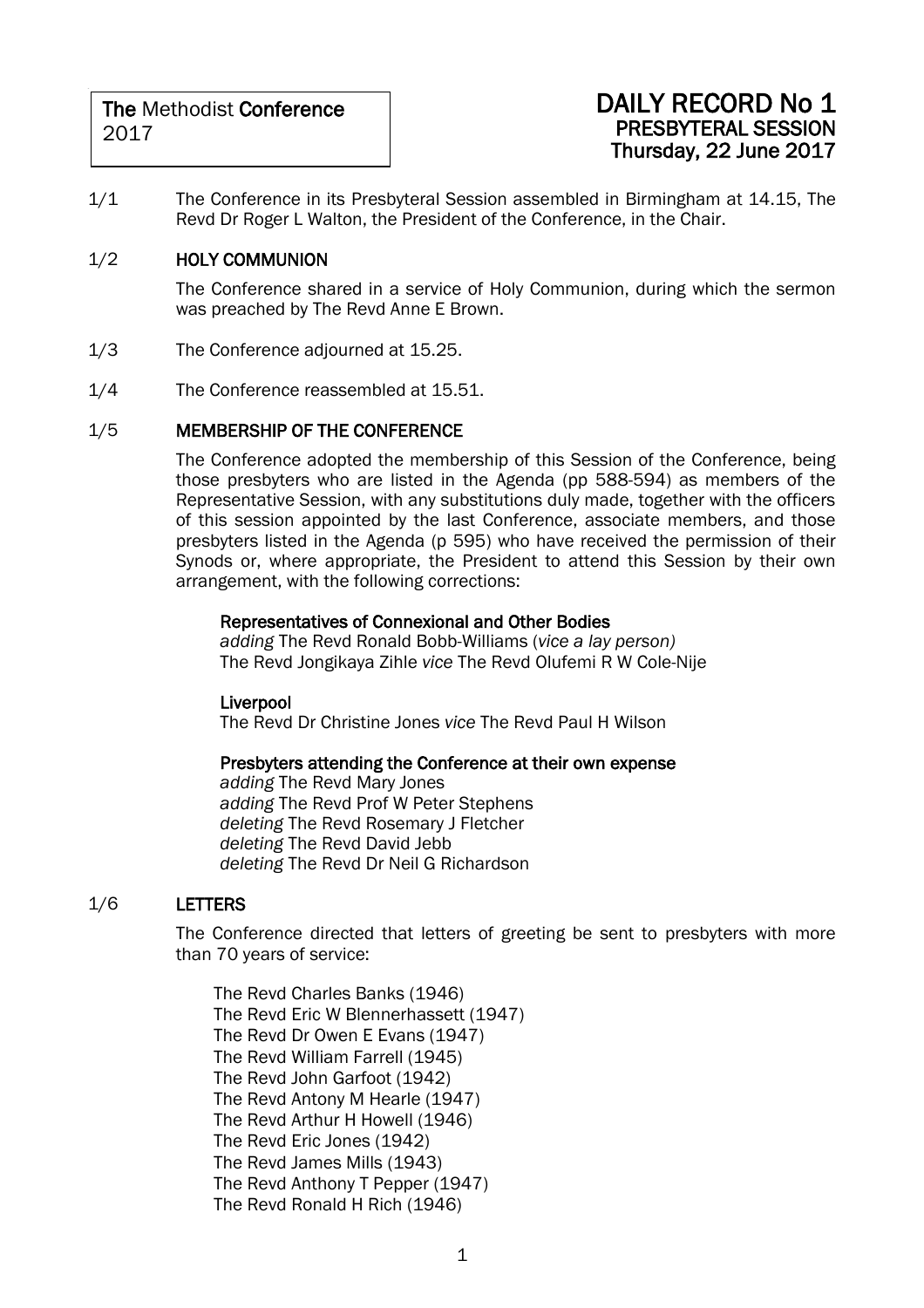The Revd Gordon F Simmons (1947) The Revd George W Simons (1947) The Revd Reginald E Tansey (1947)

### 1/7 HOURS OF SESSION

The Conference agreed that these should be 14.15-15.15 and 15.45-18.30 on Thursday, 22 June; 09.15-11.00, 11.30-13.00, 14.15-14.45, 15.15-16.30 and 17.00-18.30 on Friday, 23 June.

### 1/8 APPOINTMENT OF SCRUTINEERS

The Conference appointed the Scrutineers as follows:

The Revd Ann M Anderson The Revd Richard J Byass The Revd Anne Ellis The Revd Philip J Jackson

The Revd Susan Levitt The Revd Thomas J Osborne The Revd Billy Slatter

### 1/9 APPOINTMENT OF ATTESTORS

The Revds Julie A Minns and Nicola Vidamour were appointed to attest the 'written portion' of the Daily Record of the Presbyteral Session.

### 1/10 4. THE REPORT OF THE PRESBYTERAL SESSION BUSINESS COMMITTEE

The Conference adopted Resolution 4/1.

### 1/11 5. CONFERENCE ARRANGEMENTS

The Conference adopted Resolutions 5/3, 5/4, 5/5 and 5/6.

- 1/12 A session on the theme *Vulnerability as the Heart of Transformation* was resourced by The Revd Donald M Eadie and facilitated by The Revd Gary P Hall.
- 1/13 The Conference engaged in discussion of Agenda Item 3. Methodist Council Part 1 Section I MINISTERIAL CODE OF CONDUCT.

### 1/14 LETTER

A Letter of greeting and concern was written in the name of the Conference to The Revd Victoria O Bravette.

1/15 The Conference shared in worship, and adjourned at 18.22.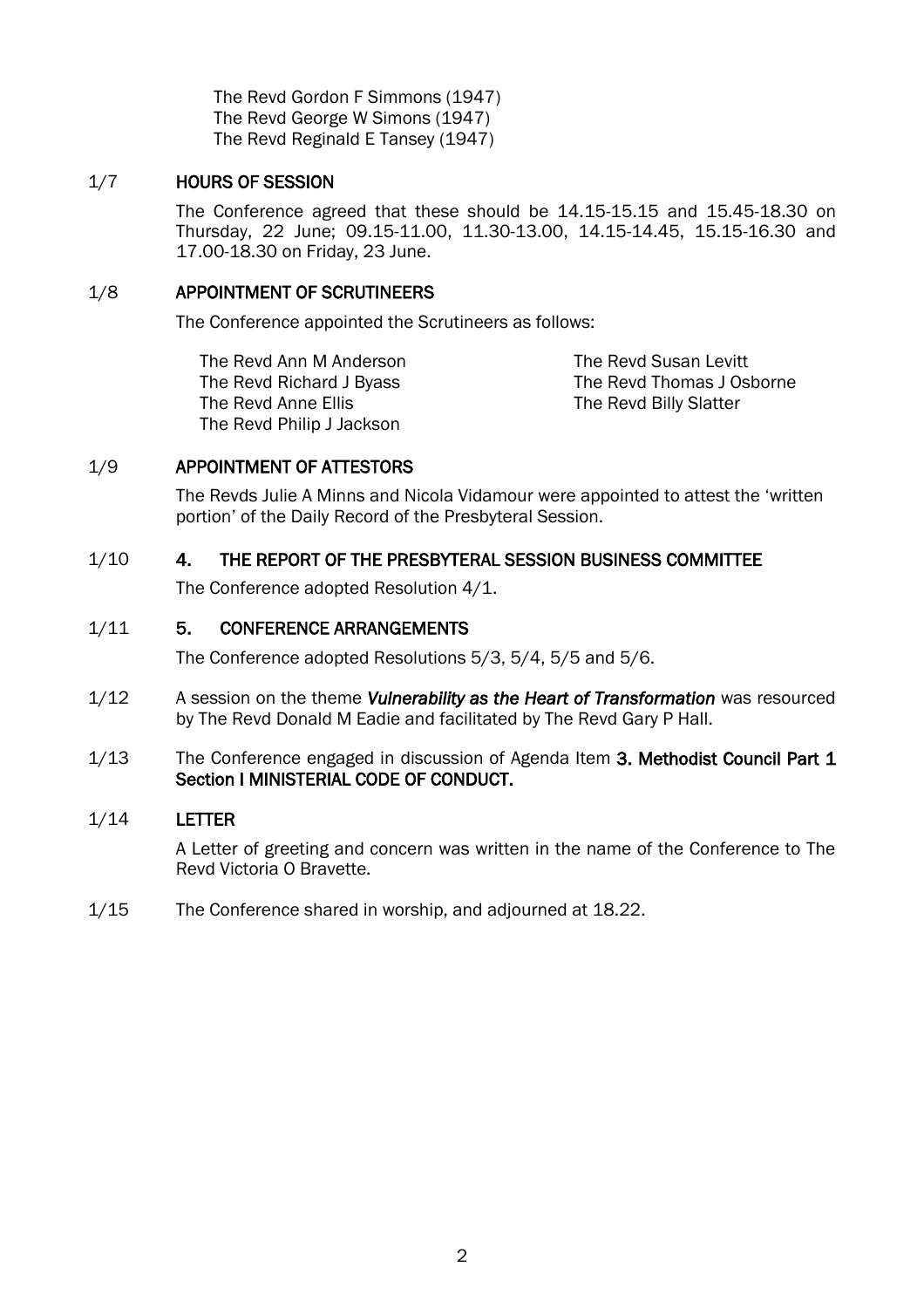- 2/1 The Conference assembled at 09.15, and shared in worship.
- 2/2 The Conference went into closed session at 09.35.

### 2/3 51. MINISTERIAL CANDIDATES' AND PROBATIONERS' OVERSIGHT COMMITTEE

### 1. Candidates for Presbyteral Ministry

- 2/3/1 The Conference concurred with the recommendations of the Candidates' Appeals Committee.
- 2/3/2 The Conference recommended, with the required majority, acceptance by the Representative Session of the following candidates, to proceed unconditionally into pre-ordination training:

Rebekah Mary Blyth Georgina Felicia Tutuaa Bondzi-**Simpson** Elisabeth Karen Brooks Mark Carrick David Charter Jason Cooke Ria Vanessa Delves Stuart John Dyer Ian Christopher Greenfield Karen Elizabeth James Sarah Jane Knebel

Doreen Eugenia Abioseh Koffie-Williams Rachel Helen Leather Kenneth George McNally Julia Irene Reid Pamela Ann Roberts Matthew Thomas Sheard Latika Singh Katharine Jane Smith Peter John Williams Rebecca Helen Wright

2/3/3 The Conference recommended, with the required majority, acceptance by the Representative Session of the following member of the Methodist Diaconal Order, to proceed unconditionally into pre-ordination training for presbyteral ministry:

Philip John Osborne

2/3/4 The Conference recommended, with the required majority, acceptance by transfer under Standing Order 714(1) of the following candidates recommended by autonomous conferences, to proceed into pre-ordination training and probation:

> Ruth Arce Rosales (the Methodist Church of Mexico) Manuokafoa Tu'ipulotu (the Methodist Church in Tonga)

2/3/5 The Conference adopted Resolution 51/2.

### 2/4 2. Special Reports

- 2/4/1 The Conference agreed that an accepted candidate who has not yet commenced training, Philip Cotton, be allowed to delay for one further year before commencing training.
- 2/4/2 The Conference agreed that recommended candidate Peter John Williams may defer for a year entry into training.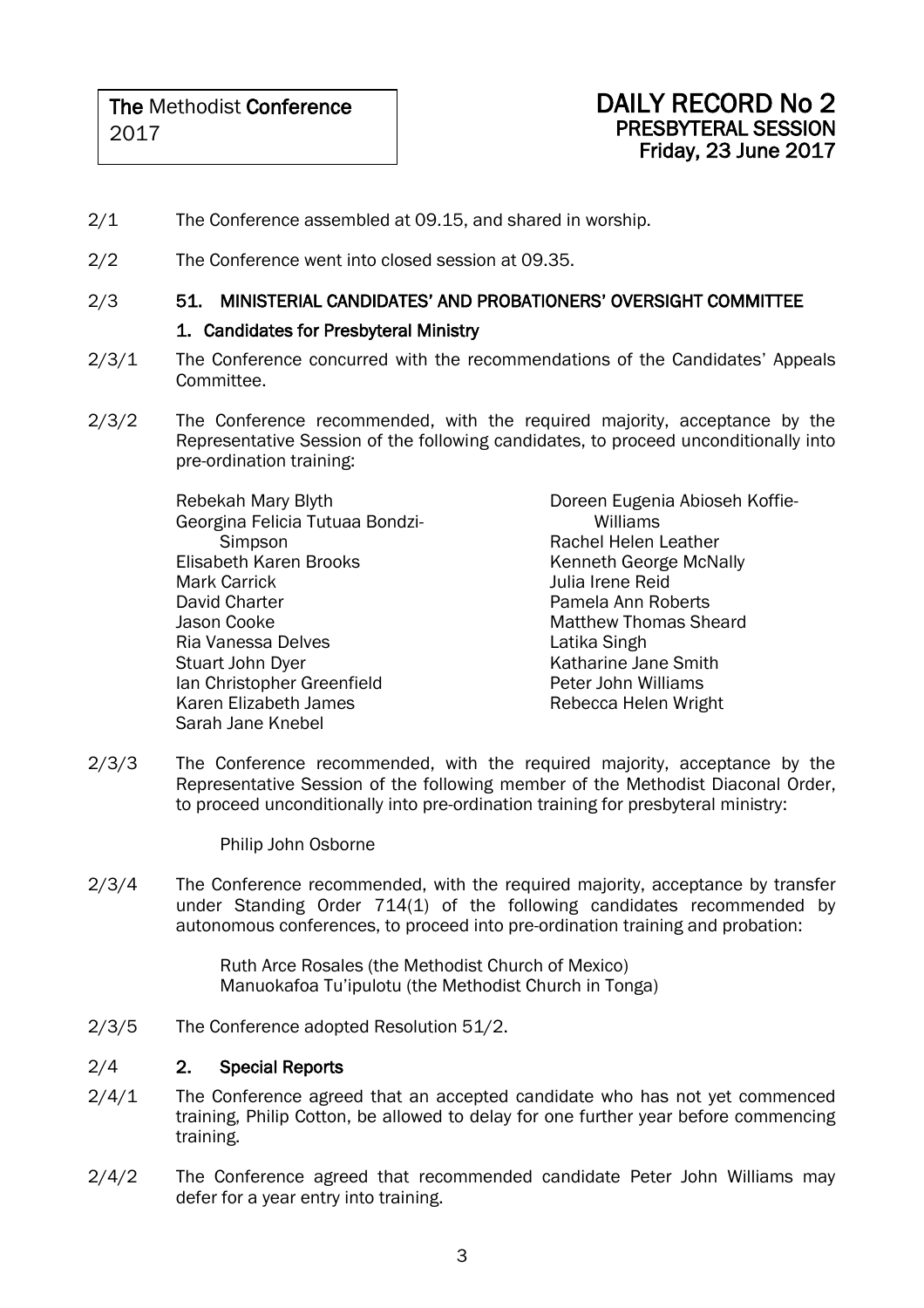2/4/3 The Conference agreed the following changes in expected date of Reception into Full Connexion:

| To a later date:            |                  |
|-----------------------------|------------------|
| Calvin Cheung               | 2020 (from 2019) |
| John Peter Malnutt          | 2020 (from 2019) |
| Kenneth Peter Kingston      | 2020 (from 2019) |
| Alberta Konadu-Yiadom       | 2019 (from 2017) |
| Sydney Samuel Ekundayo Lake | 2020 (from 2019) |
| Sarah Louise Lowe           | 2018 (from 2017) |
| Charity Dambudzo Madenyika  | 2018 (from 2017) |
| Penelope Jane Thorne        | 2018 (from 2017) |
| <b>Benjamin Scrivens</b>    | 2020 (from 2019) |
|                             |                  |

- 2/4/4 The Conference received a special report regarding student presbyter Simon Young whose expected date of Reception into Full Connexion is uncertain, and a special report regarding Lyndsey Josephine Phillpot.
- 2/4/5 The Conference agreed to the reinstatement of the following as an ordained presbyteral probabtioner under SO 761(12): Cliff Shanganya *[corrected after Conference]*
- 2/4/6 The Conference adopted Resolution 51/1,

p 504, 1.2, *adding* Peter John Williams

#### 2/5 3. Preachers Recommended for Continuance on Trial

The Conference adopted Resolution 51/4.

### 2/6 4. Preachers on Trial presented to the Conference for Reception into Full **Connexion**

2/6/1 The Conference accepted the recommendation of the Ministerial Candidates' and Probationers' Oversight Committee that the following are fit to be admitted into Full Connexion with the Conference as presbyters:

> Robert Andrew Balfour Frances Anne Ballantyne Iain Mark Ballard Paul Martyn Benney Denise Binks Gabriele Elisabeth Britton-Voss Rosemary Elizabeth Coles Timothy Mark Cooke Helen Croft James Ian Eaton-Challinor Stephen Michael Hawkes Gina Anne Hoff Judith Anne Holliman Karen Aileen Victoria Le Mouton Donna Alice Leigh Ruth Lownsbrough Howard Craig Manley Nicola Martyn-Beck

Ruth Katherine Midcalf Miriam Sarah Moul Patricia Mukorombindo Stephanie Njeru Sarah Jane Parkin Angela Pothecary Joanna Ruth Rand Tanya Short Martin Slocombe Johanna Catherine Smart Patrick David Stonehewer Wendy Tucker Benjamin Twumasi Hilda Margaret Warwick Ruth Wilson John Yarrien Kan Wing-Chit Yu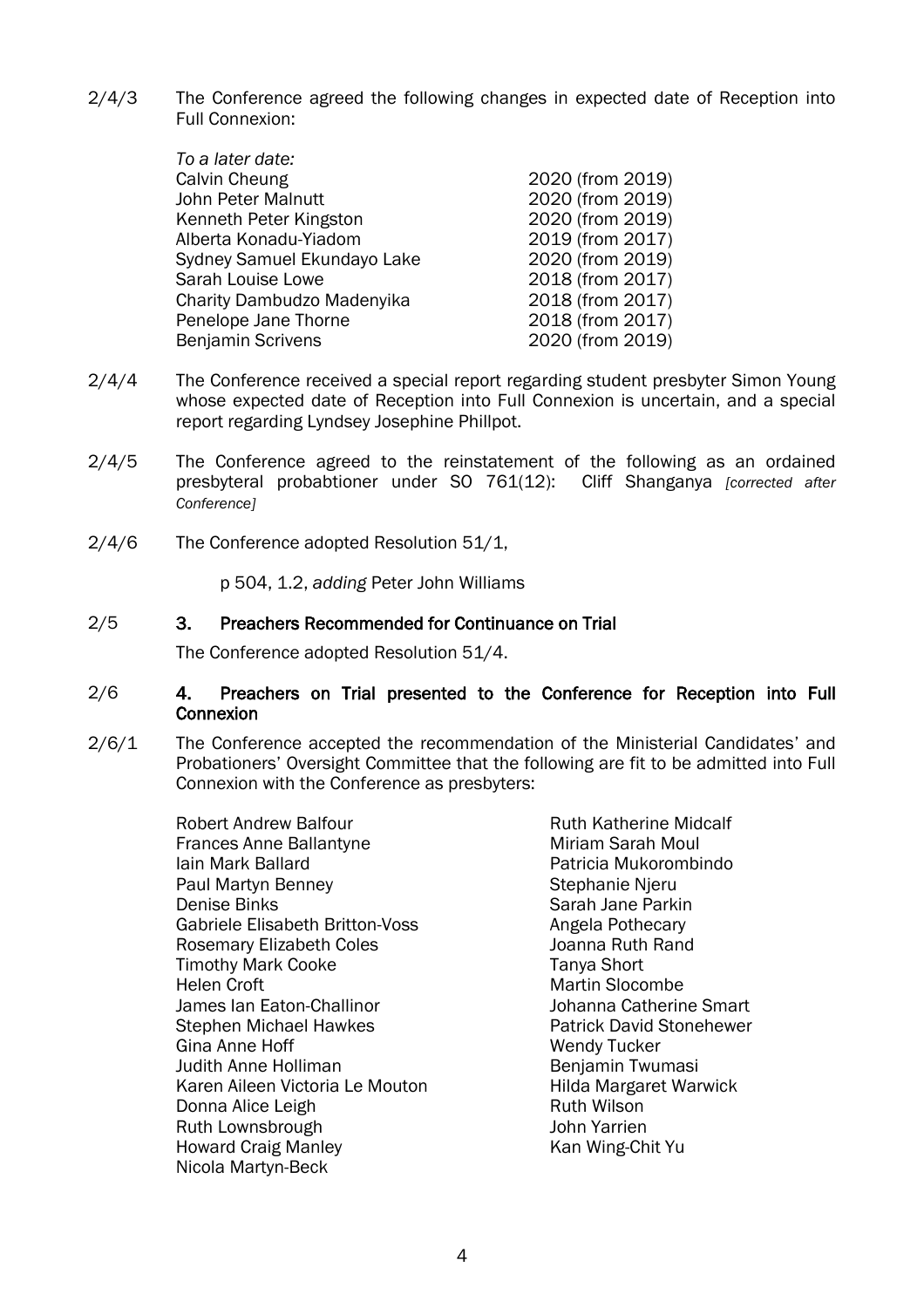2/6/2 The Conference, by a Standing Vote, adopted Resolution 51/5,

p 509, *for* 'Balfour, Robert' *reading* 'Balfour, Robert Andrew' *for* 'Judith Holliman' *reading* 'Judith Anne Holliman' *and for* 'Le Mouton, Karen' *reading* 'Le Mouton, Karen Aileen Victoria'

### 2/7 53. PRESBYTERAL TRANSFERS AND REINSTATEMENTS

### 1. Recommendations of the Ministerial Candidates' Selection Committee acting as Transfer Committee (under S.O.730)

- 2/7/1 The Conference concurred with the recommendations of Candidates' Appeals Committees hearing appeals by applicants for transfer.
- 2/7/2 The Conference recommended, with the required majority, acceptance by the Representative Session of the following applicants for transfer to be received into Full Connexion in 2017:

Barry James Allen (The Methodist Church of Southern Africa) Luiz Fernando Cardoso (The Methodist Church, Brazil) Lynita Conradie (The Methodist Church of Southern Africa) Gyula Ferenc Fiák (Church of the Nazarene) Alan Geoffrey Palmer (Evangelical Fellowship of Congregational Churches) Marian Alexandra Taylor (The Church of England) Nana Banyin Thomford (Anglican Orthodox Church) Jongikaya Zihle (The Methodist Church of Southern Africa)

2/7/3 The Conference recommended, with the required majority, acceptance by the Representative Session of the following applicant for transfer to be received onto probation, having completed initial ministerial training in Canada:

Shalome MacNeill Cooper (United Church of Canada)

2/7/4 The Conference recommended, with the required majority, acceptance by the Representative Session of the following ordained applicant for transfer to be received into initial training and probation:

Sang Wook Han (Jesus Korea Sungkyul Church)

2/7/5 The Conference accepted the recommendation of the Ministerial Candidates' Selection Committee that the following be recognised and regarded as presbyters in Full Connexion with the Conference under Standing Order 732(2) and (3):

> Mucharutya Chisvo (The Methodist Church in Zimbabwe) Zdzislaw Grzegorz Hendzel (The Methodist Church of Southern Africa) Krystyna Halina Kwarciak (Silesian Evangelical Church of the Augsburg Confession) Gary John Molver (The Methodist Church of Southern Africa) Rachel Muthoni (The Methodist Church in Kenya) Panzu Ruffin Binda (The Methodist Church of Southern Africa) Teddy Chaila Siwila (The United Church of Zambia)

2/7/6 The Conference accepted the transfer of the following presbyter from the Methodist Church in Ireland:

Derek Gordon Poole *[as corrected by 5/17/1]*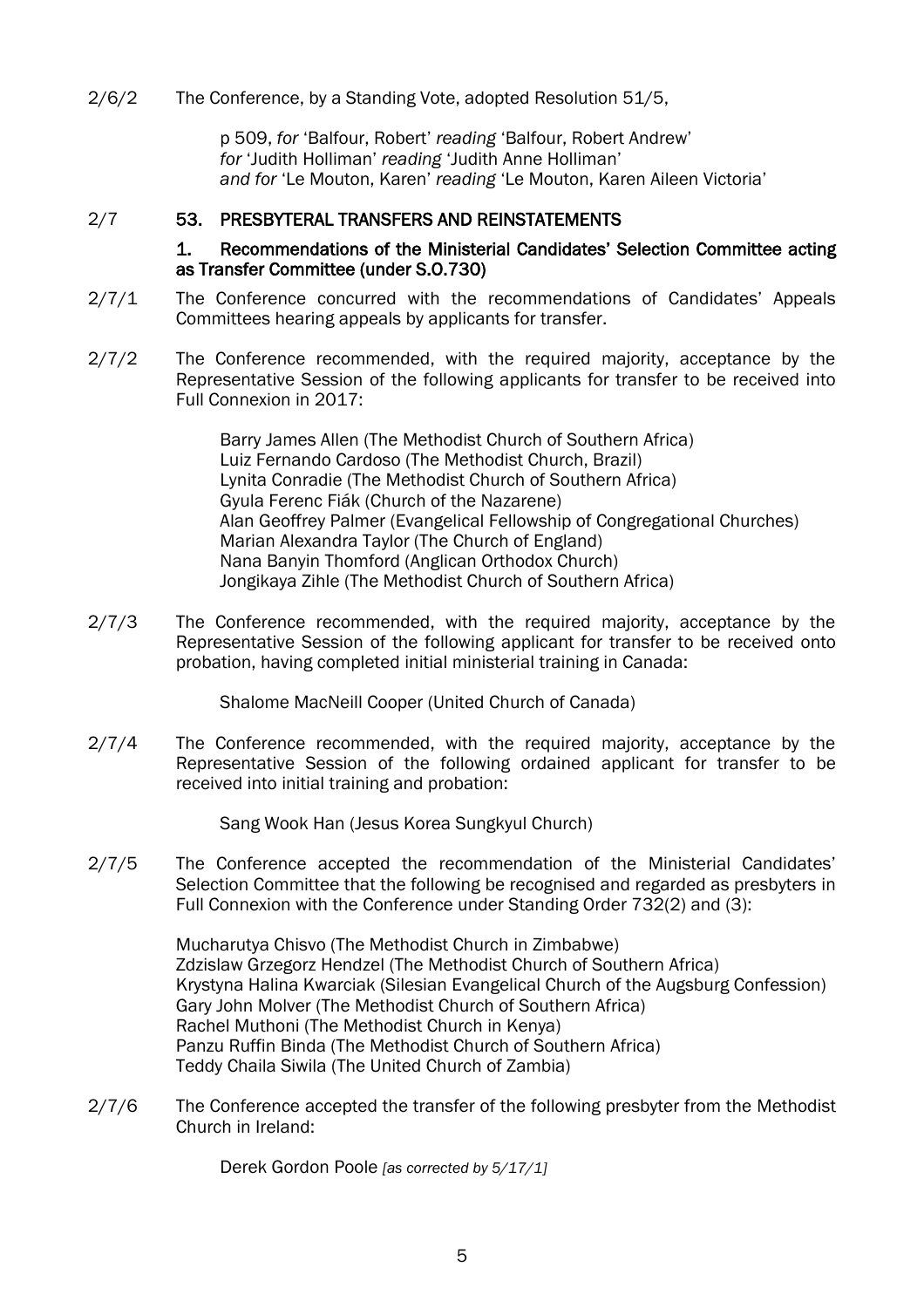### 2/7/7 3. Recommendations for Reinstatements

The Conference concurred with the recommendations of Reinstatement Committees.

2/7/8 The Conference adopted as Resolution 53/3:

The Conference resolves that Stephen Jay is fit to be reinstated as a local preacher and pursuant to SO 761(14) directs the High Peak Circuit Meeting to reinstate him.

- 2/7/9 The Conference recommended to the Representative Session that David Arthur Harrison be reinstated to Full Connexion.
- 2/7/10 The Conference adopted Resolution 53/1,

p 516, *for* the first occurrence of '*No case*' *reading* '*Two cases*'

pp 516-7, *moving* 'Lynita Conradie (the Methodist Church of Southern Africa)' from the list on p 517 of applicants for transfer not accepted to the list on p 516 of those recommended for acceptance into Full Connexion

p 516, *for* 'Shalome Cooper' *reading* 'Shalome MacNeill Cooper'

p 517, *for* 'Binda Ruffin Panzu' *reading* 'Panzu Ruffin Binda'

2/7/11 The Conference, by a Standing Vote, adopted Resolution 53/2.

### 2/8 48. PERMISSIONS TO SERVE

The Conference adopted Resolution 48/1,

5. Permission to reside abroad, in the draft of the stations *adding* Alwin J Samuel (Pakistan)

### 2/9 RESIGNATIONS

2/9/1 The Conference accepted a report that the President had accepted the resignation of the following presbyters in Full Connexion, according them the status indicated:

| John A Butterfield | No status                        |
|--------------------|----------------------------------|
| Grace Easthope     | Member only                      |
| James E Grebby     | No status                        |
| Lucille Rogers     | No status                        |
| John R Thompson    | No status (to be ordained in the |
|                    | Church of England)               |

- 2/10 The Conference received a report on behalf of the Convenors of Connexional Discipline, Pastoral and Appeal Committees.
- 2/11 The Conference noted that Paul J Flowers had ceased to be a presbyter in Full Connexion with the Conference and that Lyndsey Josephine Phillpot had ceased to be a student presbyter.
- 2/12 The Conference reassembled in open session at 10.29.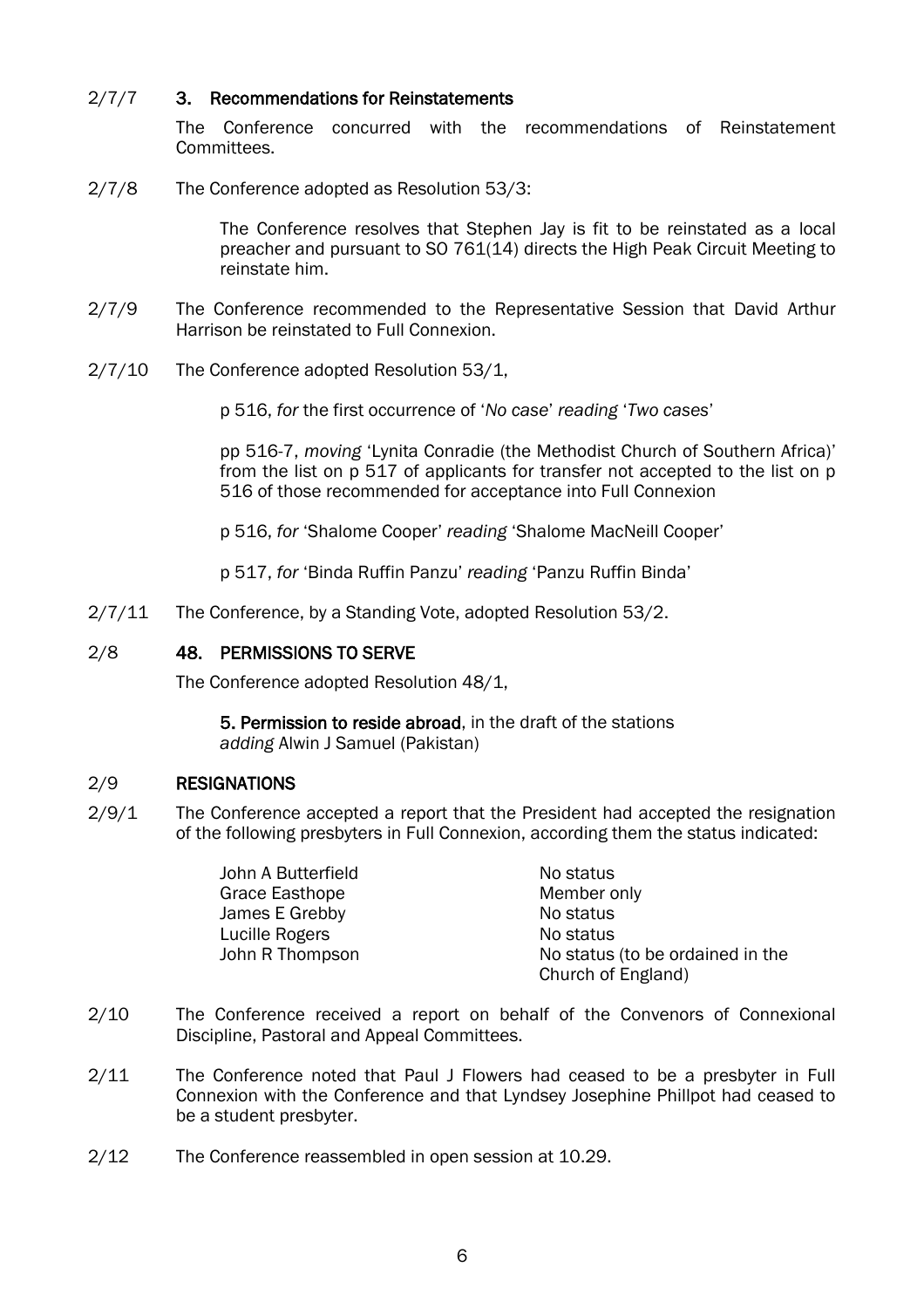### 2/13 OBITUARIES

2/13/1 The Conference adopted the Obituaries as printed and circulated to the Conference, and the Obituaries below,

> *directing* that if, after checks have been carried out in the Conference library, it is necessary to correct inaccuracies in these Obituaries, the Secretary of the Conference be authorised to make such corrections before the Obituaries are published in the Minutes of the Conference.

### 2/13/2 *1. In Great Britain*

Allan John Bowers: Born on 2 April 1923 in Clapton Hackney London. He was one of four children. As a young boy Sunday School had great appeal, not for the bible stories but because the teacher read from Just William. Allan found a love of painting and was quite prolific. He nearly went into law but the war changed everything. The family began evacuating to Devon but his mother died. Her death had a profound effect on Allan. Later he was called up to the RAF and trained as a radio operator but his diaries show that he spent most of his time paying others to do his guard duty so he could go to the cinema! Allan transferred to the RAF medical branch in Sidmouth and preached for the first time in Sidmouth Methodist Church. War ended, and his call to the Methodist ministry began. Allan was sent precollegiate to the Matlock Circuit. He lived on the Willersley Castle Estate where he met their new secretary, Betty. He trained at Hartley Victoria. He served as a probationer in the Walton-on-Thames Circuit. In 1951 came ordination and training for army chaplaincy. Now married he served in Hong Kong, Korea and Folkestone. He and Betty were blessed with a daughter, Jane. He then served in the following Circuits: Grantham, Sheffield, Bebington, Wolverhampton (Trinity) and Sidmouth and Bridport. In this last Circuit he was instrumental in the building of a new Church in Seaton. He retired in 1987 but preached regularly into his nineties. At the age of 73 he was awarded a Bachelor of Divinity from London University. In retirement Allan painted, wrote books and provided a weekly column for the Sidmouth Herald. He wrote articles for the Methodist Recorder and had a prayer published in The Times Book of Prayer. Betty passed away in 2007. Allan kept busy as before and even started to learn the piano. He will always be remembered as creative, gifted and artistic, perhaps sometimes a little eccentric, but most of all for his strong unshakable faith. He died on 17 April 2017 in the ninety-fifth year of his age and the seventieth year of his ministry.

Peter Munro Dolling: Born in Craven Arms, Shropshire on 20 January 1936 to William and Catherine Dolling, youngest brother to Ronald, John, Alec and Roberta. Peter's father was a Methodist minister and his school years were spent boarding at Ashville College, Harrogate. At 18 Peter began his national service, working with the RAF servicing aircraft communications equipment. It was during this time that Peter felt God's call to go into the ministry. He trained at Handsworth Theological College in Birmingham and Selly Oak Missionary Training College where he met Pauline. Following their engagement they spent the next two years apart. Pauline travelled to India to work in Vellore whilst Peter was stationed as a probationer minister in Upholland, Lancashire. They were married on 4 September 1965. They were to have two sons Robin and Angus; eventually Andrea came into their lives in her mid teens. She became a much loved sister to Rob and Angus. Shortly after their marriage they travelled to India to both serve as missionaries. Peter served with the Church of South India in the Diocese of Tiruchirapalli where he was responsible for 70 churches scattered over a 30 mile radius of Tamil Nadu in South India. They returned to the UK in October 1968. He served in the following Circuits: Bolton, Consett, Saltash, Swansea, Blackburn and Greenock. Throughout his ministry Peter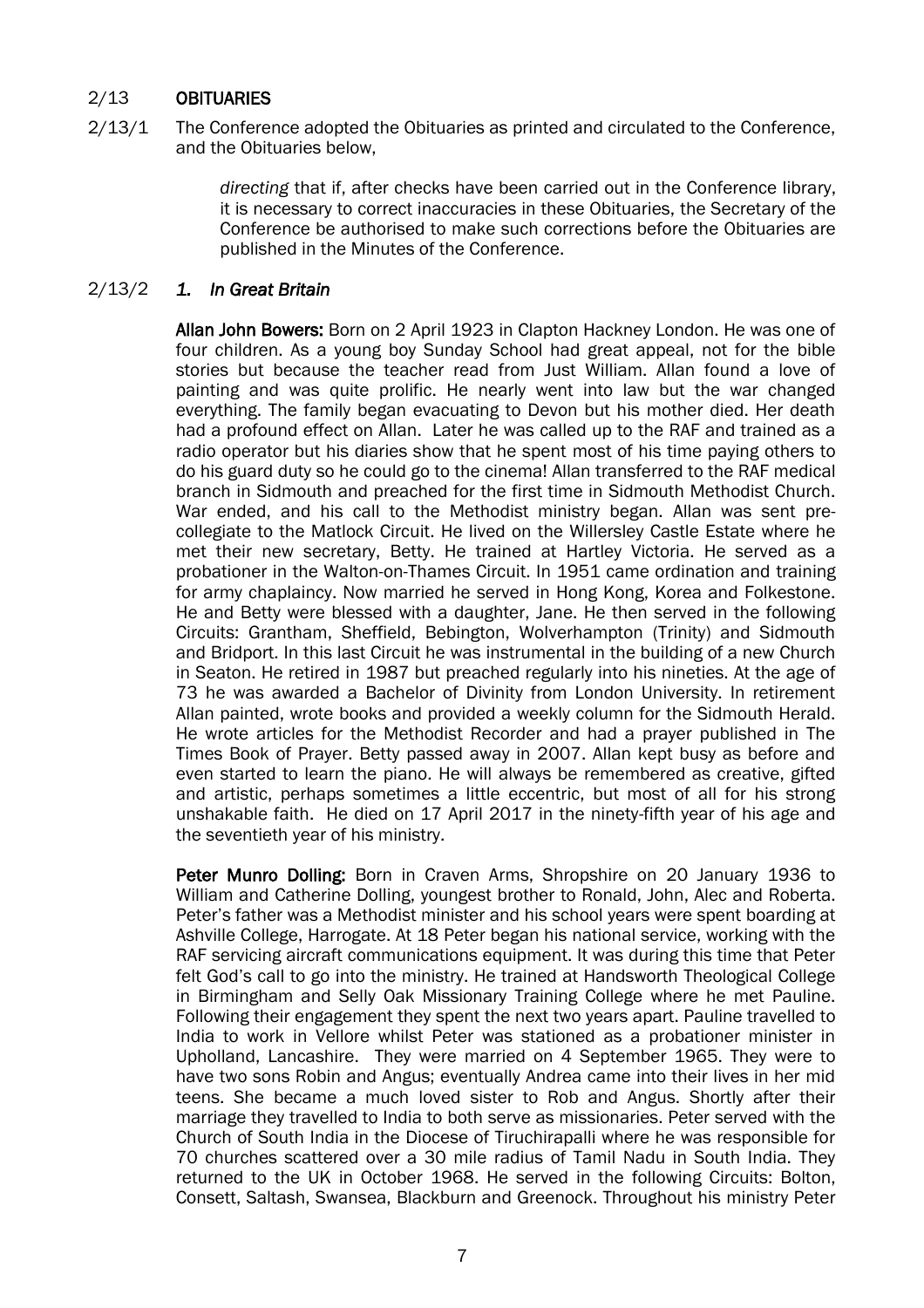had a great love for Israel which they visited every two or three years from 1986 to 2015. In 1997 Peter and Pauline retired to Penclawdd on the Gower peninsular where they spent 20 happy years together. As a supernumerary minister Peter played a full and active part in the life of Reynoldston Methodist Church and was well known in the Swansea and Gower Circuit for his pastoral and preaching ministry. He died on 19 May 2017 in the eighty-second year of his age and the fiftyfifth year of his ministry.

Anthony George Kinch: Born in Stokenchurch, Bucks on 25 March 1940, Tony attended the local primary school, and Wycombe Technical College, learning a multitude of practical skills. A qualified football referee, he was chairman of Stokenchurch Football Club and a member of West Wycombe Brass Band. As a local preacher he took on many lay roles in the circuit – thereby gaining wider experience. After training at Newland Park College he taught at Princes Risborough. Then came his call to ministry and training at Richmond College. He served in the following Circuits: Netherton, Telford (South) and Wolverhampton (Darlington Street). In 1966 he married Christine (Tina) and they had two children. In their first Circuit they lived on the tenth floor of a block of council flats. Arriving in Telford in 1970 the New Town was still very much a work in progress. Tony was chairman of Madeley Old People's Welfare Committee, where each Christmas day he personally delivered meals on wheels. He joined another band, Jackfield Brass Band. At Darlington Street Methodist Church Tony was frequently to be found in his blue boiler suit mending something. He was a popular preacher, using no notes and leading the singing with his powerful tenor voice. Tony became chairman of advocacy at NCH, chairman of Age UK Wolverhampton, an industrial chaplain, Mayoral chaplain four times, a member of the Churches Advertising Network and a campaigner for fully integrated public transport. At Darlington Street he supported the work of Interfaith and Fairtrade, and was chairman of the Good Shepherd Ministry. Cancer lost him his left eye, his nose and his upper lip in 2015, but he continued working part time at Stratton Street Methodist Church. Despite radiotherapy, the cancer advanced to his brain. After his death he was afforded a Civic Funeral attended by the Mayor and Mayoress of Wolverhampton. At the service one of the speakers, Rob Marris MP, described Tony as "a huge personality, whose campaign for social justice shone brightly to the end." He leaves a wife, two children and four grandchildren. He died on 19 February 2017 in the seventyseventh year of his age and the fifty-first year of his ministry.

David Michael Mason: Born on 22 May 1926. David was inspired by Donald Soper to become a pacifist, and as a conscientious objector, worked at University College Hospital. He entered the ministry in 1950 training at Richmond College. He served in the following Circuits: London Mission (East Ham), London (Finsbury Park and Southgate), Stoke-on-Trent (Longton Mission), London Mission (West London), London Mission (Notting Hill), London Mission (Hammersmith and Fulham), London Mission (East), Medway Towns and London Mission (West London). In 1956, he continued his theological study at Boston University, marrying his first wife, Ann in 1957. They had three children, Stephen, Deborah and Sarah. In Notting Hill he worked in a team ministry following the race riots in 1958. David was instrumental in setting up the Notting Hill Social Council, Notting Hill Housing Trust and the Race Relations Council. He was awarded an OBE for his race relations work. While in Notting Hill, he expressed a fear that he was an impostor and unsure of his calling. He was reassured by Geoffrey Ainger's comment that "an impostor's road does not lead from the breezy campaignings of Marble Arch to the serious participation in an attempt to seek the renewal of the church in an area of radical failure." Whilst continuing in circuit ministries David was Director of Hammersmith CDP, and Deputy Director Voluntary Action. He was a committed member of the Labour Party, a local councillor in the 1970s and stood for parliament several times, without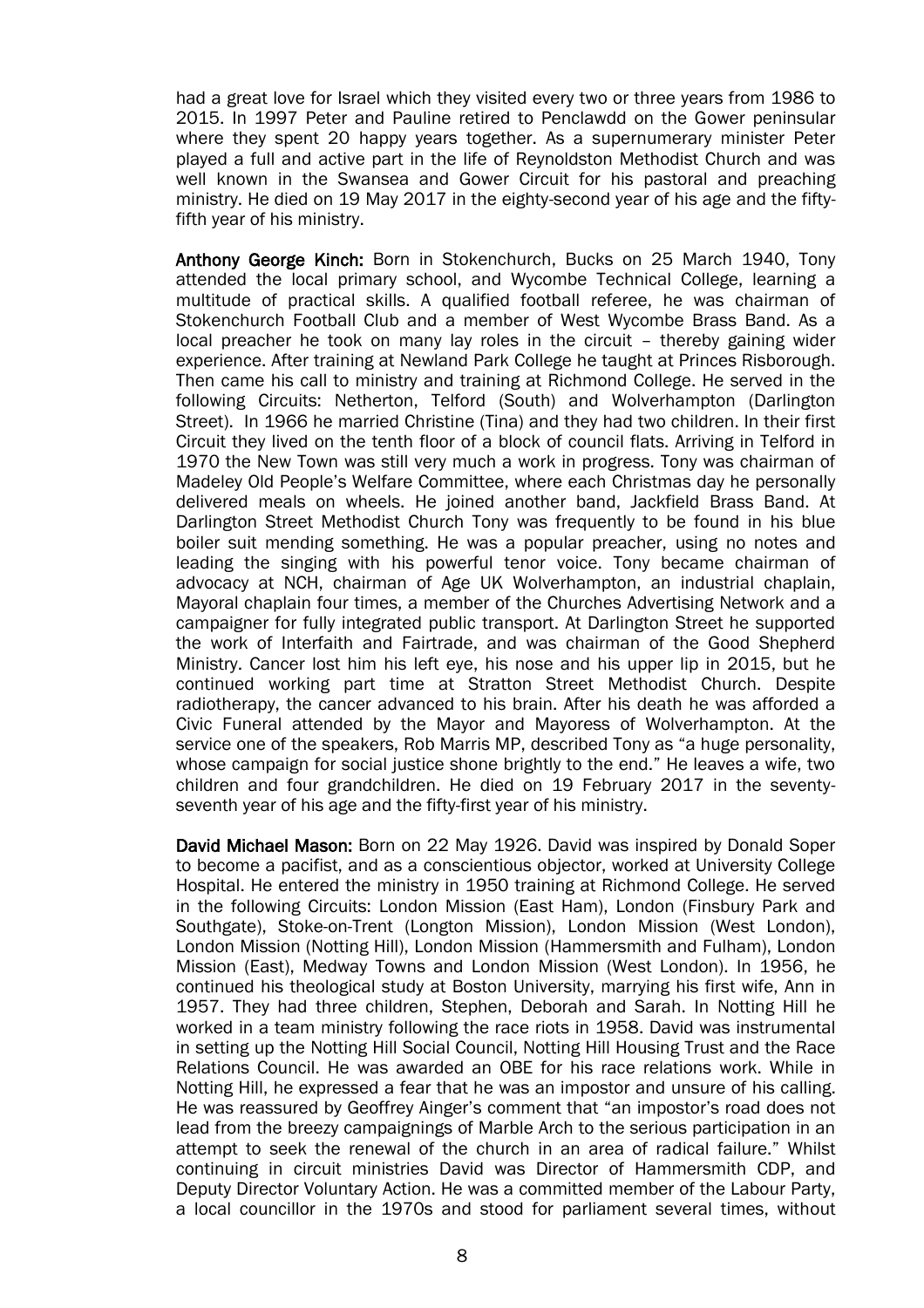success. He served on two occasions as a prison chaplain. He met his second wife, Angela, while Chairman of the Electoral Reform Society in the 1980s and they were married in 1985. In 1986, David left Medway Towns becoming Volunteer Coordinator, at the London Hospital. David was a gifted and passionate orator, and while some struggled with it, young and old alike found that he challenged their faith and their politics. He read avidly and always had four books – a thriller, novel, poetry and theology - on the go. He died on 18 May 2017 in the ninety-first year of his age and the sixty-seventh year of his ministry.

James Edwin Stringfellow: Born in Bolsover, Derbyshire on 10 February 1927. The hard times of "the Depression" were the backdrop to childhood. The eldest of three children of Methodist parents possessed of a proud faith. A scholarship to Chesterfield Grammar School led him into a wider world, but not before he was called up as a "Bevin Boy" in the same pit as his father and uncles. He knew his call to the ministry at nine years and decided to follow Christ at fifteen and was a preacher at sixteen. He spent a pre-collegiate year at Chatham Central Hall and trained at Richmond College. He served in the following Circuits: Richmond, Berwick-on-Tweed, Adadia Eastern Nigeria, Derby (East), Harrogate, Doncaster, London (Hammersmith and Fulham) and Blaydon. While in London, he served part time as Secretary for Further Training. A nine year courtship with his childhood sweetheart Brenda led to marriage, and nine fruitful years in Nigeria, the joy of four daughters being born and the sadness of a son who did not make it. He was a one off, an original, an enigma, a reformer, and a mystic. He found his niche in developing further training courses and sabbaticals and was responsible for a range of new initiatives including a non-residential MA course and a farm project for budding artists. Jim's gentle and perceptive approach was compelling and the seemingly impossible could be attempted. His style was reflective and his metier was a genuine meeting at depth. In his last circuit his beloved Brenda died. On the eve of retirement he was knocked down and badly injured; a long recovery ensued. He made contact with Jill Bowden, a past colleague, and they married in 1995. In 1996 they responded to an appeal for two ministers to help in Nevis and in Montserrat and also the Leeward Islands, devastated by volcanoes. Jim led bible studies in shelters, preached and travelled the island tracing the displaced and letting folk know they were not forgotten. He died on 26 April 2017 in the ninetyfirst year of his age and the sixty-sixth year of his ministry.

- 2/14 Dr Alan Piggot and the Revd Dr Jennifer A Hurd led a pastoral conversation about Agenda Item 42. Statistics for Mission.
- 2/15 The Conference adjourned at 11.01.
- 2/16 The Conference reassembled at 11.30.
- 2/17 The Bishop of Oxford The Rt Revd Dr Steven J L Croft resourced a session on the theme *The Burning Bush: Leadership as Gift and Call (Exodus 3 and 4)*.
- 2/18 The Conference adjourned at 12.54.
- 2/19 The Conference reassembled at 14.15.

### 2/20 MEMORIAL SERVICE

A solemn Memorial Service was held during which the Secretary of the Conference read the names of those presbyters who had died during the year, as follows: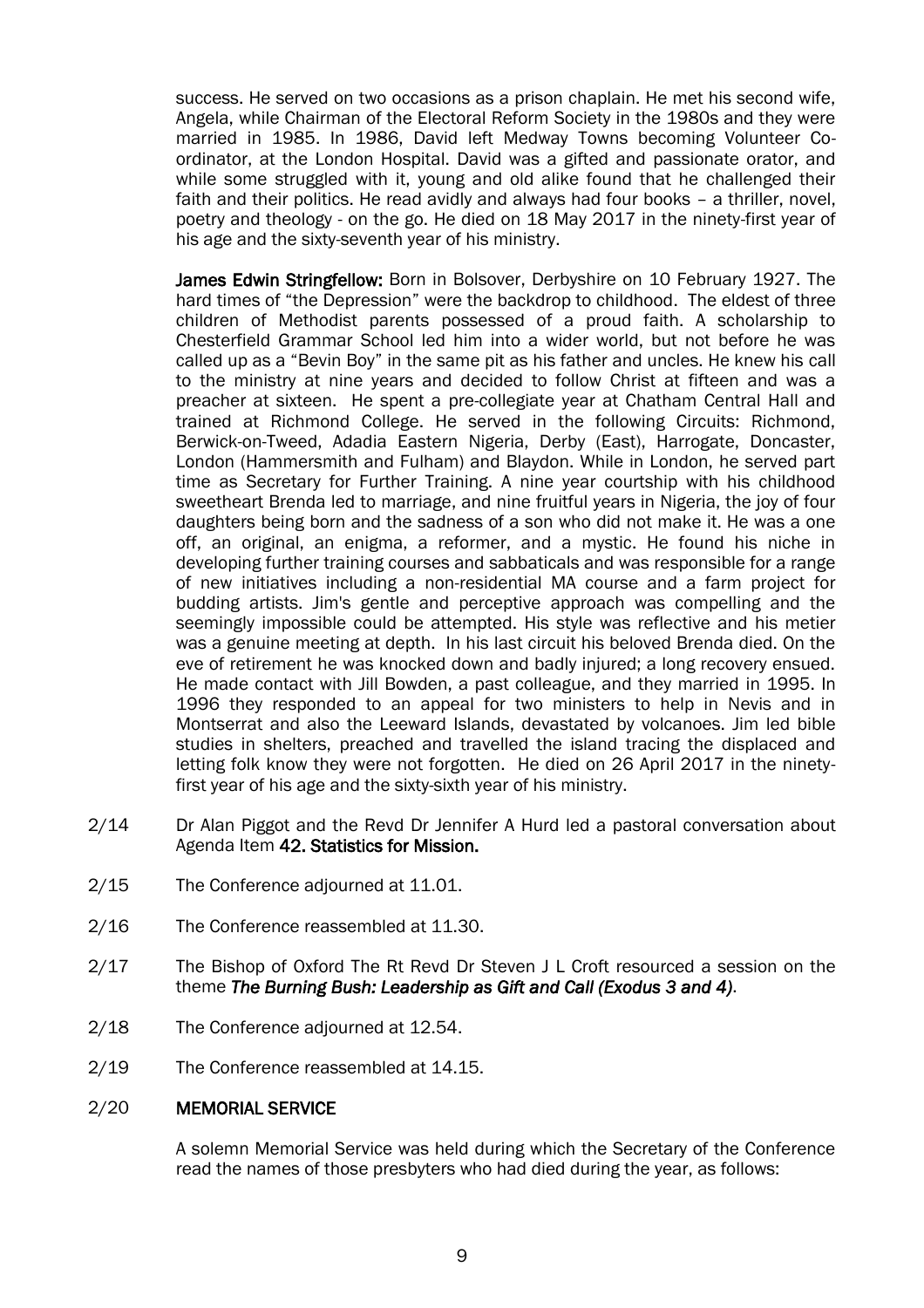### *1. In Great Britain*

Donald George Allan John Douglas Ashplant Robert Barker John Beebe Allan John Bowers John Bromley Andrew Richard Brooks Keith Bulcock Donald Alfred Bullen *[as corrected by 7.2]* Michael David Burch\*\* Stuart Cato John Brian Chantler Thomas Brian Coleman Thomas Henry Davies Robert Delap\*\* Joseph William Dickinson\* Peter Munro Dolling Rachel Mae Downs-Lewis James William Errington\*\* John Fielding Ian Peter Fletcher Muriel Frampton\* Anthony Harry Gledhill Jacqueline Elizabeth Louise Hale Albert William Harbey Christopher John Hardy Richard Andrew Harrison Patrick Harrower\* Michael Arthur Hayman Robert Orpe Higginson Raymond Hughes Terence Isherwood Stanley Johnson Brian Stanley Jones Raymond Bernard Jowett Anthony George Kinch Fred King John Brian Kirkby John Ronald Lakin Smith Gordon Herbert Lister Roger Eric Lowe Andrew Macnab

David Mann\* Vernon Marsh\* David Michael Mason Eric Frederick Maynard Kathryn Alison McDonald James Alexander McWade John Russell Moston Brian John Mifflin *[as corrected by 7.2]* Robinson Allensworth Milwood\*\* John Anthony Newton Alan Lloyd Ogier William Roger Peaden Elizabeth Jean Pennington David John Read William David Robinson Stuart Walton Roebuck Trevor Frank Rolls Peter William Russell Clive Scott\*\* Donald Shaw\* Cecil Havelock Smith\* David Walter Smith Kenneth Charles George Smith Kenneth John Start Roy Arthur Stent James Edwin Stringfellow Alan Stubbs Richard Patrick Montague Spurrier Leonard Ernest Sutch Peter Wilkinson Sutcliffe Denys Owen Terry David John Thomson Robert Gilhespie Wakefield Geoffrey Charles Walton-Pratt Bernard James Ward\* David Watts Joseph Henry White Roy Maclaren Widdows Peter Eric Wilmhurst Kenneth Brian Wilson Kenyon Edward Wright Hazel Hang Fai Yu

### *2. In Ireland – none*

- \* Presbyters who had died before or during the previous Conference but whose Obituaries are presented to this Conference.
- \*\* Obituaries for these Presbyters will be presented to the next Conference.
- 2/21 The Conference adjourned at 14.46.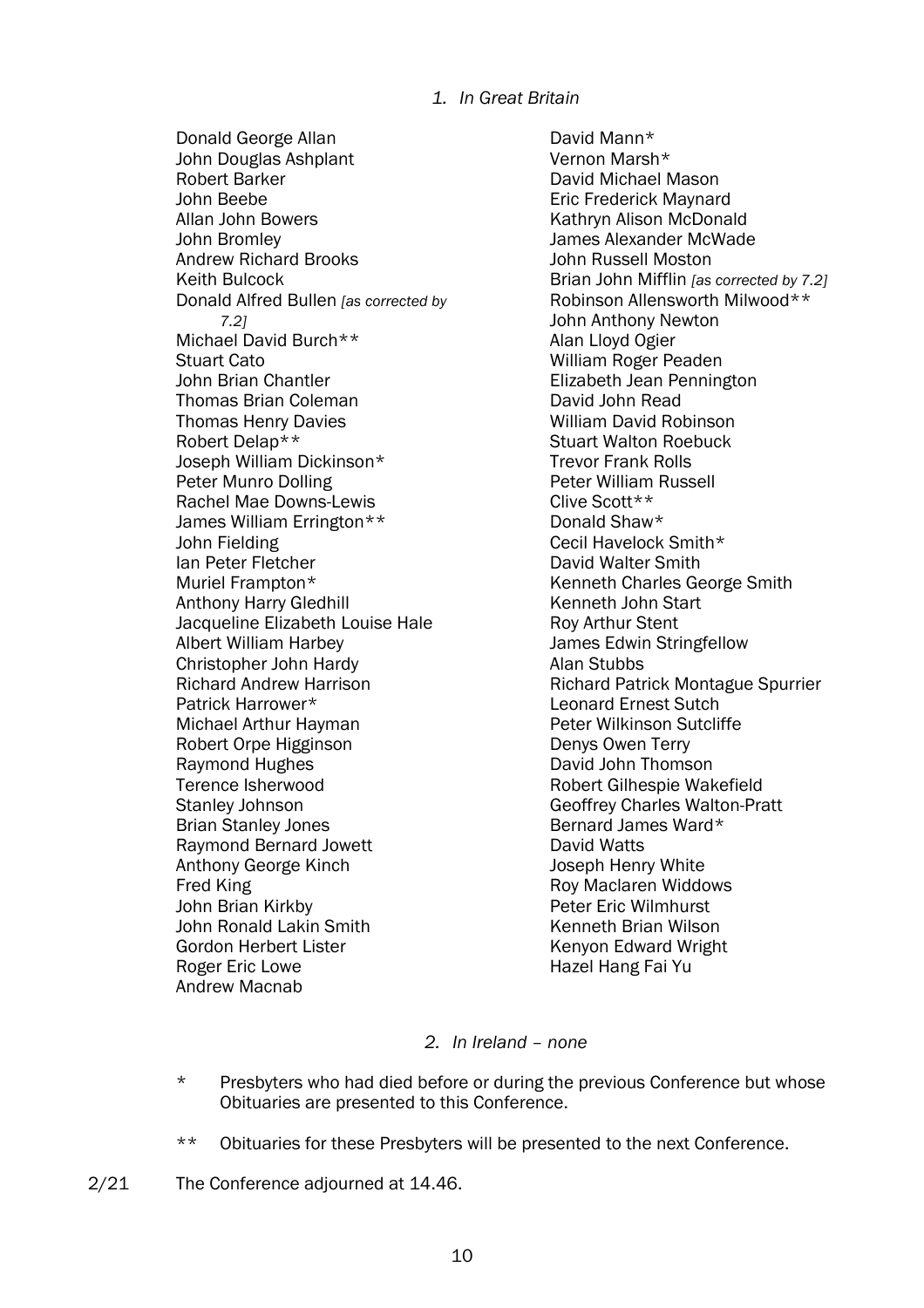- 2/22 The Conference reassembled at 15.15.
- 2/23 The Revd Drs Jonathan R Hustler and Jane Leach facilitated a discussion about Agenda Item 19. Supervision Policy.
- 2/24 The Conference adjourned at 16.27.
- 2/25 The Conference reassembled at 17.00.

### 2/26 PASTORAL ADDRESS

The President of the Conference addressed the Conference, with a contribution from the Vice President.

### 2/27 58. PRESBYTERS BECOMING SUPERNUMERARY OR RETURNING TO THE ACTIVE WORK

2/27/1 The Conference adopted Resolution 58/1,

p 540, in 1. Recommended to return to the active work *adding* Stephen Watts

in 3. Presbyters requesting permission to become supernumerary *deleting* John D Anderson (12) *adding* J Roy Boffey (23) *for* Alan R Boyd *reading* \*Alan R Boyd *adding* Andrew J Hill (36) *for* Stuart B Jennings *reading* \**S*tuart B Jennings *adding* Peter A Smith (27)

2/27/2 The Conference adopted Resolution 58/2, noting the corrections under 3. above.

### 2/28 PRESBYTERAL SESSION BUSINESS COMMITTEE

The Conference elected The Revd Dr Sheryl M Anderson to serve on the Presbyteral Session Business Committee for the Conferences of 2018-2020.

### 2/29 THANKS TO THE PRESIDENT

The Revd Steven J Wild expressed the thanks of the Conference to the President of the Conference.

### 2/30 ANNUAL INQUIRY

The Chairs of the Districts gave to the Conference the assurances as to the character and discipline of the presbyters and presbyteral probationers required by Standing Order 154.

- 2/31 The Conference shared in worship.
- 2/32 The Conference resolved by a Standing Vote to adjourn to 14.15 on Saturday 24 June for the Representative Session.
- 2/33 The Conference adjourned at 18.32.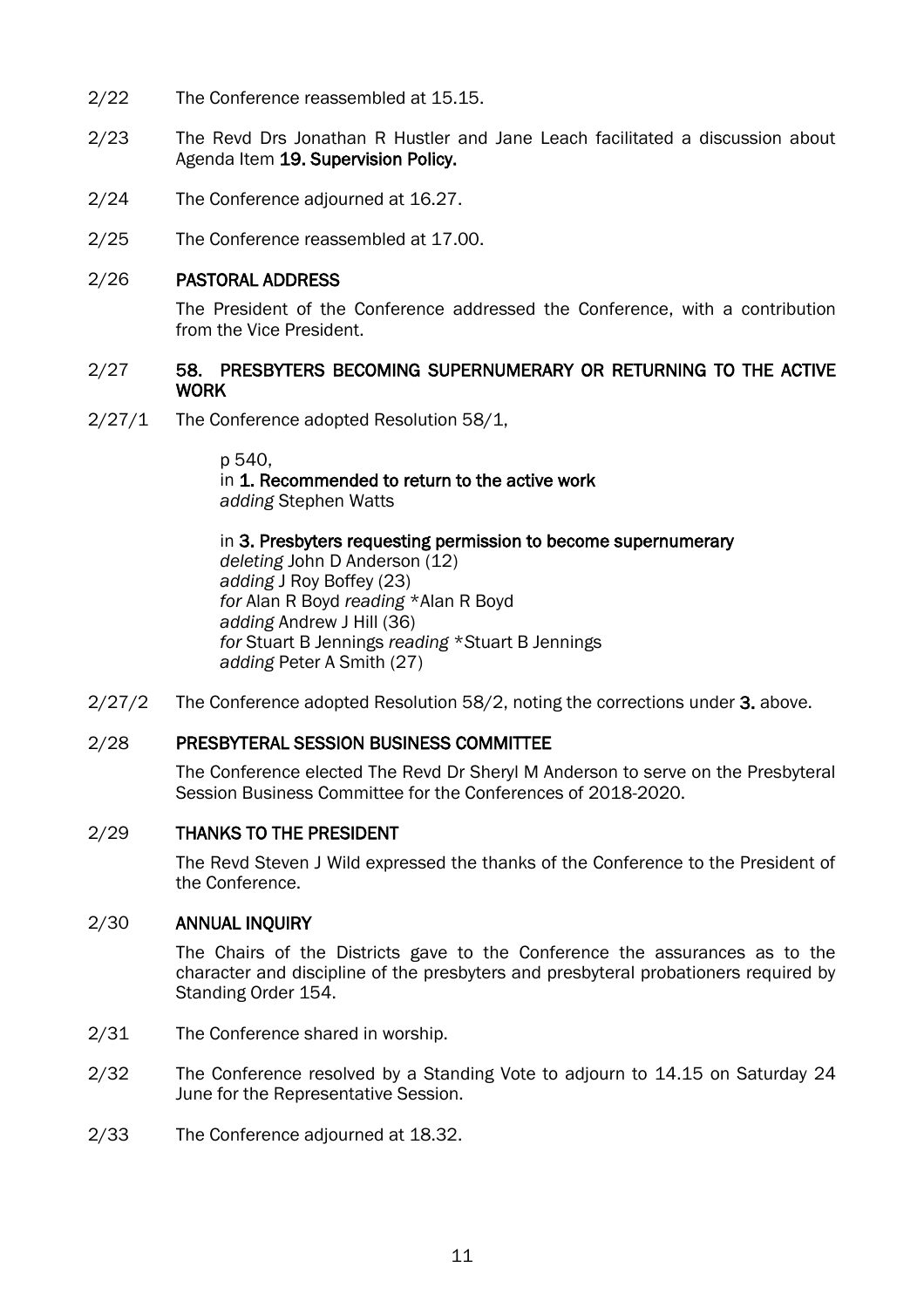### DAILY RECORD No 3 REPRESENTATIVE SESSION Saturday, 24 June 2017

3/1 The Conference in its Representative Session assembled in Birmingham at 14.15, The Revd Dr Roger L Walton, the President of the Conference, in the Chair.

### 3/2 PRAYERS

The President of the Methodist Church in Ireland, The Revd Dr Laurence Graham, led opening prayers.

### 3/3 WELCOME TO THE CONFERENCE

The Secretary welcomed the Conference.

### 3/4 MEMBERSHIP OF THE CONFERENCE

3/4/1 The Conference adopted the membership of this session of the Conference as set out in the Agenda (pp 588-594), as amended by Daily Record 1/5 and the following substitutions and corrections:

### Representatives of Connexional and Other Bodies

The Revd Ronald Bobb-Williams *vice* Mr Bernard Clement Botwe

### London District

Ms Marcia Tull *vice* Ms Nancy Aduse

### 3/5 APPOINTMENT OF SCRUTINEERS

The Conference appointed the Scrutineers as follows:

| The Revd Ann M Anderson   | The Revd Susan Levitt     |
|---------------------------|---------------------------|
| The Revd Richard J Byass  | Mrs Anna Malnutt          |
| The Revd Anne Ellis       | The Revd Thomas J Osborne |
| Mrs Anne Haggerty         | Mrs Maryl Rees            |
| Mrs Jennie Harris         | The Revd Billy Slatter    |
| The Revd Philip J Jackson | Dr Margaret Williams      |
|                           |                           |

### 3/6 PRESIDENT AND VICE-PRESIDENT OF THE CONFERENCE

- 3/6/1 The Revd Loraine Nancy Mellor, having been nominated according to rule at the preceding Conference, was duly elected by a Standing Vote as President of the Conference (Resolution 1/1).
- 3/6/2 Mrs Elisabeth Jill Baker, having been nominated according to rule at the preceding Conference, was duly elected by a Standing Vote as Vice-President of the Conference (Resolution 1/2).
- 3/6/3 The Induction of the President and the Vice-President took place.

### 3/7 THE LOYAL ADDRESS

The Conference directed that a letter of greeting be sent to Her Majesty the Queen.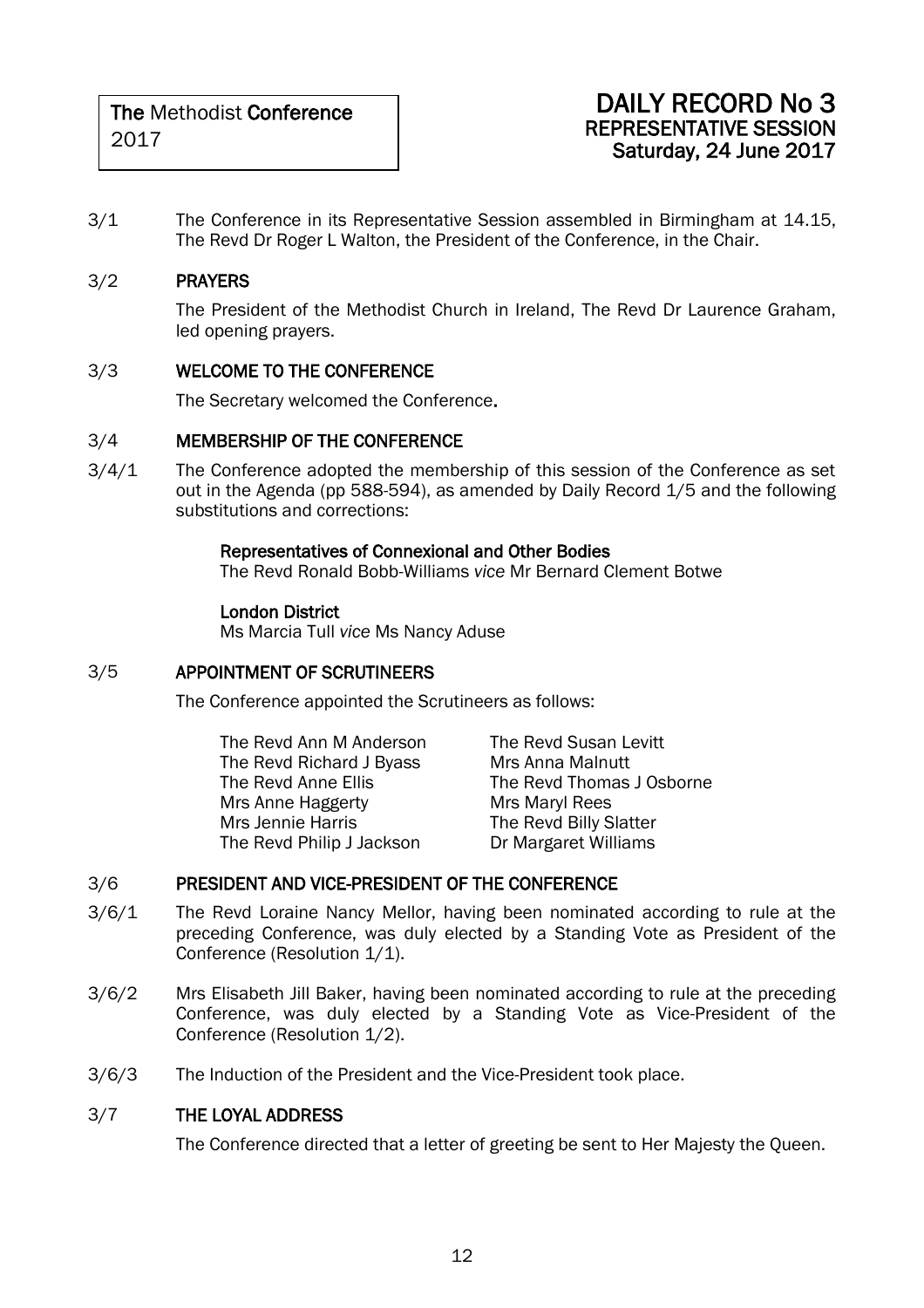### 3/8 WORLD CHURCH AND ECUMENICAL REPRESENTATIVES AND GUESTS

- 3/8/1 The Conference welcomed full members and Associate members of the Conference from The Methodist Church in Ireland, The United Methodist Church, Igreja Evangelica Metodista Portuguesa, L'Opera per le Chiese Evangeliche Metodiste in Italia, The United Methodist Church Central and Southern Europe Conference, The United Methodist Church German Central Conference, The United Methodist Church Northern Europe and Eurasia Conferences, The Methodist Church in Zimbabwe, The Methodist Church Sierra Leone, The Free Methodist Church Rwanda, The United Church of Zambia, Iglesia Metodista del Peru, Iglesia Metodista del Uruguay, The Methodist Church of the Caribbean and Americas, Iglesia Metodista en Cuba, Iglesia Metodista de Mexico, The Methodist Church Sri Lanka, The United Church in Papua New Guinea, The Free Wesleyan Church of Tonga, The Korean Methodist Church and from among our Mission Partners.
- 3/8/2 Miss Margarita Aboy Lozada of Iglesia Metodista en Cuba responded on behalf of the World Church representatives.
- 3/8/3 The Conference welcomed the ecumenical Associate members of the Conference from The Church of England, The United Reformed Church, The Catholic Bishops' Conference of England and Wales, The Church of the Nazarene, The Council of Lutheran Churches and The Movarian Church.
- 3/8/4 The Conference welcomed world faith and ecumenical guests representing The Hindu Council of Birmingham, The Heart of England Baptist Association, The Churches of Christ in Great Britain and Ireland, The Church of England, The Central England Quakers, The Roman Catholic Archdiocese of Birmingham, The West Midlands Synod of the United Reformed Church and Birmingham Churches Together.
- 3/8/5 The Rt Revd Dr Michael Ipgrave, the Bishop of Lichfield, responded on behalf of the ecumenical guests.

### 3/9 PRESIDENT'S ADDRESS

The President of the Conference delivered her inaugural address.

- 3/10 The Conference adjourned at 16.05.
- 3/11 The Conference reassembled at 17.00.
- 3/12 THE VICE-PRESIDENT'S ADDRESS

The Vice-President of the Conference delivered her inaugural address.

### 3/13 2. FIRST REPORT OF THE CONFERENCE BUSINESS COMMITTEE

The Conference adopted Resolution 2/1.

### 3/14 SECOND REPORT OF THE CONFERENCE BUSINESS COMMITTEE

- 3/14/1 The Business Committee brings this update to its Report printed in volume 1 of the Agenda (item 2, page 21).
	- 1. As set out in paragraph 7 of that report (page 25), the Conference is required to elect four members of the Business Committee, two lay persons and two ministers, to serve on the Committee for three years (the Conferences of 2018, 2019 and 2020). Nomination forms are available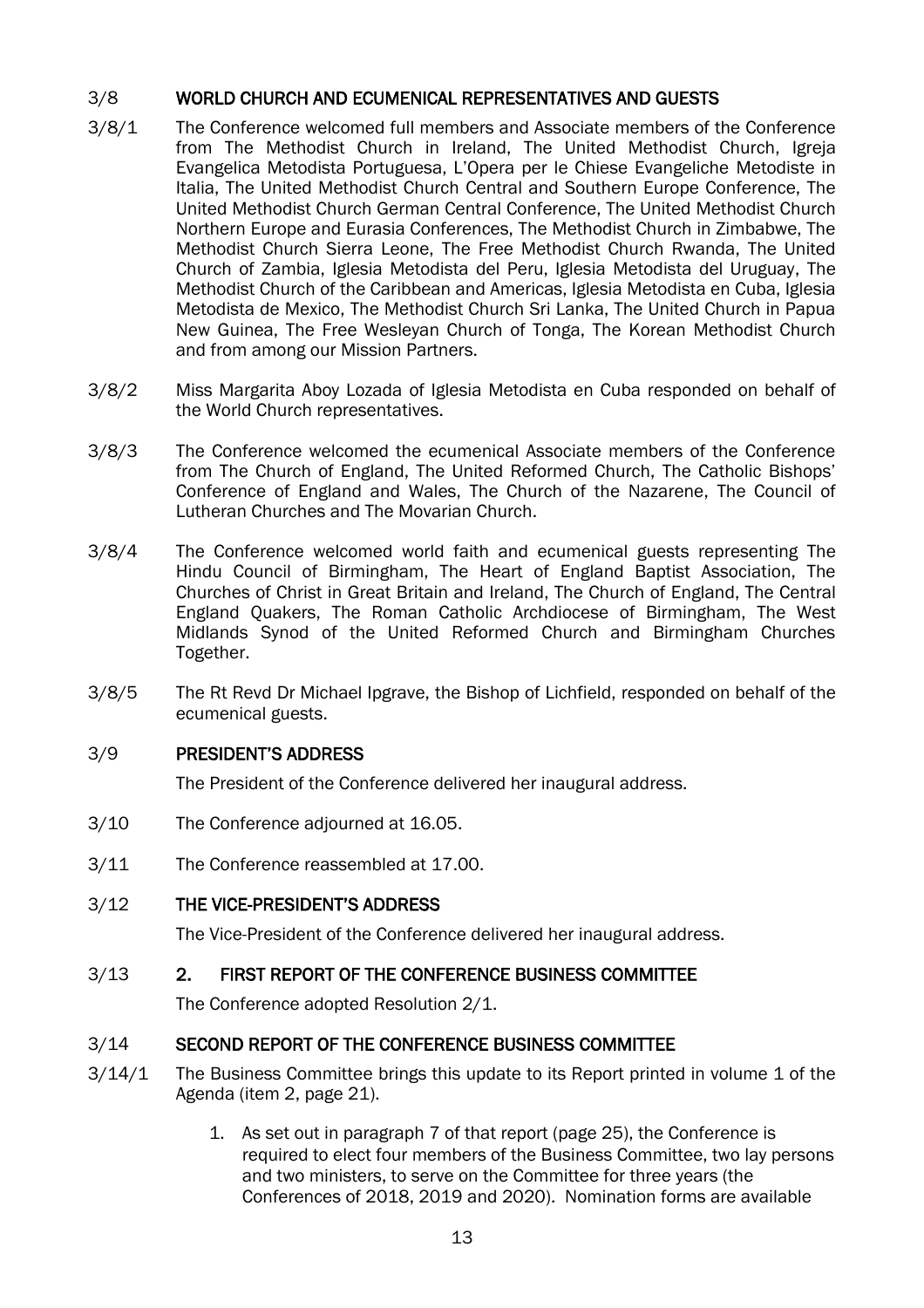from the Helpdesk and should be placed in the ballot boxes by 14:00 on Tuesday 27 June, with voting taking place on Wednesday 28 June.

- 2. Nomination forms for Conference-elected representatives are available from the Helpdesk. This year, of the three Conference-elected representatives to serve from 2018-2020, two will be presbyteral and one will be lay, thus fulfilling SO 103(2A). Nominations must be submitted by 14:00 on Tuesday 27 June, with voting taking place on Wednesday 28 June.
- 3. The schedule of business has been available on the Conference website and regularly updated. It now shows the current situation. Any Conference member wishing to have a hard copy can obtain one from the Helpdesk.
- 4. The Conference is advised that, in the event of a counted vote on Saturday, the count will be conducted by the scrutineers who are presbyters and the Chair of the Conference Business Committee. Normal scrutineering arrangements will begin on Monday morning.
- 5. With reference to paragraph 5.6 of its report (page 23), the Business Committee updates the Conference as follows. The budget will be formally presented on Saturday evening when there will be time for some questions. If members of the Conference have questions arising from this, they are encouraged to discuss these with the Treasurers over the weekend. Notices of Motion relating to the budget will be considered on Tuesday morning, and further questions will be permitted on Thursday morning prior to the vote on resolution 24/1.
- 6. With reference to paragraph 9 of its report (page 26), the Business Committee advises the Conference that, in addition to those letters described in (a), letters will also be sent to those celebrating the twentyfifth anniversary of their ordination.
- 7. Nominees for President and Vice-President of the Conference for 2018 and as Conference-elected representatives 2018-2020 are kindly asked to have their photographs taken, for use in the visual projection during breaks. Would they please see June Howard-Norman in the Dorset Room as soon as possible and no later than the respective closing times for nominations given in the Agenda page 25. In the event that nominees are not present at the Conference, it would be most helpful if those making the nominations could arrange for nominees' photos to be sent electronically to [asc@methodistchurch.org.uk.](mailto:asc@methodistchurch.org.uk)
- 8. There are two ballot boxes on each side of the hall. These can all be used at any time on Saturday until 19:00 and from Monday morning onwards for all nomination papers and for all completed ballot papers, strictly observing the deadlines given on page 25 of the Agenda. Please do not place your envelope with your completed Trustee Declaration Form and Register of Interest form in these boxes; they should be deposited in the box by the Helpdesk.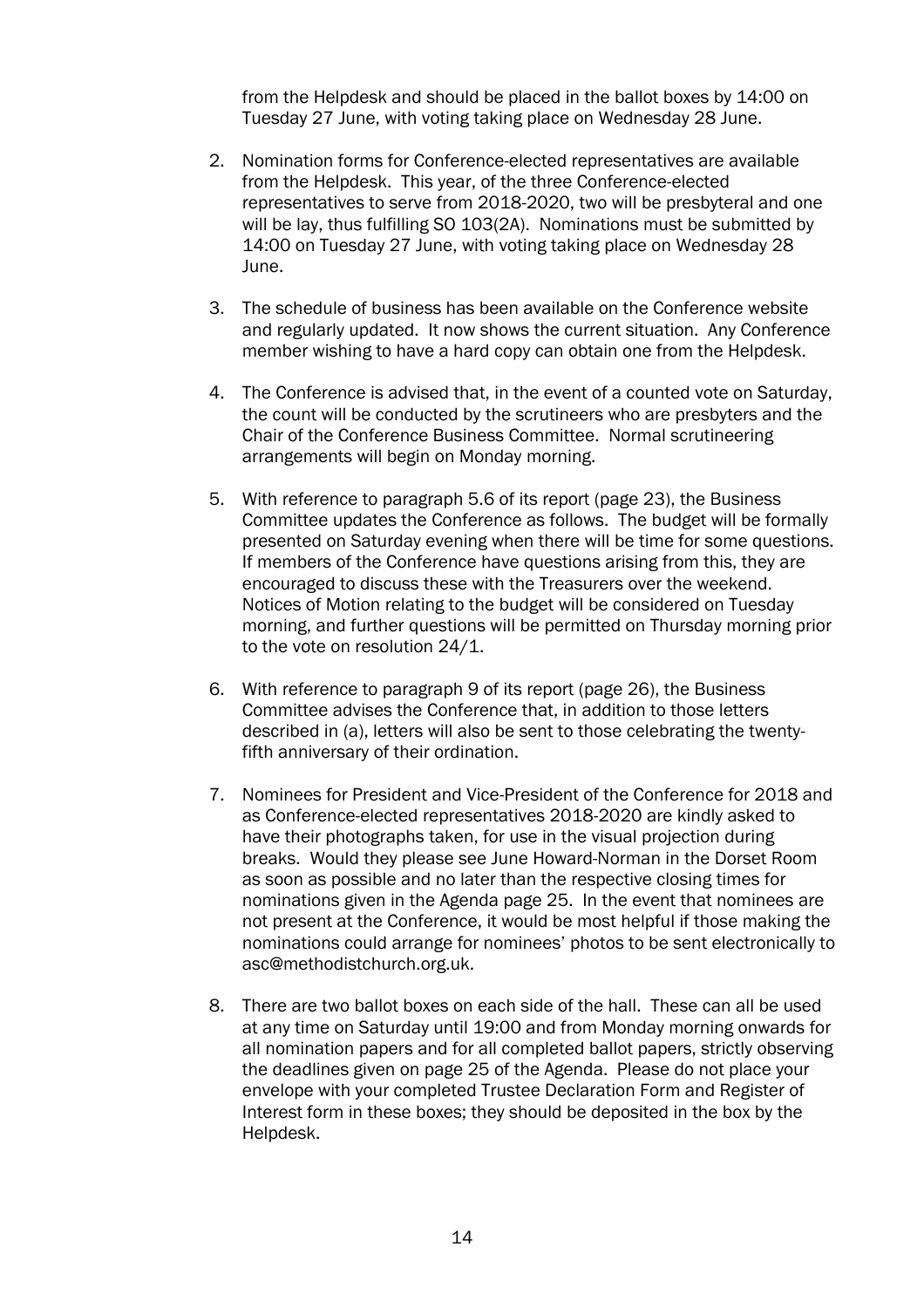- 9. As indicated in the letter which accompanied volume 2 of the Agenda, all Memorials will either be taken with existing business to which they relate or placed in *en bloc* as shown in the table below. *[list not included in the Record]*.
- 3/14/2 The Conference adopted as Resolution B/1:

The Conference receives the Report.

### 3/15 23. CONNEXIONAL CENTRAL SERVICES BUDGET for three years commencing with 2017-18

The Conference received a presentation on the budget.

3/16 The Conference adjourned at 18.12.

The Methodist Conference 2017

### DAILY RECORD No 4 REPRESENTATIVE SESSION Sunday, 25 June 2017

- 4/1 The Conference assembled at 10.45.
- 4/2 The Conference shared in worship, during which the President preached, and the following business was transacted.

### 4/3 RECEPTION INTO FULL CONNEXION AS PRESBYTERS

The following persons were presented for admission into Full Connexion, the Presbyteral Session having judged that they were fit for such admission and, if appropriate, for ordination:

- 4/3/1 The preachers on trial:
	- Robert Andrew Balfour Frances Anne Ballantyne Iain Mark Ballard Paul Martyn Benney Denise Binks Gabriele Elisabeth Britton-Voss Rosemary Elizabeth Coles Timothy Mark Cooke Helen Croft James Ian Eaton-Challinor Stephen Michael Hawkes Gina Anne Hoff Judith Anne Holliman Karen Aileen Victoria Le Mouton Donna Alice Leigh Ruth Lownsbrough Howard Craig Manley Nicola Martyn-Beck

Ruth Katherine Midcalf Miriam Sarah Moul Patricia Mukorombindo Stephanie Njeru Sarah Jane Parkin Angela Pothecary Joanna Ruth Rand Tanya Short Martin Slocombe Johanna Catherine Smart Patrick David Stonehewer Wendy Tucker Benjamin Twumasi Hilda Margaret Warwick Ruth Wilson John Yarrien Kan Wing-Chit Yu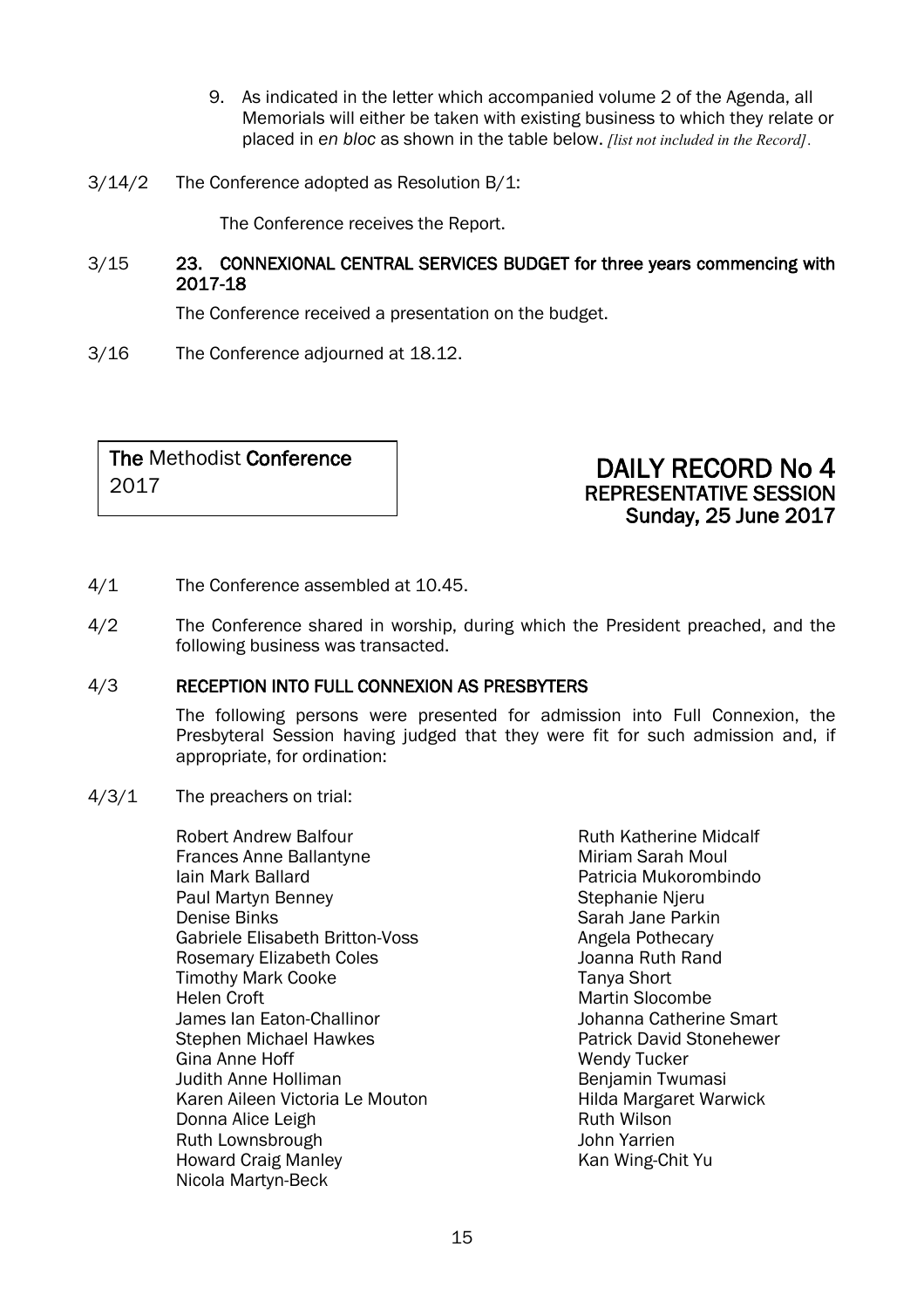4/3/2 The following people to be received by transfer:

Barry James Allen Luiz Fernando Cardoso Lynita Conradie Gyula Ferenc Fiák Alan Geoffrey Palmer

Derek Gordon Poole Marian Alexandra Taylor Nana Banyin Thomford Jongikaya Zihle

4/3/3 One person to be received by reinstatement:

David Arthur Harrison

4/3/4 The Conference resolved by a Standing Vote that those persons whose names had been read to the Conference and are printed in the Agenda and Daily Record be now received into Full Connexion with the Conference as presbyters, and that those not already ordained be ordained by prayer and the laying on of hands on the afternoon of this day, the twenty-fifth day of June 2017, at:

> Coventry Cathedral Coventry Central Hall Queens Road Baptist Church Shirley Methodist Church Solihull Methodist Church St Martin in the Bull Ring The Church at Carrs Lane

(Resolution 51/6)

### 4/4 RECEPTION INTO FULL CONNEXION AS DEACONS

4/4/1 The following persons were presented for admission into Full Connexion and as full members of the Methodist Diaconal Order, the Conference Diaconal Committee having judged that they were fit for such admission and, if appropriate, for ordination:

> Laura Evans Alison McMillan Gail Morgan Selina Jane Nisbett Marlene Alison Skuce

4/4/2 The Conference resolved by a Standing Vote that those persons whose names had been read to the Conference and are printed in the Agenda be now received into Full Connexion with the Conference as deacons, and, if not already ordained, be ordained by prayer and the laying on of hands and be received into full membership of the Methodist Diaconal Order on the afternoon of this day, the twenty-fifth day of June 2017, at Darlington Street Methodist Church, Wolverhampton.

(Resolution 52/4)

4/5 The Conference adjourned at 12.12.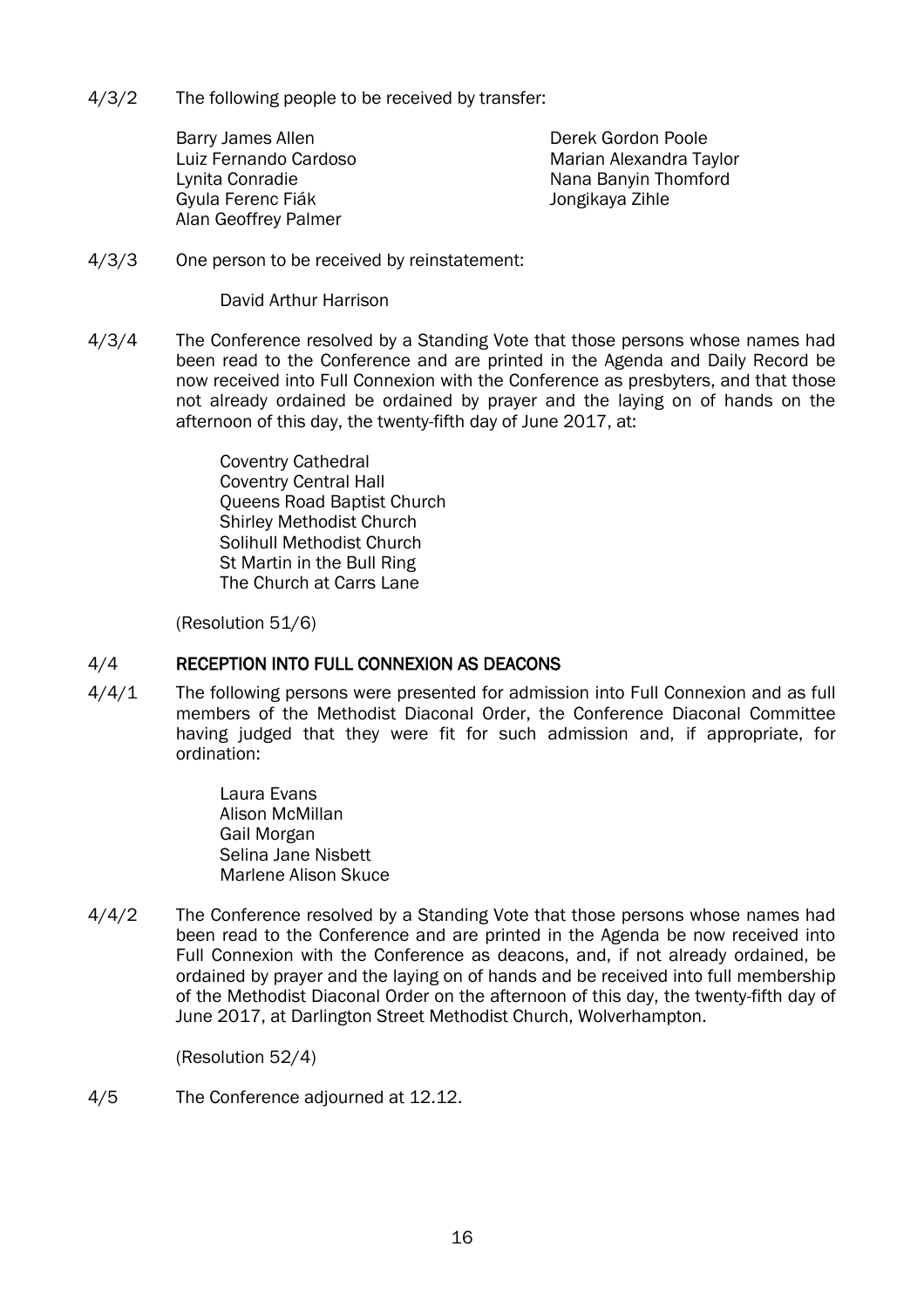### DAILY RECORD No 5 REPRESENTATIVE SESSION Monday, 26 June 2017

5/1 The Conference assembled at 9.15 and shared in worship.

### 5/2 APPOINTMENT OF ATTESTORS

- 5/2/1 Deacon Jonathan Miller and Ms Alison Stacey-Chapman were appointed to attest the Daily Record and related documents.
- 5/2/2 Mr Michael Anderson and The Revd Beverly Hollings were appointed to attest the Journal and related documents.

### 5/3 21. APPOINTMENT OF THE ASSISTANT SECRETARY OF THE CONFERENCE

The Conference adopted Resolution 21/1.

### 5/4 26. UNIFIED STATEMENT OF CONNEXIONAL FINANCES

The Conference adopted Resolution 26/1.

### 5/5 3. METHODIST COUNCIL, part 1

- 5/5/1 The Conference adopted Resolutions 3/1, 3/2, 3/3, 3/4, 3/5, 3/6, 3/7, 3/8, 3/9, 3/10, 3/11 and 3/12.
- 5/5/2 The Conference adopted Resolution 3/13 in the following form:

The Conference amends Standing Order 102(i)(g) as follows: Six persons representing the concerns of racial justice equality, diversity and inclusion, at least two of whom shall represent the concerns of racial justice and at least two of whom shall be under the age of 26 at the date fixed for the commencement of the Conference.

5/5/3 The Conference adopted Resolutions 3/14 and 3/15,

p 45, para 11, line 2 *for 'Helper Helper' reading 'Helper'*

### 5/5/4 60. Memorials M12-M16

The Conference received Memorials M12, M13, M14, M15 and M16 and adopted as its replies those recommended by the Memorials Committee.

- 5/6 The Conference adjourned at 10.57.
- 5/7 The Conference reassembled at 11.30.

### 5/8 37. THE GIFT OF CONNEXIONALISM IN THE 21st CENTURY

The Conference adopted Resolution 37/1.

### 5/9 36. THE FAITH AND ORDER COMMITTEE

The Conference adopted Resolution 36/1.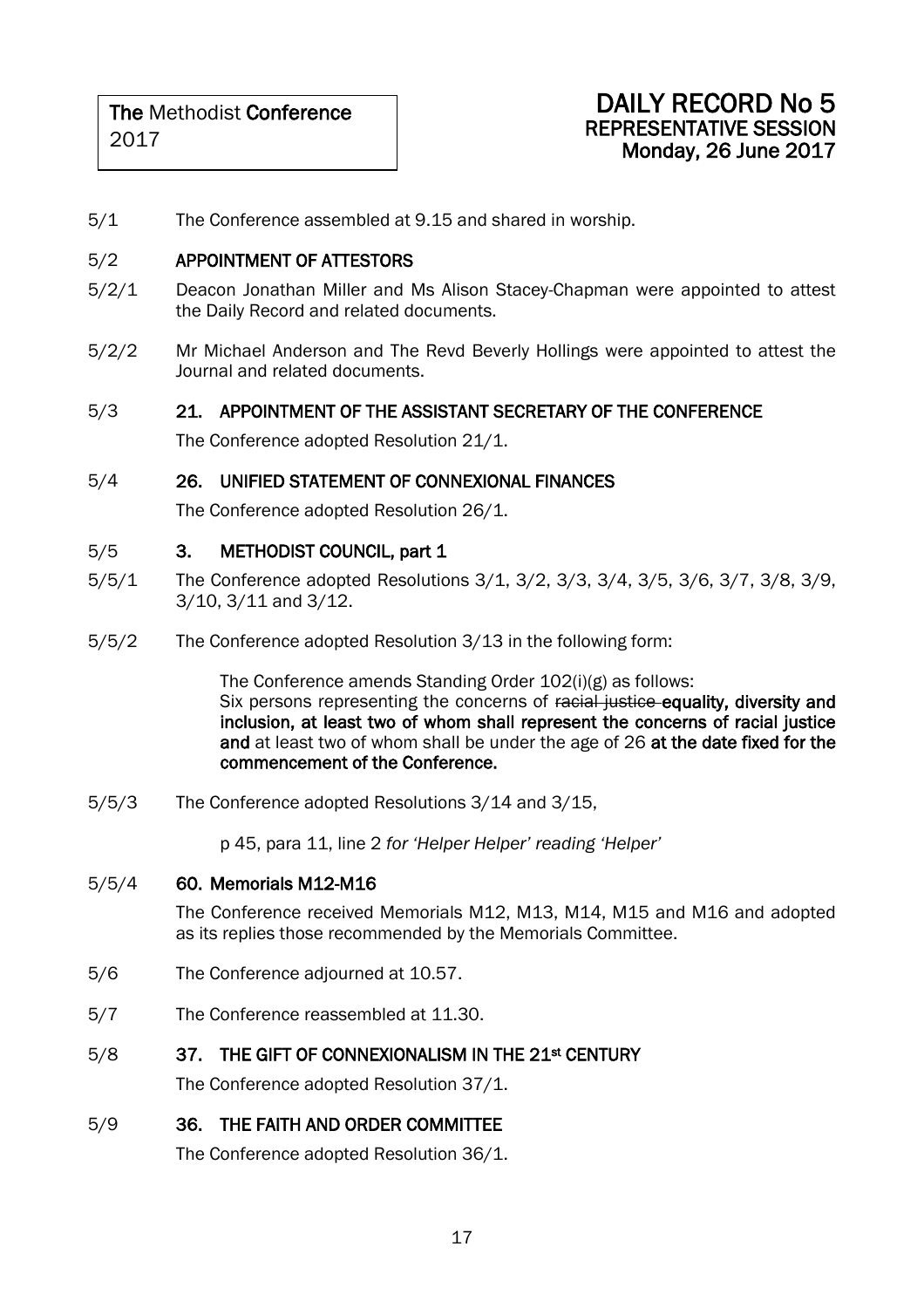### 5/10 43. SUMMARY OF THE OUTCOMES OF THE REVIEW OF TRAINING

5/10/1 The Conference adopted Resolution 43/1.

### 5/10/2 Notice of Motion 2017/106

The Conference notes that because of the sensitive nature of some of the recommendations of the review group the report to the Council in January 2017 was not made public, or shared with Chairs of District in the normal way so they could have conversations with the District members of Council, and was dealt with under confidential business. The April 2017 Council considered a further report which was shared with the Chairs but dealt with under confidential business so did not appear in the public domain. Consequently, the summary report to the Conference does not contain specific recommendations but alludes to issues, responding warmly to some, and expressing concerns in respect to others. The nature and reasons for the Council's direction is not known and cannot be assessed by the Conference because the summary report lacks the necessary detail. Yet the Conference is being asked to agree to direct the Strategy and Resources Committee, in consultation with the Ministries Committee and the Faith and Order Committee, to undertake evaluations of the recommendations in order to make detailed provision for any implementation. The Conference requests a fuller report in response to the six memorials from the Synods of the East Anglia, Manchester & Stockport, Northampton, York & Hull, South East and Cumbria Districts to the 2015 Conference so that the Conference can consider what provisions need to be implemented. The Conference requests that report to be presented to the Conference of 2018.

The Conference adopted the Motion.

- 5/11 The Conference adjourned at 13.02.
- 5/12 The Conference reassembled at 14.15.
- 5/13 A session on the theme *Day by day…praising God and having the good will of all the people* was resourced by the President and the Vice-President, including contributions from Mr David Palmer, Chair of the Central Finance Board, Ms Lucy Zwolinksa, JPIT intern, The Revd Novette Headley, Presbyter in the Northampton District, and Mr Maurice Adams, Chief Executive of All We Can.

### 5/14 22. REPORT OF THE PAST CASES IMPLEMENTATION GROUP

- 5/14/1 The Conference renumbered the Resolutions appearing on p 205 from 21/1, 21/2 and 21/3 to 22/1, 22/2 and 22/3.
- 5/14/2 The Conference adopted Resolutions 22/1, 22/2 and 22/3.
- 5/15 The Conference adjourned at 16.24.
- 5/16 The Conference reassembled at 16.45.

### 5/17 DAILY RECORD

5/17/1 The Daily Record of the Presbyteral Session on Thursday, 22<sup>nd</sup> June and Friday, 23<sup>rd</sup> June was presented, taken as read, and adopted as printed,

at 2/7/6, *for* 'Derek Gordon Price' *reading* 'Derek Gordon Poole'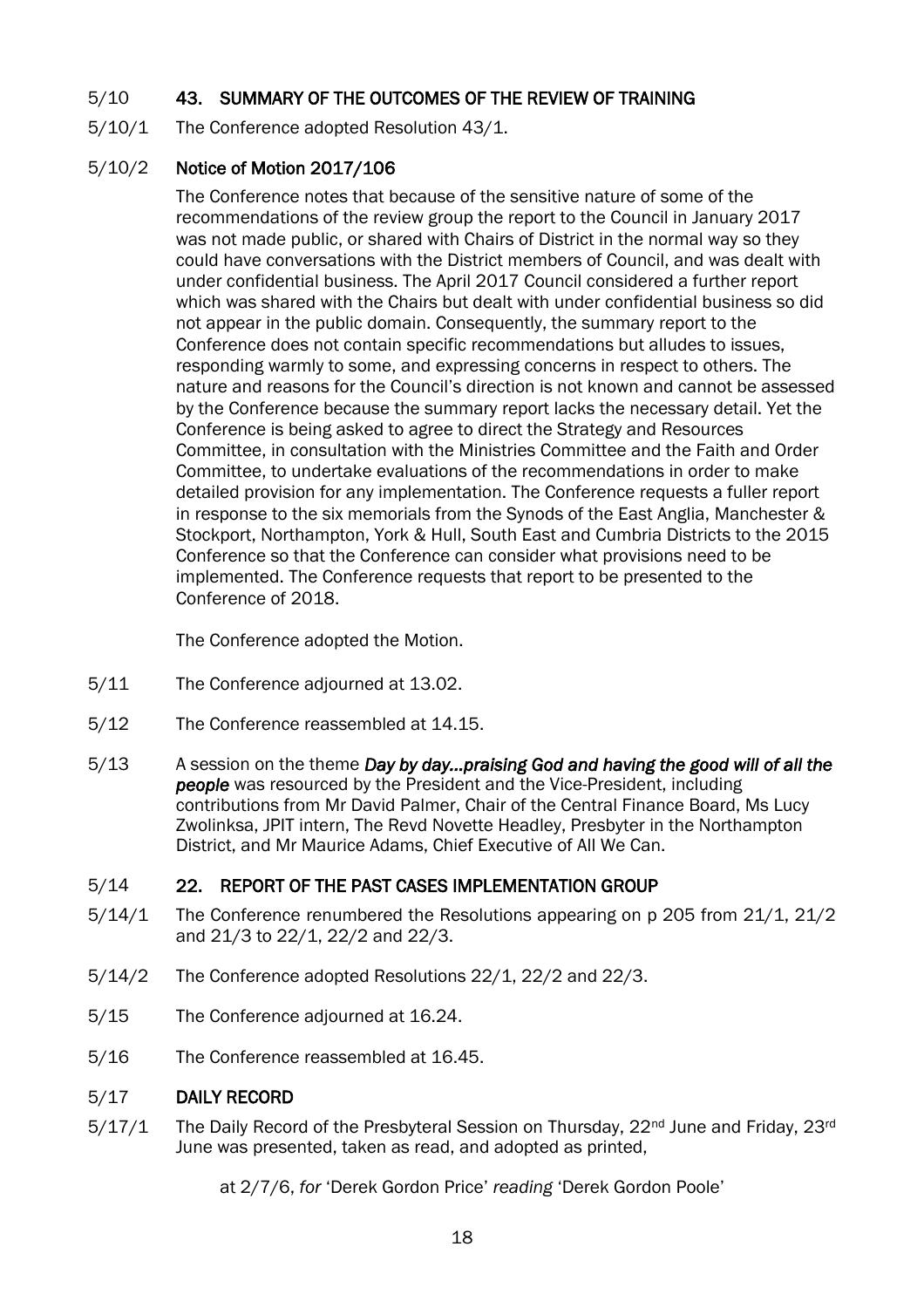- $5/17/2$  The Daily Record for Saturday,  $24<sup>th</sup>$  June and Sunday,  $25<sup>th</sup>$  June was presented, taken as read, and adopted.
- 5/17/3 The Written Portion of the Daily Record of the Presbyteral Session was presented in headings only and adopted.

### 5/18 14. CONNEXIONAL ALLOWANCES COMMITTEE

- 5/18/1 The Conference adopted Resolutions 14/1 and 14/2.
- 5/18/2 The Conference adopted Resolution 14/3 replacing the recommendation in paragraph 1.19 of the Report with the following:
	- 1. The Computers in Ministry scheme is replaced with an annual Computers in Ministry Allowance. This allowance should be paid with the October stipend each year to those currently covered by the Computers in Ministry scheme. The amount of the allowance should be recommended annually to the Conference by the Connexional Allowances Committee (CAC).
	- 2. The Computers in Ministry Allowance for 2017/18 should be £156.
	- 3. Ministers who are stationed as probationers are given an Initial Computers in Ministry grant which is 4 times the Computers for Ministry Allowance in the year they are stationed. This grant is in addition to the annual allowance they would receive in October.

For 2017/18 these grants should be paid for by the Computers for Ministry Fund and the Conference directs the CAC to work with the Connexional Treasurers to identify the source of the grants beyond 2018.

5/18/3 The Conference adopted Resolution 14/4.

### 5/19 49. COMMITTEE ON METHODIST LAW AND POLITY (2), Section I

The Conference adopted Resolutions 49/3 and 49/4.

### 5/20 9. LAW AND POLITY COMMITTEE (1), Section C

- 5/20/1 The Conference adopted Resolution 9/4.
- 5/20/2 The Conference adopted Resolution 9/5 by the required majority. *[for resolution regarding consultation, see 8/40/7]*
- 5/20/3 The Conference adopted Resolutions 9/6 and 9/7.

### 5/21 Notice of Motion 2017/201: Europe and the UK

As the negotiations for the United Kingdom to leave the European Union get underway, the Conference notes the anxiety of many EU27 citizens living within the UK as well as UK citizens in EU27 countries for their futures. The Conference also notes with concern the way in which the EU referendum and its aftermath have exposed significant divisions both within the UK, and between the UK and the rest of Europe *[as corrected by 6/17]*.

Without expressing a view on the merits or otherwise of the detailed political and economic relationships that might emerge from the current negotiations, the Conference therefore: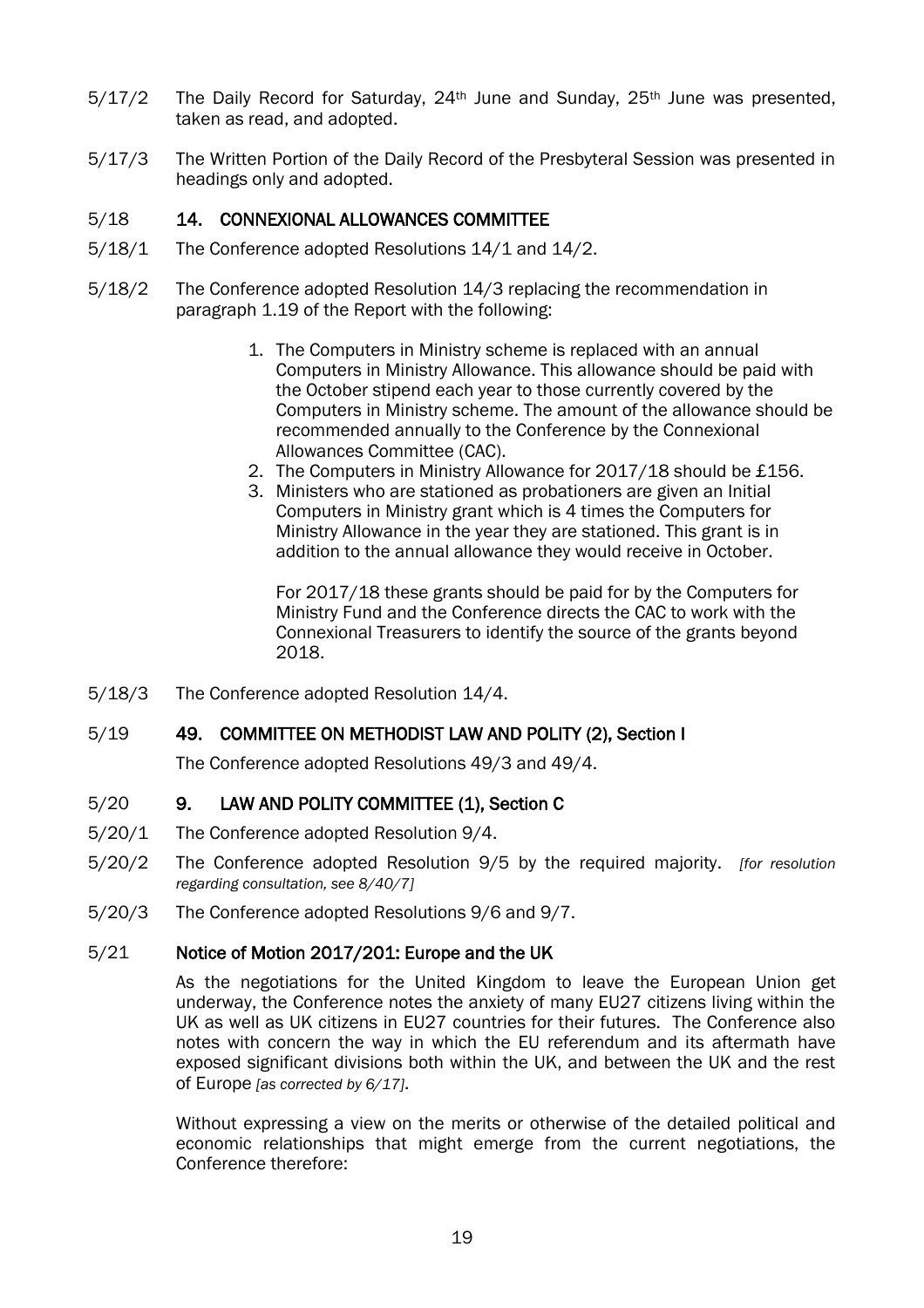- 1. Expresses its desire for the closest links that are practical and feasible between the UK and its European neighbours.
- 2. Extends its greetings to its partner Churches within other European countries and to the European Methodist Council.
- 3. Encourages Methodists and others to make representations to their MPs and MEPs asking the UK Government and EU to finalise as a matter of urgency, the future rights of EU27 citizens and UK citizens who similarly live in countries of the EU27.
- 4. Prays that as the debates about the future of the UK and EU continue, they take place in spirit of mutual respect with the aim of seeking the best possible outcome for all.

The Conference adopted the Motion.

### 5/22 49. COMMITTEE ON METHODIST LAW AND POLITY (2), Section H

The Conference adopted Resolutions 49/1 and 49/2.

### 5/23 LETTERS

- 5/23/1 Letters of thanks were written in the name of the Conference to those responsible for the Conference and Ordination Services, those who took part in them and to the eight Ordination venues.
- 5/23/2 Letters were written in the name of the Conference to the following presbyters on the occasion of the 25th anniversary of their ordinations:

Vivienne R D Atter Ann B Baldock Linda Bandelier Margaret E Banks David J Barrett Paul A Beetham John C Best Julien E Blakemore John H Bower Christopher P Briggs Anne E Brown David R Bull John M Butt Jonathan R Chesworth Muriel A Clarke Ian L Coverdale Elizabeth M Cresswell Stephen Cullis Peter S Dewdney Alison M Geary Graham S Gee Richard B Gillion Margaret A Goodall Diane M Hare Sandra Heap Anthony M Hick Jonathan R Hustler

H Elaine Joseph David M King Henry F Le Ruez K Andrew Lindley Margaret E Lockwood Michael J A Long Graham J Miles Graham R Morgan Anthony J D Morling C David J Moss Iris P Musgrove Clifford Newman Stephen G Normanton Hayford Ofori-Attah Michael Payne Philip N Peacock Julia M Pellett Barbara S Pettitt Alec J H Potter Rita Robinson Timothy J Ross Stephen M Skinner Peter A Smith Roger M Smith Philip J Thomas Margaret G Trapp Denis L Vernon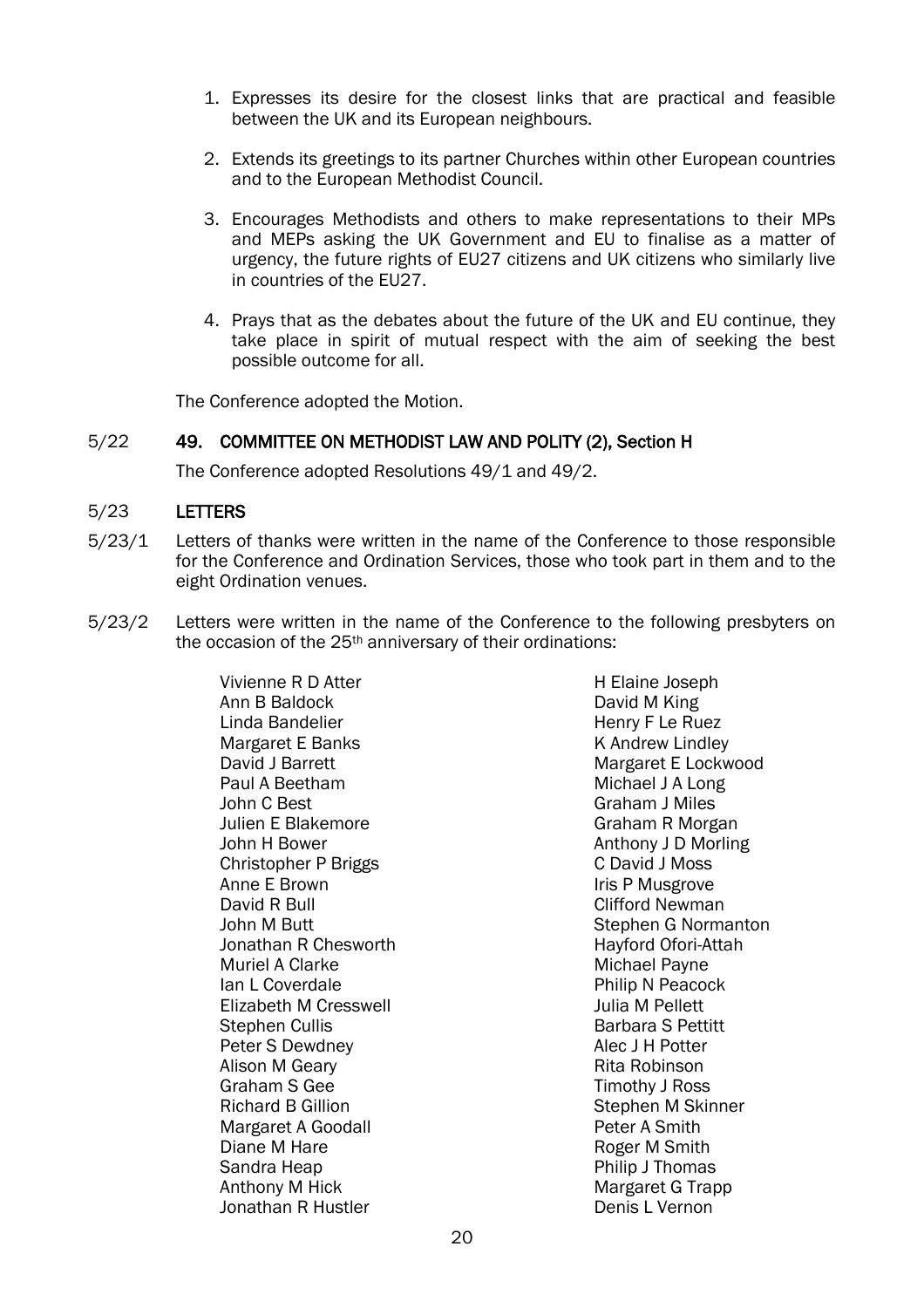Carol A Vessey Margaret Wallwork E Adam Wells Neil J Whitehouse David A Wilkinson

Elizabeth R Wills Paul H Wilson John W H Wiltshire David J E Woodward Beryl Wright

5/23/3 Letters were written in the name of the Conference to the following presbyters on the occasion of the 50<sup>th</sup> anniversary of their ordinations:

> John D Bland D Gerald Bostock Keith J Burton Glyn G Collins Nigel T Collinson Keith M Cribbin B Anthony Dent Anton H Dowell Ronald J Dyer Brian D Earley R Dilwyn Edwards Richard Firth Alan Gawthrop John R Girling Ian Golding Robert W Gollins Derek Hancock Murray J Hasler Keith F Jarvis

Colin M Membery Roger J Parsons Norman H Peck Colin R Philips Brian G Powley Paul E Regan Leslie E P Richards William K Rilev John M Simmonds Brian W G Skutt John W Smith Ivor K Sperring Kenneth E Street Tom Summersby Geoffrey Wainwright Edward Watson David J Wheeler Ian T White

5/23/4 Letters were written in the name of the Conference to the following presbyters on the occasion of the 60th anniversary of their ordinations *[as corrected by 6/17]*:

> Norman Berryman W Graeme Butler David A Clarkson Colin C Colclough Kenneth Cupit R Ward Davies William R Davies F Bernard Dodd Jack Dowson Roy S Everitt Geoffrey N K Gee

J Neil Graham John Harris Frederick G J Manuell Francis V May Gordon F Smith Alan M Thompson Raymond W Thompson E Raymond Watker Brian H F Webb Gordon W Wood J Brian Wright

- 5/23/5 A letter of concern, greeting and thanks was sent in the name of the Conference to The Revd Dr Michael J A Long and Notting Hill Methodist Church to honour their response to the recent fire at Grenfell Tower.
- 5/23/6 A letter of greeting was sent in the name of the Conference to the Muslim Council of Great Britain at this time of Eid.
- 5/23/7 Letters of greeting were sent in the name of the Conference to the Methodist Church in the Caribbean and the Americas on the occasion of the 50<sup>th</sup> anniversary of its automomy, and to the Methodist Church in Zimbabwe upon the 40<sup>th</sup> anniversary of its autonomy.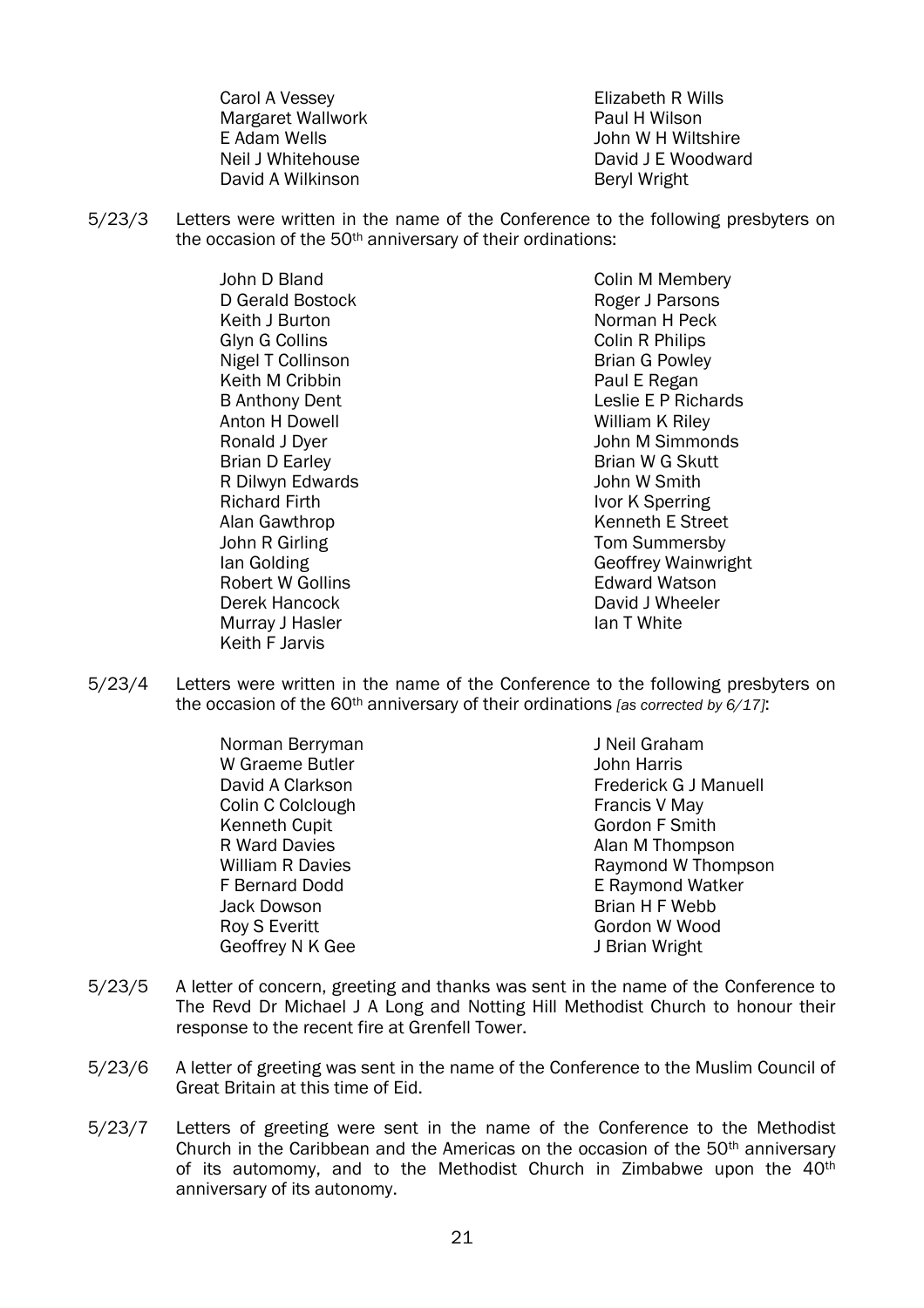- 5/23/8 A letter of greeting and sympathy was sent in the name of the Conference to Mr Alfredo Alcarraz of the Iglesia Metodista del Uruguay on the death of Bishop Oscar Bolioli.
- 5/23/9 Letters of congratulation were sent in the name of the Conference to Professor Peter D Howdle on his being awarded the Lambeth Cross by the Archbishop of Canterbury for his services to ecumenism and to The Revd R Graham and Mrs Rosamund Carter on their Golden Wedding Anniversary and to Mr John and Mrs Mary Hicks on their Diamond Wedding Anniversary *[as corrected by 6/17]*.
- 5/23/10 A letter of sympathy was sent in the name of the Conference to Mr David S Walton and his family on the death of his father.
- 5/23/11 A letter of greeting and concern was sent in the name of the Conference to The Revd Dr Neil G Richardson.
- 5/23/12 A letter of thanks was sent in the name of the Conference to Ms Andrea Harding-Smith *[as corrected by 6/17]*, the calligrapher responsible for entering names in the Local Preachers' Book of Remembrance. *[as corrected by 8/42/1]*
- 5/24 The Conference shared in worship and adjourned at 18.14.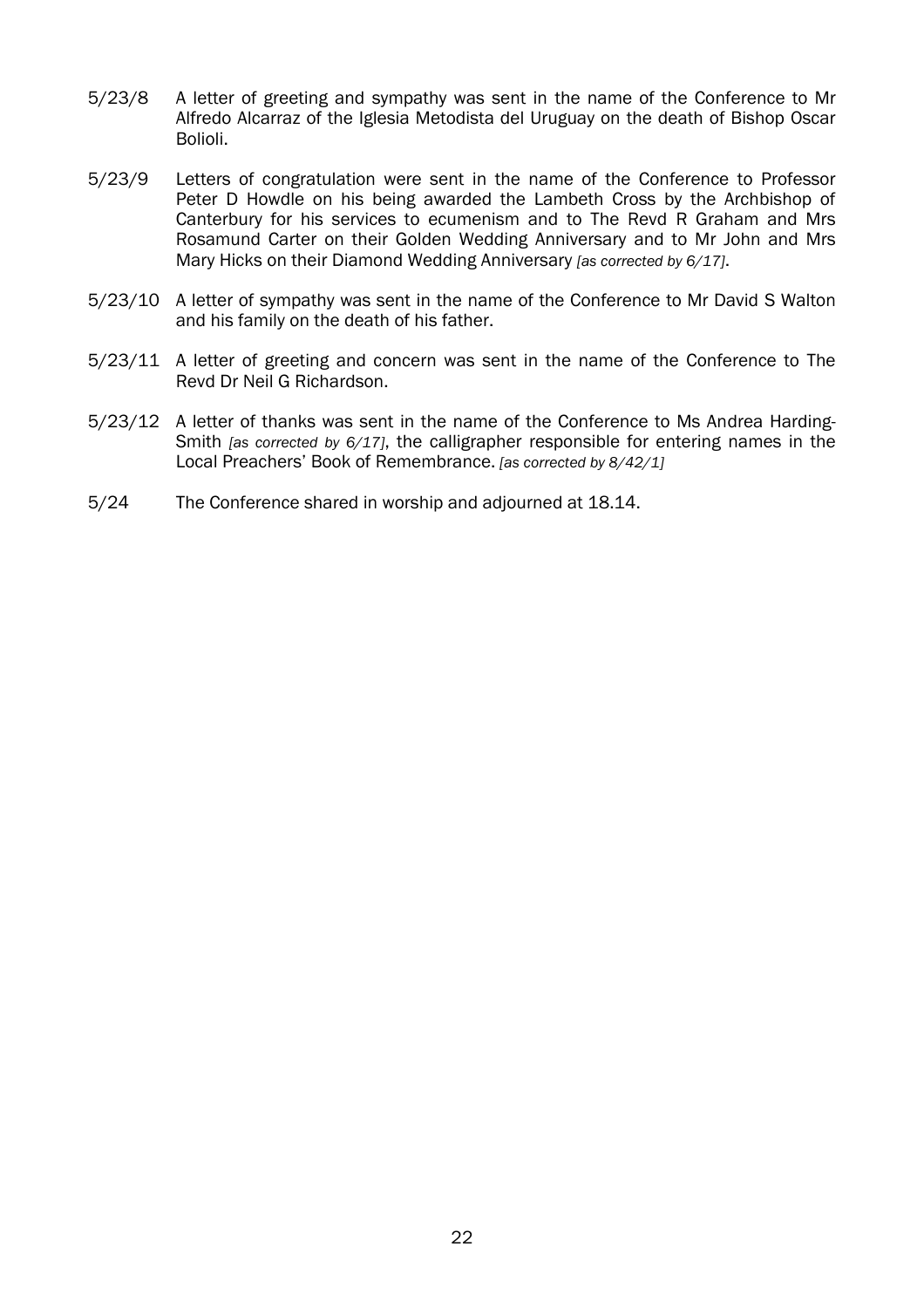6/1 The Conference assembled at 9.15 and shared in worship.

### 6/2 Notice of Motion 2017/202: Applications for grants from the National Lottery

Currently, local church applications for grants from the National Lottery can be made without notification to or approval from either Circuit or District. This can expose churches to unforeseen risks and challenges.

The Conference directs that appropriate steps are taken to ensure that approval from the Circuit Meeting be required for any application to the National Lottery over £10,000 and, additionally, approval from the District Policy Committee be required for any application over £50,000.

The Conference further directs the Council to ensure that guidance is produced regarding the implications of successful bids on, for example, financial management, employer responsibilities and use of buildings in the context of the obligations of Managing Trustees.

#### Reasoned statement

Recent and ongoing experience relating to large grants obtained from the National Lottery has identified some concerns relating to such grants which we believe necessitate additional guidance from the Conference Office. Risks identified include: Lack of understanding of possibly conflicting National Lottery and Methodist Church regulations and systems; and the use of advisors, for whom the lottery provides funds, who understand the National Lottery but not the Church.

Local churches often have less experience than Circuit or District in assessing the expertise required to implement and manage large schemes, to assess long-term financial viability, or to employ more than one member of staff. That scenario poses a risk to Church property and to church office holders. The Lottery's view is that failure to fulfil their terms simply means they will find another partner to do the work. If this work involves Methodist Trust property such a change of partner might not be allowed under our standing orders, and may cause loss to the church which would be a concern to the Charity Commission.

There is a marked lack of awareness about trusteeship and what it involves which puts at risk both trust property and people's personal circumstances. The use of Charitable Incorporated Organisations to address trustee liability needs clear guidance as CIOs related to a church cannot have a majority of trustees from the church. To demonstrate clear independence a majority of trustees must be nonchurch trustees. That creates a problem with managing church property if the church trustees can be outvoted and by implication the church's Standing Orders overridden.

The Conference adopted the Motion.

### 6/3 60. Memorials M21 (Peace in Israel/Palestine) and M22, M23 and M37 (Centenary of the Balfour Declaration)

6/3/1 The Conference received Memorials M21, M22 and M23 and adopted as its replies those recommended by the Memorials Committee.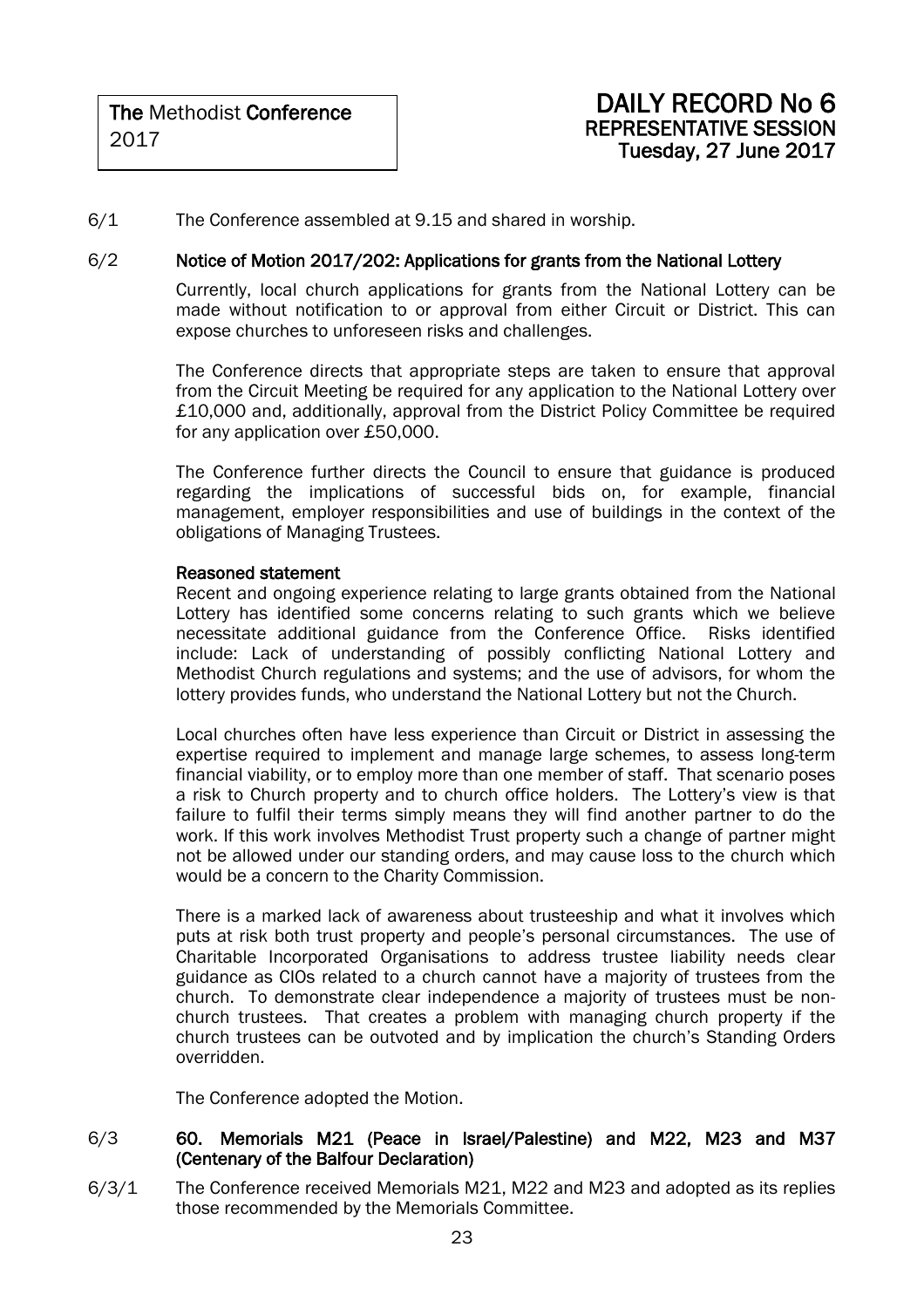### 6/3/2 Additional Memorial M37 Centenary of the Balfour Declaration *[full text added after Conference]*

The Wolverhampton and Shrewsbury District Synod, Representative Session (Present: 136; Voting: 102 for, 1 against) notes that on 2 November 2017 it will be 100 years since the Balfour Declaration was signed by the then British Foreign Secretary, Sir Arthur Balfour.

The Declaration stated:

His Majesty's government view with favour the establishment in Palestine of a national home for the Jewish people, and will use their best endeavours to facilitate the achievement of this object, it being clearly understood that nothing shall be done which may prejudice the civil and religious rights of existing non-Jewish communities in Palestine, or the rights and political status enjoyed by Jews in any other country.

Whilst the Declaration led to the creation of the State of Israel, and we recognise the existence of the state of Israel within its pre-1967 borders, we should also recognise the very damaging consequences for the Palestinian people when their "civil and religious rights" have not been protected, which is manifested by the removal of a substantial part of the Palestinian population from their homeland as refugees, as well as the current 50-year Israeli occupation of Palestinian lands. Today, the Palestinian nation is divided into around 6 million people in refugee camps, around 3 million living under Israeli occupation in the West Bank, up to 2 million living under siege in Gaza and around 1.8 million as citizens of Israel.

Given the deep historical significance of the Balfour Declaration in the context of Palestine/Israel, the Synod therefore asks the Conference:

- (a) to recognise that British Governments have failed to fulfil the second part of the Balfour Declaration, namely "it being clearly understood that nothing shall be done which may prejudice the civil and religious rights of existing non-Jewish communities in Palestine";
- (b) to urge the British Government to make an official acknowledgement of the damaging consequences of failing to uphold the promises made to non-Jewish communities in the Balfour Declaration;
- (c) to issue a similar statement of regret to the Middle East Council of Churches;
- (d) to encourage the Methodist people to learn more about the situation and expectations of Palestinian Christians, including those which are outlined in their Kairos Document of 2009, and to take prayerful action towards justice and peace for both Palestinians and Israelis.

The Conference adopted the same reply as to M22.

### 6/4 Notice of Motion 2017/203: Letter from National Coalition of Christian Organisations in Palestine

The Conference notes the existence of an open letter that was received this month by the World Council of Churches from the National Coalition of Christian Organisations in Palestine (NCCOP).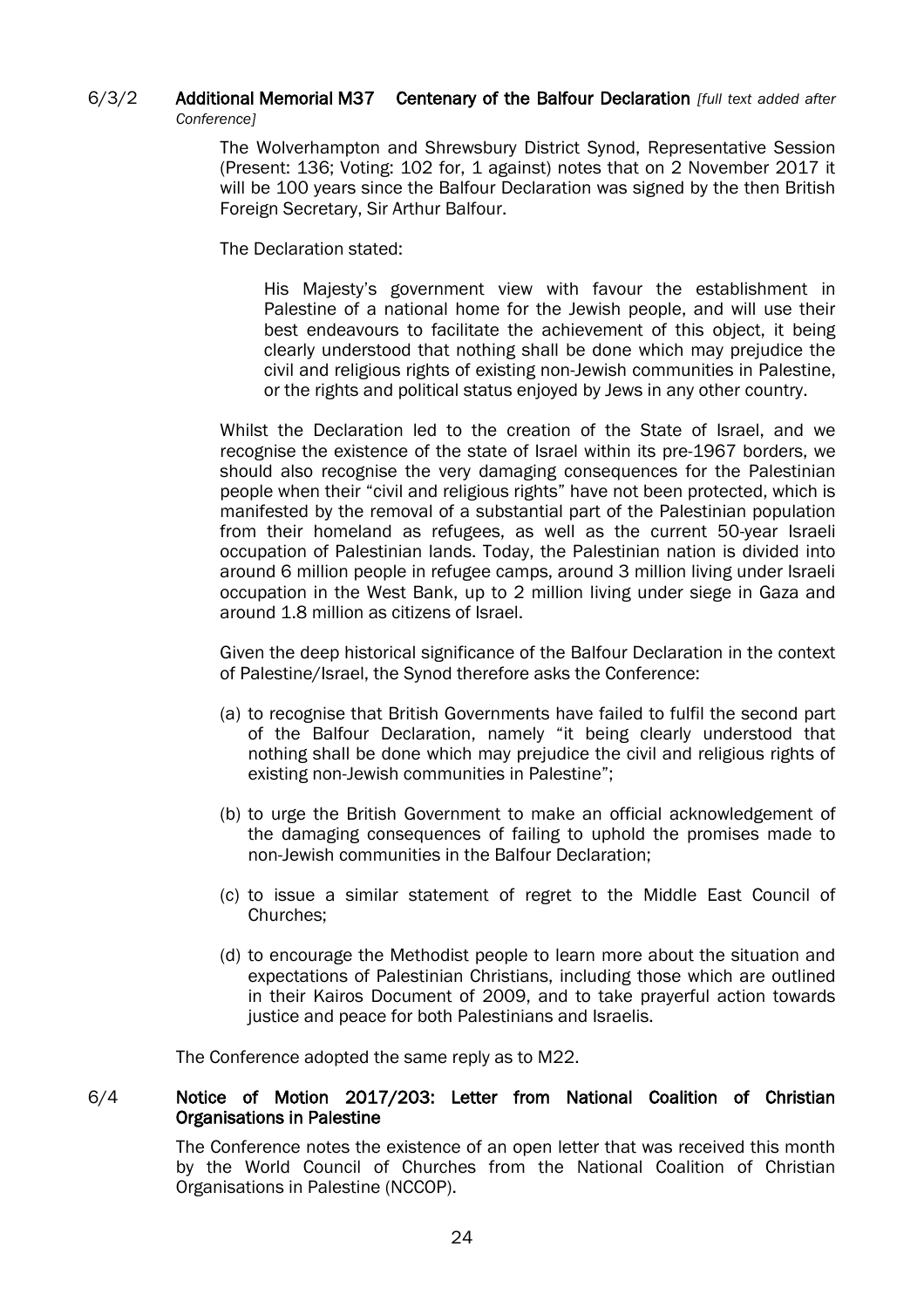It reflects on what they perceive as "100 years of injustice and oppression inflicted on the Palestinian people" since the Balfour Declaration of 1917.

The Conference notes that the World Council of Churches has "invited its member churches and partners worldwide to read and share the letter as a local voice from today's Palestine"; the Conference accepts the invitation and suggests that synods, circuits and churches within the Connexion read and share the letter.

The Conference agreed that the vote not be put.

### 6/5 27. METHODIST COUNCIL REPORT, part 2

- 6/5/1 The Conference adopted Resolutions 27/1, 27/2 and 27/3.
- 6/5/2 The Conference adopted Resolutions 27/4 and 27/5,

p 265, *for* the proposed amendment to SO 245, *substituting*:

245 Methodist Relief and Development Fund. The T*t*rustees of the F*f*und shall be appointed by the Methodist Council.*, and shall include at least one member of Tt*he council*.* shall appoint one of its members as a representative responsible for linking between the council and the Fund, who shall attend Board meetings of the Fund. The working relationship between the F*f*und and the Connexional Team shall be set out in a Memorandum of Understanding.

6/5/3 The Conference adopted Resolution 27/6,

p 273, para 3.1, *amending* the third bullet point to read:

ensuring that all possible steps are taken so that the leadership, personnel and ways of being and working of the Conference and all connexional committees and oversight bodies reflect the commitment to equality, diversity and inclusion

- 6/5/4 The Conference adopted Resolutions 27/7 and 27/8.
- 6/6 The Conference adjourned at 11.01.
- 6/7 The Conference reassembled at 11.30.

### 6/8 29. METHODIST SCHOOLS: THE WESLEY TRUST

- 6/8/1 The Conference adopted Resolutions 29/1 and 29/2.
- 6/8/2 The Conference adopted Resolution 29/3 in the following form:

The Conference adopts the proposal for the Methodist Schools Committee and directs:

- o the Council to appoint the members of the Committee;
- o the Committee to provide annually a coordinated report to the Conference through the Methodist Council on behalf of all Methodist schools;
- o the Law and Polity Committee to consider whether amendments are required to Standing Orders to give better effect to this decision.
- 6/8/3 The Conference adopted Resolution 29/4,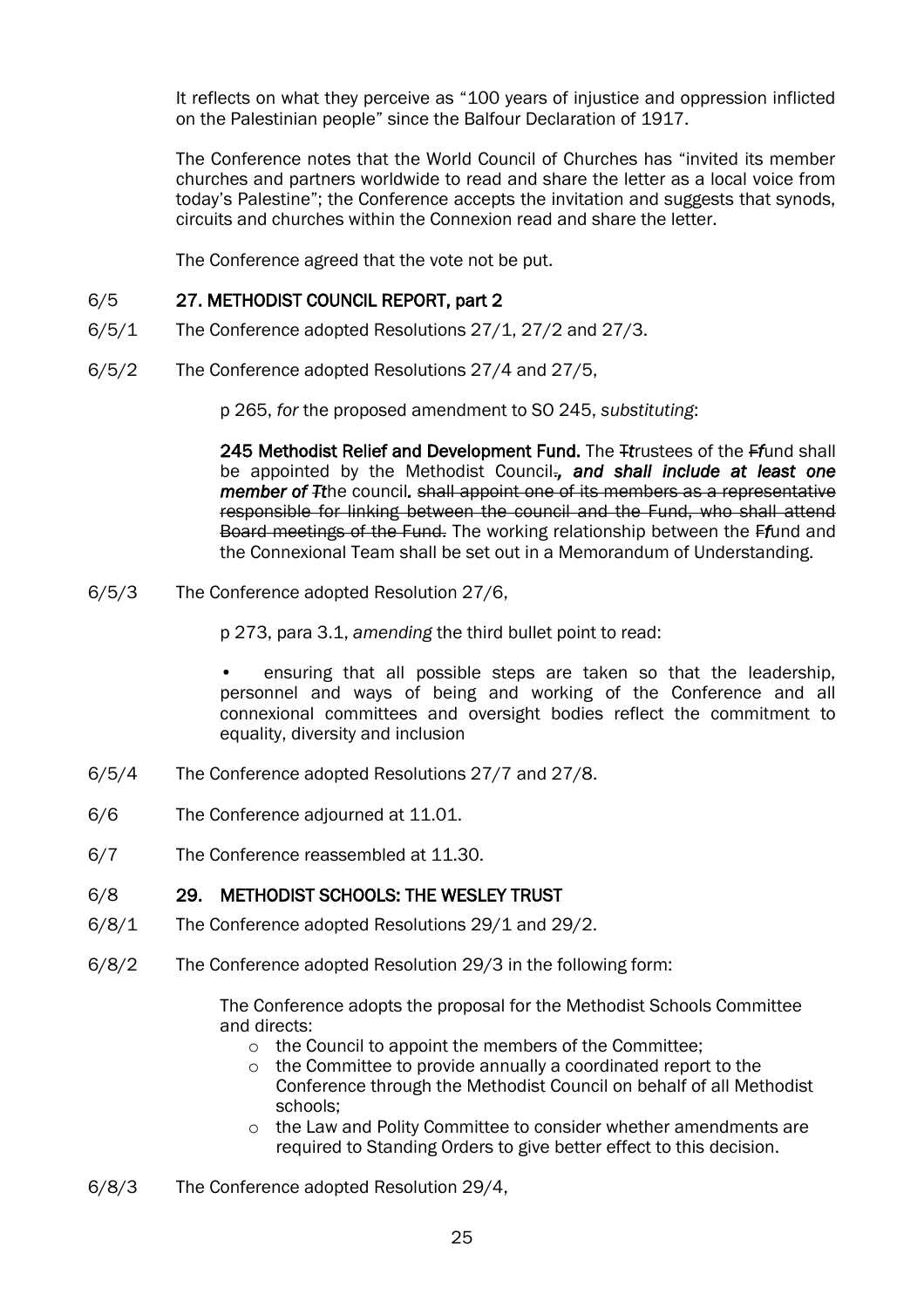*adding* to the names of those being appointing Trustees of the Wesley Trust for one year Ms Heather Wheelhouse.

### Reasoned statement

Chartered accountant, former auditor of the Methodist Church, Methodist Independent Schools Trust and several Multi Academy Trusts. School Governor.

### 6/9 30. METHODIST INDEPENDENT SCHOOLS TRUST

- 6/9/1 The Conference adopted Resolution 30/1 and 30/2.
- 6/9/2 The Conference adopted Resolution 30/3 in the following form:

The Conference adopts the re-nomination by the Trustees of Ms Margaret Faulkner as Trustee of the Methodist Independent Schools Trust, for a period of three years concluding 31 August 2020.

- 6/9/3 The Conference adopted Resolutions 30/4, 30/5, 30/6, 30/7 and 30/8.
- 6/9/4 The Conference adopted as Resolution 30/9:

The Conference appoints the Revd Dr John C A Barrett as Chair of the Methodist Independent Schools Trust from 1 September 2017.

### Reasoned statement:

John Barrett has held a number of appointments related to Methodist education, including Chaplain at Westminster College, Oxford, Chaplain at Kingswood School, Bath, Head of Kent College, Pembury and Head of The Leys, Cambridge, followed by a period serving the Methodist Church in Singapore as founding Principal of the Anglo-Chinese International School, Singapore. Dr Barrett chaired the World Methodist Council Education Committee for ten years, and from 2006-11 was Chair of the WMC Executive Committee. He chaired the Education Commission, which reported to the 2012 Conference and for the past six years has been a Governor of Kingswood School, chairing its Education and Pastoral Committee. He has been a MIST Trustee for two years.

### 6/10 31. METHODIST INDEPENDENT SCHOOLS TRUST (MIST) – LEGAL STRUCTURE

- 6/10/1 The Conference adopted Resolutions 31/1 and 31/2.
- 6/10/2 The Conference adopted Resolution 31/3 in the following form:

The Conference consents to the proposed amendments to the Articles of Association of the Methodist Independent Schools Trust as detailed in paragraph 6.

6/10/3 The Conference adopted Resolution 31/4.

### 6/11 16. ACTION FOR CHILDREN

The Conference adopted Resolutions 16/1 and 16/2.

### 6/12 27. METHODIST COUNCIL REPORT, part 2 (continued)

6/12/1 The Conference adopted Resolutions 27/9,

*amending* para (b) of the Resolution to read: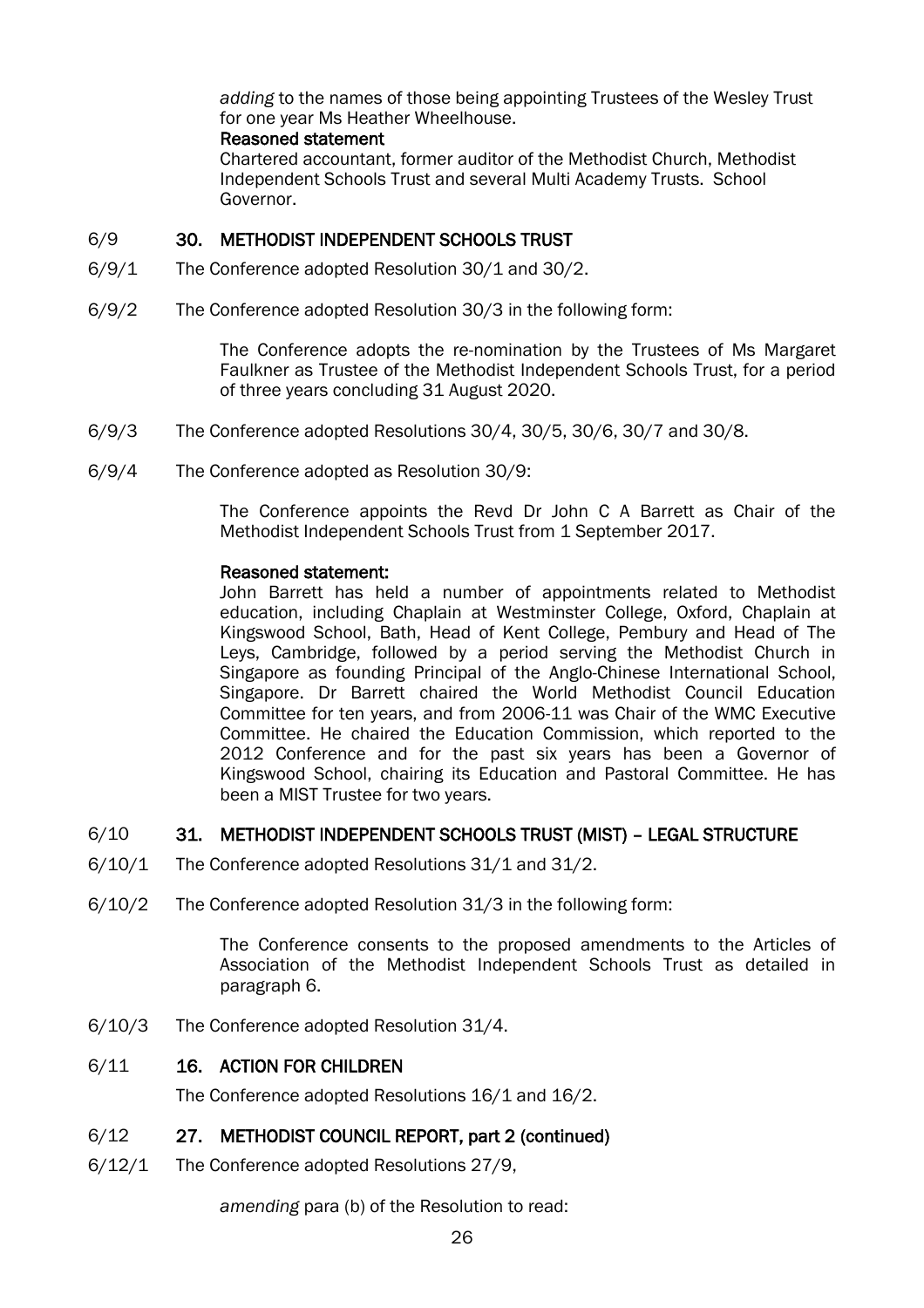(b) therefore directs the Methodist Council to request the Equality Diversity and Inclusion Committee to consult with the Belonging Together Ministers' Group, the Fellowships Sub-Committee of the Ministries Committee and the World Church Relationships office in order to develop and implement measurable and time bound plans that will increase participation and inclusion, and to report to the Conference of 2018 on how the plans are progressing.

### 6/12/2 60. Memorials M24 (Racial Diversity in Methodist leadership) and M25 (Programme to Combat Racism)

The Conference received Memorials M24 and M25 and adopted as its replies those recommended by the Memorials Committee.

- 6/13 The Conference adjourned at 13.02.
- 6/14 The Conference reassembled at 14.40 in workshops on the theme *Ministry in an Ecumenical Context*, in which Conference members conferred about a document entitled 'Mission and Ministry in Covenant: Report from The Faith and Order bodies of the Church of England and the Methodist Church'.
- 6/15 The Conference adjourned at 16.15.
- 6/16 The Conference reassembled at 16.45.

#### 6/17 DAILY RECORD

The Daily Record for Monday, 26 June was presented, taken as read, and adopted as printed,

at 5/21, first para, penultimate line, *deleting* 'to emerge'

at 5/23/4, line 1, *for* 'followers' *reading* 'following'

at 5/23/9, *replacing* the last line *with* 'on their Golden Wedding Anniversary and to Mr John and Mrs Mary Hicks on their Diamond Wedding Anniversary.'

at 5/23/12, line 1, *for* 'Angela' *reading*, 'Andrea'

### 6/18 20. 3GENERATE 2016 – METHODIST CHILDREN AND YOUTH ASSEMBLY

6/18/1 The Conference adopted Resolution 20/1,

p 191, Appendix 3, *for* 'Manifesto 11-18s' *reading* 'Manifesto 18-23s'

6/18/2 The Conference adopted Resolutions 20/2 and 20/3.

### 6/19 49. COMMITTEE ON METHODIST LAW AND POLITY (2), Section J

- 6/19/1 The Conference adopted Resolution 49/5.
- 6/19/2 The Conference adopted Resolution 49/6,

p 489, SO 1104, *substituting* for the proposed amendment to clause (2):

(2) The Secretary of the Conference shall continue to retain in safe custody all **If any** records and other documents deposited with him or her for that purpose in accordance with *the Secretary under clause (1) above* previous Standing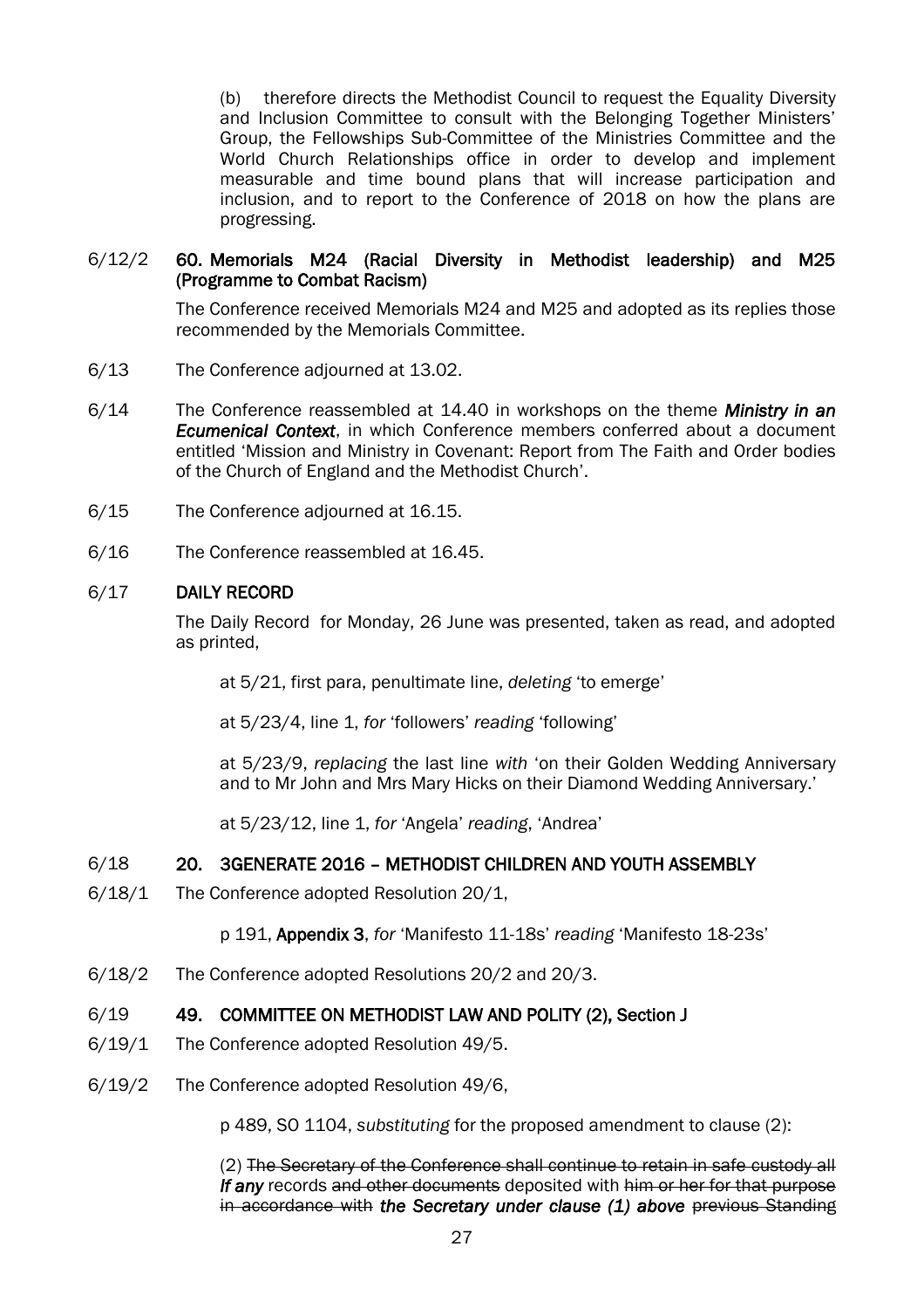Orders relating to complaints and discipline, *contain an allegation of a criminal offence, or relate to a safeguarding concern, that record shall be retained for fifty years*.

*inserting* a new clause:

#### *(2A) Clauses (1) and (2) above shall be applied as closely as possible to all records deposited with the Secretary under previous Standing Orders relating to complaints and discipline.*

in relation to clause (4), *replacing* '[unaltered]' *with*:

(4) Both the complainant and the respondent are entitled upon request to a copy of any record to which clause (1) or (2*A*) above applies, but must treat any document supplied following such a request as confidential.

p 490 *inserting* at the end of SO 1104:

*(12) For the purposes of this Standing Order "record" does not include the Journal as defined in clause 36 of the Deed of Union or any document included within Standing Order 125(2).* 

### 6/20 15. JOINT ADVISORY COMMITTEE ON THE ETHICS OF INVESTMENT (JACEI)

6/20/1 The Conference adopted Resolution 15/1,

*noting*, in relation to the Committee Membership information on p 135 that the Methodist Council has now appointed The Revd Dr Sheryl M Anderson to the Joint Advisory Committee on the Ethics of Investment with immediate effect (to replace Professor David Clough).

### 6/20/2 60. Memorials M32 – M36 (Investment in fossil fuels)

The Conference received Memorials M32, M33, M34, M35 and M36 and adopted as its replies those recommended by the Memorials Committee, replacing the final three paragraphs with the following text:

However, the Conference does not at this time accept the specific request in the memorial as it could be argued that there is further work to do on the ethical and investment questions related to fossil fuels before final decisions can be taken on disinvestment.

Therefore, the Conference asks the Methodist Council to request JACEI to:

- a) examine the pace of change in the extractive industries sector;
- b) in the light of the increasing urgency for more global action, continue actively to consider disinvestment criteria, timescales, and consultation processes required to disinvest from oil and gas companies that fail to comply with the ethical basis outlined above;
- c) report to the Conference in 2018, with the expectation that if any such company in which the Church invests has not aligned their business investment plans with the Paris Agreement target of a global temperature rise well below 2 degrees, there would be a recommendation that the Church disinvest from such a company by the 2020 Conference.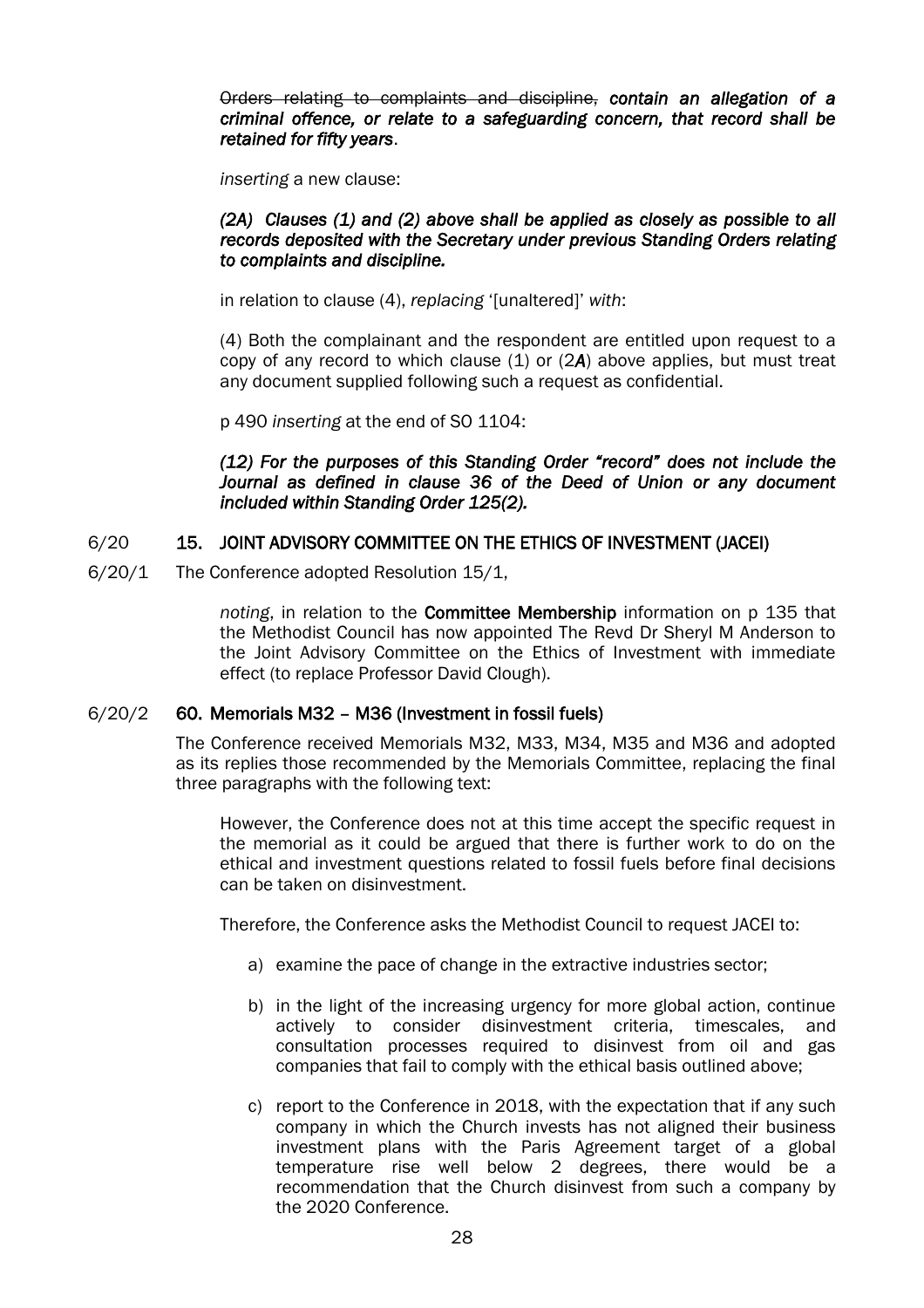### 6/21 Notice of Motion 2017/205: Major Supermarkets and the 'Fairtrade' Mark

The Conference notes that Sainsbury's intends to drop the globally recognised Fairtrade mark from their produce and replace it with the phrase "fairly-traded". Sainsbury's "fairly-traded" products will not need to adhere to standards set and audited by the Fairtrade foundation.

The Conference is deeply concerned that such a course of action could be followed by other major organisations, and could seriously undermine the Fairtrade scheme. This could lead to lower social and labour standards, more hardship in developing countries, and confusion amongst socially aware consumers who wish to purchase authentic fairly traded goods.

The Conference therefore directs the Council to urge the Joint Advisory Committee on the Ethics of Investment and the Central Finance Board

- as part of its engagement with firms to promote genuine and transparent fair trade and Fairtrade Foundation where appropriate.
- to encourage supermarkets to continue to support the Fairtrade Foundation's Fairtrade mark.

The Conference additionally directs the Methodist Council to raise this issue with Sainsbury's senior management.

The Conference therefore encourages individual Methodists, churches, circuits and districts:

- to draw the attention of the public to this move which threatens the future of the Fairtrade accreditation and which will particularly impact upon the social premium currently paid to producer groups.
- to challenge large food and drink companies who are currently rethinking their supply chains, and looking to cut costs by devising their own environmental and labour policies.

The Conference adopted the Motion.

### 6/22 Notice of Motion 2017/204: Movement Day UK 2017

Movement Day UK, to be held 6/7 October 2017 at Westminster Central Hall, is a historic two-day gathering of church leaders and leaders and practitioners (emerging and established) from many areas of society who share a heart for the transformation of our towns and cities.

The diverse programme includes keynote addresses, seminars and practitioners facilitated sessions covering key areas of life today (from Children and Families to Business and from Local Government to the Media) as well as prayer for Christian Unity in Parliament Square.

Further details of Movement Day UK can be obtained by the Revd Ian Rutherford (City Centre Minister at Methodist Central Hall, Manchester) and on the Movement Day website www.movementday.uk

The Conference:

Expresses support to the organisers of Movement Day UK 2017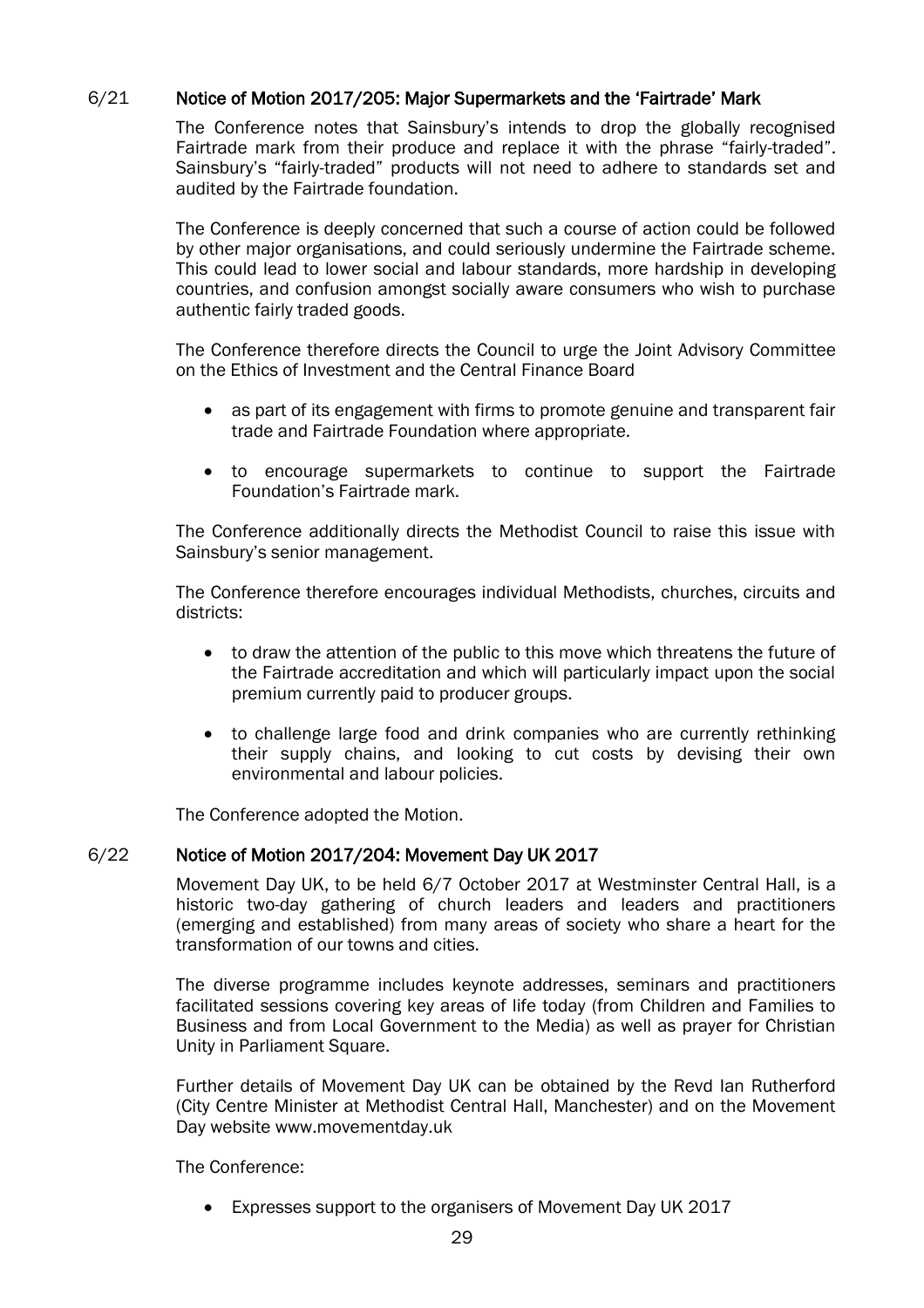- Encourages Methodist people to register to attend
- Encourages all ministers to consider identifying those who might benefit from attending or might contribute beneficially to the conversation planned by what they would input by attending.

The Conference adopted the Motion.

### 6/23 Notice of Motion 2017/208 50<sup>th</sup> Anniversary of the Concordat between the United Methodist Church and the Methodist Church in Britain

The partnership of Methodists around the world is a key component of how we engage with God's mission in every place. Through a range of relationships, agreements and memberships of various bodies the Methodist Church in Britain plays a full part in engaging in global mission and evangelism.

One such significant relationship is formalised in the Concordat between the United Methodist Church and The Methodist Church in Britain which was agreed by the Conference in 1968. Since that time there has been a variety of expressions of the importance of that relationship to both traditions, one being the presence of representatives at the Conference/General Conference of the respective body. This is just one facet of the ongoing work between our two traditions in Europe and around the world.

The Conference is therefore pleased to note that this 50<sup>th</sup> Anniversary of our Concordat will be celebrated in an act of worship on Sunday 12th August 2018 at Methodist Central Hall Westminster and that prior to that significant celebration and recommitment of the strong bonds between our two traditions there will be a day conference on Saturday 11th August which will bring together representative of the two churches for a time of learning, sharing, and looking to the future.

The Conference adopted the Motion.

### 6/24 LETTERS

- $6/24/1$  A letter of sympathy was written in the name of the Conference to Mrs Christine Elliott, on the death of her mother in New Zealand.
- 6/24/2 A letter of congratulation was written in the name of the Conference to The Revd Charlotte Osborn, a former co-chair of the Connexional Candidates Committee, who was ordained as a deacon in the Church of England on Sunday 25 June. *[as corrected by 7/24]*
- 6/24/3 Letters of thanks were written in the name of the Conference to those who had spoken in the session resourced by the President and the Vice President on Monday, 26 June *[Daily Record 5/13]*, and to the Fijian Choir who had sung at the Conference Service on Sunday, 25 June.
- 6/25 The Conference shared in worship and adjourned at 18.25.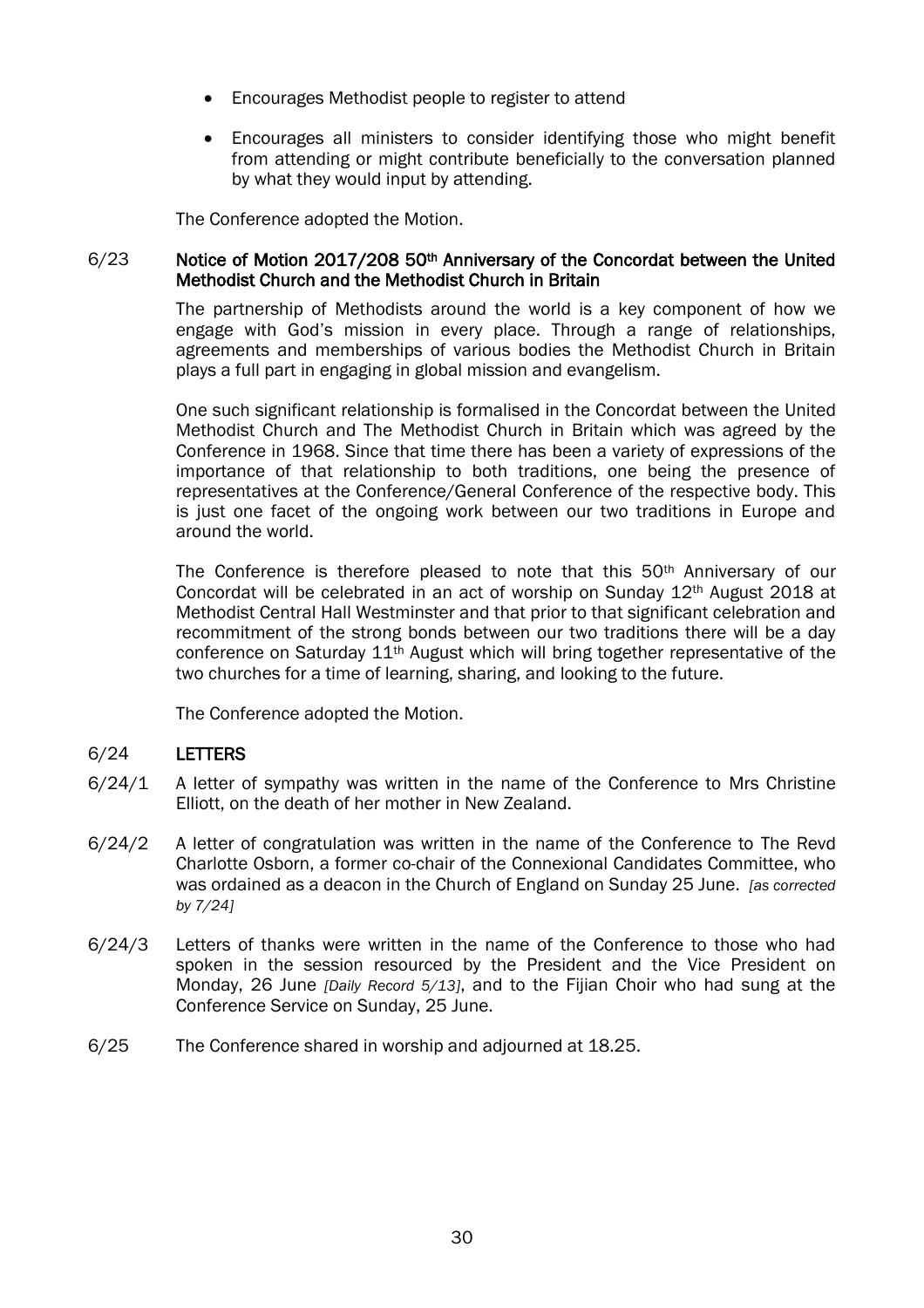- 7/1 The Conference assembled at 9.15.
- 7/2 The Conference shared in a celebration of Holy Communion, in which the following, who have died in the last year, were remembered:
	- (a) the presbyters remembered in the Presbyteral Session and listed at 2/20,

*for* 'Donald Allen Bullen' *reading* 'Donald Alfred Bullen' *for* 'Brian John Miffin' *reading* 'Brian John Mifflin'

(b) the deacons remembered in the Conference Diaconal Committee, and others who have since died:

Gwendoline Appleton Marion Aspinall Linda Judith Ireland Susan Mary Jackson Mary Mawson

Mavis McBride Jean Miller Jean Robinson Leonard Russell Smith

(c) the following lay people especially remembered as servants of the Church:

| David Dalziel  | undertook senior roles in the Division of<br>Education and Youth and the Connexional<br>Team, convener of the Candidates Appeal<br>Committee        |
|----------------|-----------------------------------------------------------------------------------------------------------------------------------------------------|
| Mary Jefferson | member of the Ministerial Candidates'<br>Selection Committee, the Department of<br>Education and Youth Children's Committee,<br>an Editor of Magnet |
| John K Kilner  | former member of the Board of the Trustees<br>for Methodist Church Purposes                                                                         |
| Brian King     | formerly Personnel Manager in the<br><b>Connexional Team</b>                                                                                        |
| Eric Watchman  | formerly member of the Methodist Council,<br>member of the Ministerial Candidates'<br><b>Selection Committee</b>                                    |
| Pauline Webb   | Vice-President of the Conference 1965-<br>1966                                                                                                      |

(d) those who have served as Mission Partners:

| Sierra Leone   |
|----------------|
| India          |
| Ghana          |
| Zimbabwe       |
| Sierra Leone   |
| Sierra Leone   |
| Zimbabwe/Samoa |
| Nigeria        |
|                |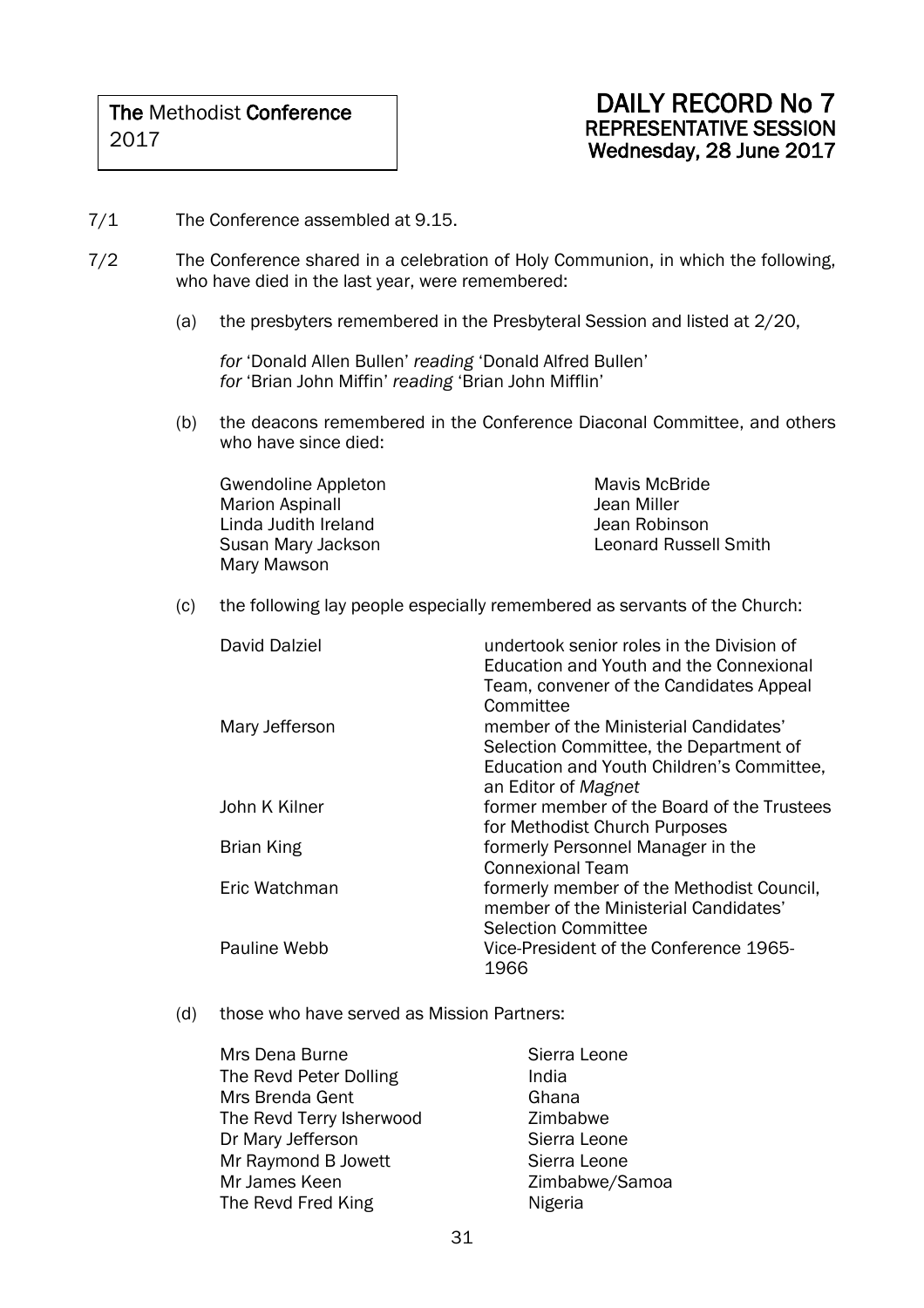Sister Mary Mawson Sierra Leone Mrs Grace Mortimer Ghana/Nigeria The Revd William Robinson **Ghana** The Revd Peter Russell Nigeria/Zimbabwe Mrs Barbara Todd Nigeria The Revd William Stanley Willis British Guiana The Revd Dr Kenyon E Wright India

- (e) 317 accredited Local Preachers whose names are recorded in a Book of Thanksgiving held at Methodist Church House;
- (f) many others whose service is known to God.
- 7/3 The Conference adjourned at 10.25.
- 7/4 The Conference reassembled at 10.35.

### 7/5 DESIGNATION OF THE PRESIDENT OF THE CONFERENCE

The Revd Michaela A Youngson was designated for appointment as President of the Conference of 2018.

### 7/6 DESIGNATION OF THE VICE-PRESIDENT OF THE CONFERENCE

Mr Bala Gnanapragasam was designated for appointment as Vice-President of the Conference of 2018.

### 7/7 Notice of Motion 2017/210: Building Relationships with People of All Faiths

In the light of the recent terrorist attacks the Conference urges and challenges churches and circuits to foster and build relationships with people of all faiths, especially at this time the Islamic community, so that we might work together to create more open, tolerant and inclusive communities across Britain.

The Conference adopted the Motion.

- 7/8 The Conference adjourned at 11.00.
- 7/9 The Conference reassembled at 11.30.

### 7/10 32. COVENANTS OF CARE – FINAL REPORT FROM WORKING GROUP

7/10/1 The Conference adopted Resolution 32/1,

p 353, para 7.4.1 *for '*Contracts and Agreements' *reading '*Contracts'

7/10/2 The Conference adopted Resolution 32/2.

### 7/11 49. COMMITTEE ON METHODIST LAW AND POLITY (2), Section K

- 7/11/1 The Conference adopted Resolution 49/7.
- 7/11/2 The Conference adopted Resolution 49/8,

p 495, SO 236(3), line 1, *for 'is a concern that' reading 'exists where'* 

*replacing* the proposed clauses (4) to (6) of SO 236 with the following: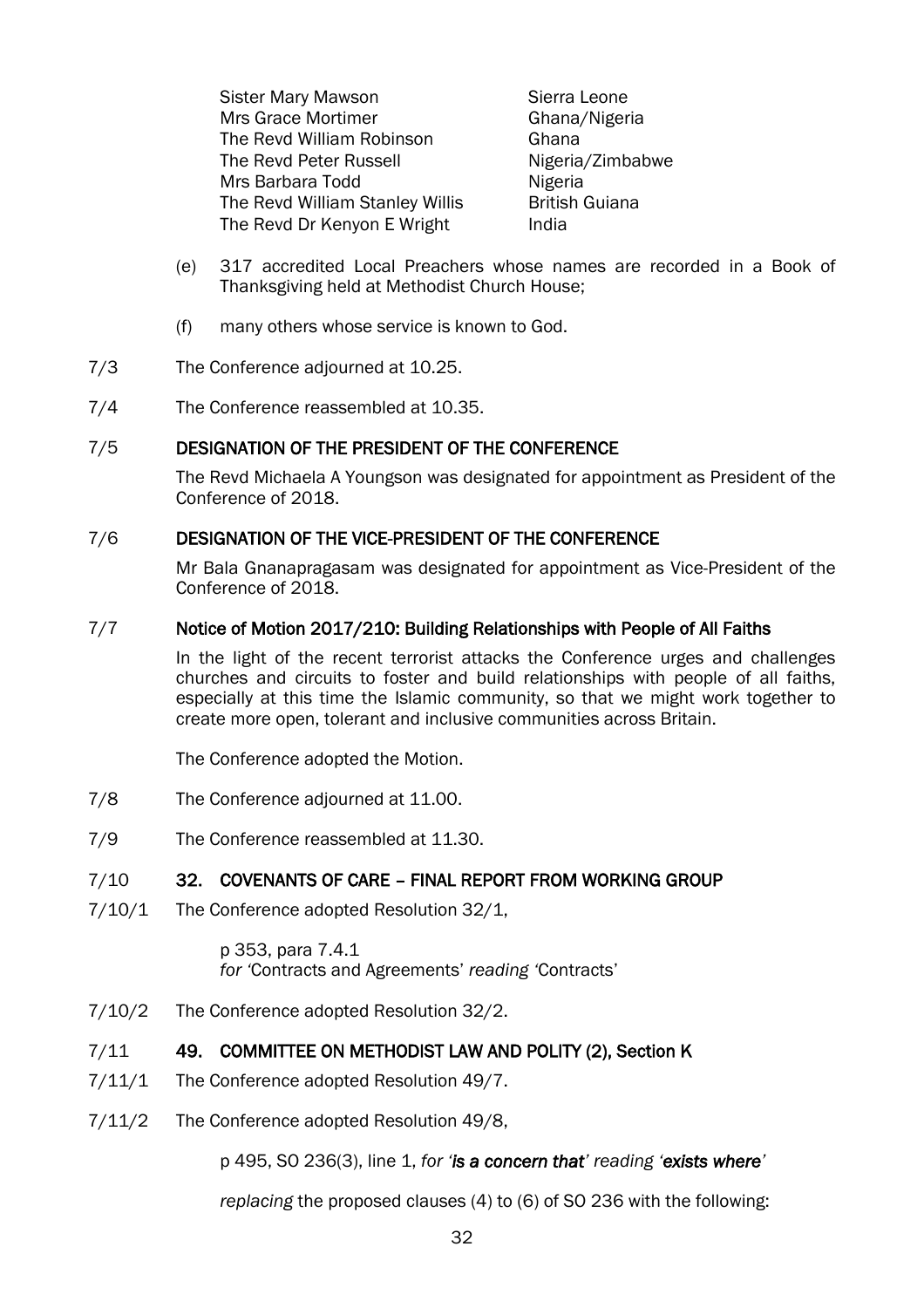*(4) In relation to a safeguarding concern:-* 

*(i) "the subject" means the person about whom the concern exists; (ii) "the relevant Circuit" means the Circuit in which the subject is stationed or is a member or with which, if the subject is not a minister or a member, he or she has the closest connection;* 

*(iii) a "safeguarding officer" means the safeguarding officer as defined in Standing Order 232(1A) or the District Safeguarding Officer of the District of which the relevant Circuit forms part;* 

*(iv) "the referring body" or "the referring person" means the body or person by whom the concern is referred to a safeguarding officer in accordance with clause (6) below.* 

*(5) A member of the Church who becomes aware that a safeguarding concern exists must act on that concern in accordance with the safeguarding policies and practice guidance adopted by the council as currently in place. (6) A body or person becoming aware of a safeguarding concern either in the context of a local church, circuit or district or in the exercising of a responsibility on behalf of the Church must refer that concern to a safeguarding officer.* 

p 496, SO 237(1) *replacing* the proposed subclause (iii) *with*:

*(iii) "the District Safeguarding Officer" means the safeguarding officer of the District of which the relevant Circuit forms part.* 

SO 237,

- (3), line 2, *for 'is raised' reading 'exists'*
- (4)(i), *for 'is raised' reading 'exists'*
- (4)(iii), *for 'is raised' reading 'exists'*
- (4)(v), *for 'raises' reading 'reveals'*
- (4)(ix), *for 'raises' reading 'reveals'*
- (5), *deleting* the second full stop at the end of the clause

p 497, (9) *for 'must' reading 'will be expected to'*

*replacing* the proposed clause (11) *with*: *The subject, the District Chair, the District Safeguarding Officer (if not conducting the assessment) and the Superintendent of the relevant Circuit shall be given the opportunity to speak to the risk assessor.*

(13) *for 'raising' reading 'referring'*

p 498, (17) *for 'any' reading 'such'*

7/11/3 The Conference adopted Resolution 49/9,

p 499, *amending* the proposed title of the Section *to*: Section 69 Involvement of Sex Offenders in the Local Church *when there is a Safeguarding Concern* 

SO 690, (2)(*a*) *for* 'm*onitoring' reading* '*monitoring*'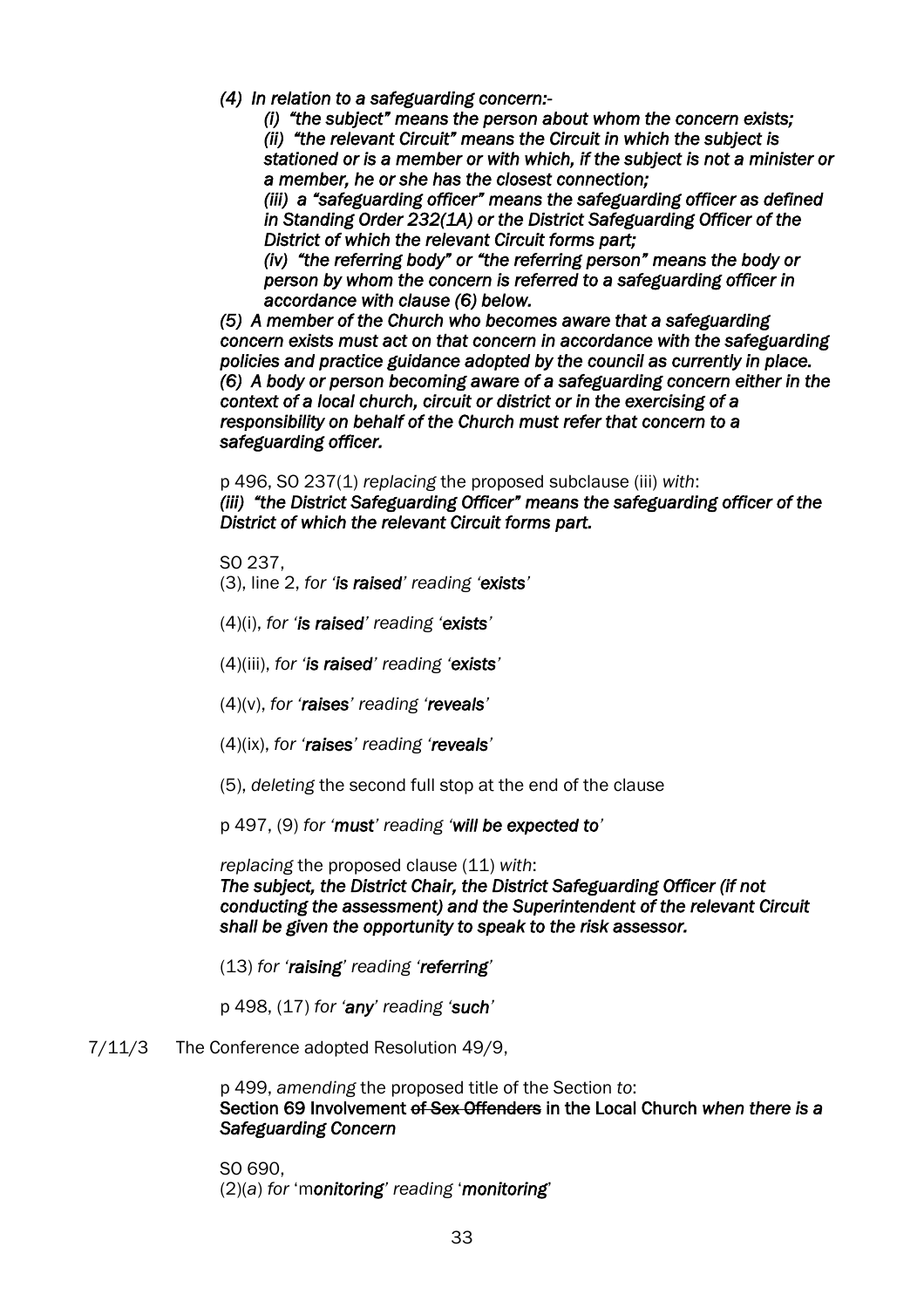(2)(*c*), *adding* at the end:

*The contract must also include a provision that its terms will be reviewed and may be amended in accordance with Standing Order 690A.*

(5), *amending* the bold italicised text to read: *and may, if such a contract has not been signed, be removed from the community roll if not a member or be made the subject of a complaint under Part 11 if a member.* 

SO 690A(1), *for 'clause (2) above' reading 'clause (2) of Standing Order 690'*

### 7/12 FIRST REPORT OF THE LAW AND POLITY CONFERENCE SUB-COMMITTEE

7/12/1 The Law and Polity Conference Sub-Committee notes that in the report of the Covenants of Care working group at paragraph 7.1 (Agenda page 352), the group proposes, for the reasons there set out, the use of the term "safeguarding contract" for what have become known as covenants of care. Section 69 currently refers to "written contracts" and the use of the word "contract" in this context is therefore not new. The sub-committee wishes, however, to draw to the attention of the Conference that at page 82 of the Agenda, the Law and Polity Committee in paragraph 15 of its first report has already highlighted the need to explore the implications of the continued use of the word "contract" in section 69.

> The sub-committee does not propose any changes to the draft amendments to Section 69 set out at pages 498-499 of the Agenda. However, in the light of the Supreme Court case and the steps already taken by the Conference in response, which form the background to the Law and Polity Committee's report at page 82, the sub-committee advises the Conference that in its opinion the continued use of the word "contract" in section 69 should be given further consideration over the course of the next year. It proposes that the Law and Polity Committee should consult with the Safeguarding Committee on the issue whether an expression which points to a legally enforceable relationship is appropriate and on a suitable alternative if the word "contract" is found to have unintended consequences, and should report its conclusions and recommendations to the Conference of 2018.

The Conference adopted the following Resolutions:

7/12/2 The Conference adopted as Resolution LP/1:

The Conference adopted the Report.

7/12/3 The Conference adopted as Resolution LP/2:

The Conference directs the Law and Polity Committee in consultation with the Safeguarding Committee to examine whether the use of the word "contract" in Section 69 is appropriate having regard to its legal implications and to bring to the Conference of 2018 a report of its conclusions and any proposals for consequential amendments to Standing Orders.

### 7/13 33. SAFEGUARDING COMMITTEE

The Conference adopted Resolution 33/1.

### 7/14 34. PROPOSED SUPERVISION AND PROFESSIONAL DEVELOPMENT MODEL FOR DISTRICT SAFEGUARDING OFFICERS

7/14/1 The Conference adopted Resolution 34/1.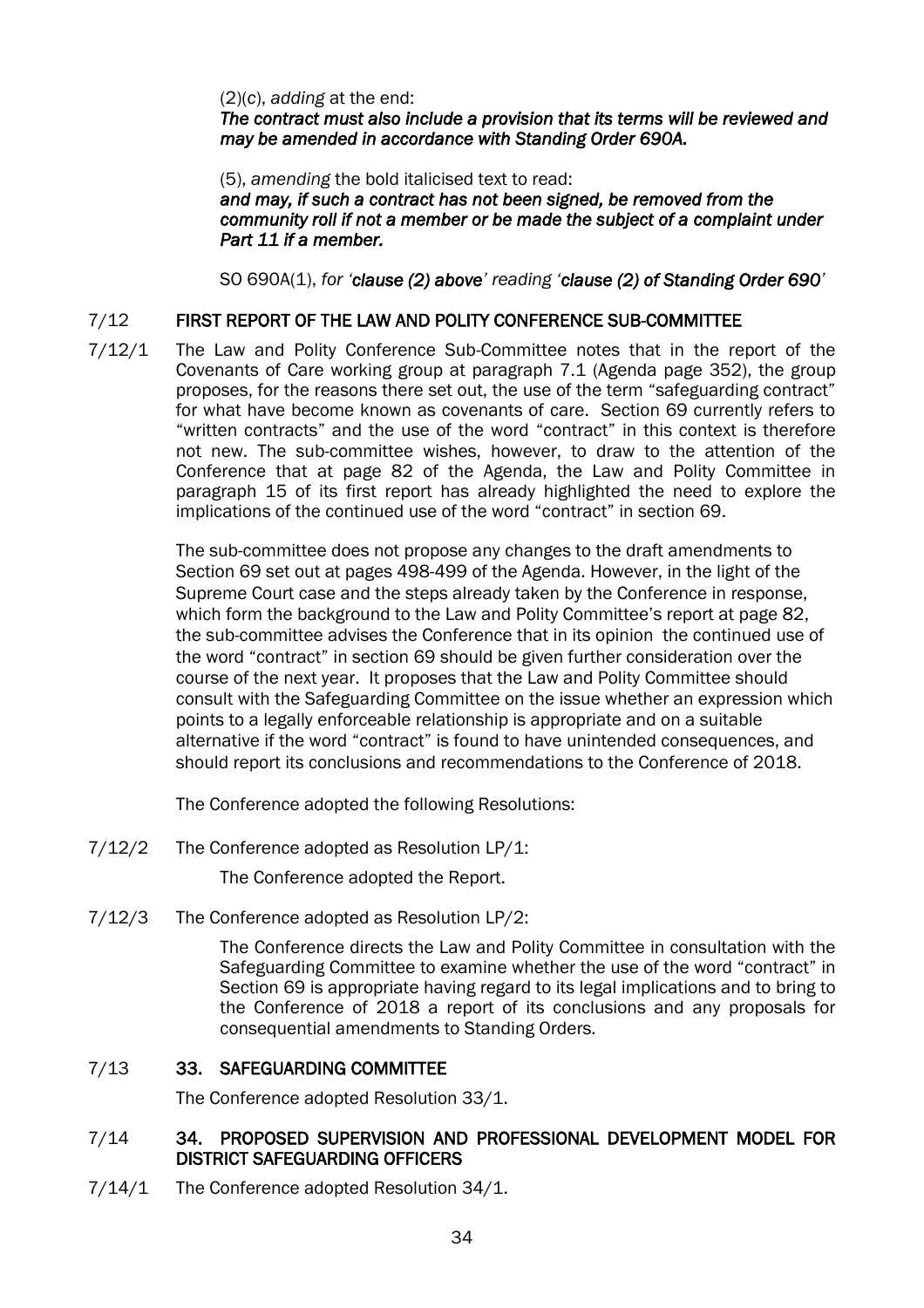### 7/14/2 The Conference adopted Resolution 34/2 in the following form:

The Conference directs the Council to proceed with producing detailed and costed proposals for professional supervision of District Safeguarding Officers based on the approach to supervision as set out in paragraphs 3.0 – 8.12 of the report.

### 7/15 35. CALCULATING SAFEGUARDING TIME REQUIRED FOR DISTRICTS

The Conference adopted Resolutions 35/1 and 35/2.

### 7/16 27. METHODIST COUNCIL REPORT, part 2 (continued)

- 7/16/1 The Conference adopted Resolutions 27/10 and 27/20.
- 7/16/2 The Conference adopted Resolution 27/16 in the following form:

The Conference receives the Report.

7/16/3 The Conference adopted Resolutions 27/17, 27/18 and 27/19.

### 7/17 Notice of Motion 2017/211: Religious freedom in Sri Lanka

Since the Conference has gathered, the situation regarding religious freedom and harmony in Sri Lanka has deteriorated. A Sri Lankan government minister continues to threaten action which will seriously affect the constitutional rights of minority faith communities. In a nation still recovering from ethnic and religious conflict, this situation could quickly become dangerous.

The Conference therefore:

- a) reaffirms its solidarity with sisters and brothers in the Methodist Church Sri Lanka;
- b) calls on the British Government to make urgent representations to the President and Prime Minister of Sri Lanka:
	- i) to urge restraint and uphold the freedoms of Sri Lankans of all faiths as guaranteed by the Constitution; and
	- ii) to take firm actions to protect its citizens and bring the perpetrators of religiously-motivated violence to justice;
- c) calls on the Methodist people to hold the Sri Lankan people in prayer and to act for justice, peace and freedom.

The Conference adopted the Motion.

- 7/18 The Conference adjourned at 13.05.
- 7/19 The Conference resumed at 14.15.

### 7/20 Notice of Motion 2017/207: Supernumeraries and care costs.

Last year the York and Hull District sent a memorial to the Conference (2016/M9) about the support of ministers or their partners requiring care. The District thanks the Conference for its reply in which it directed the Connexional Allowances Committee to explore this with interested parties and report back to the 2018 conference. The York and Hull District notes the Connexional Allowances Committee's response to the reply in paragraph 3.8 on page 114.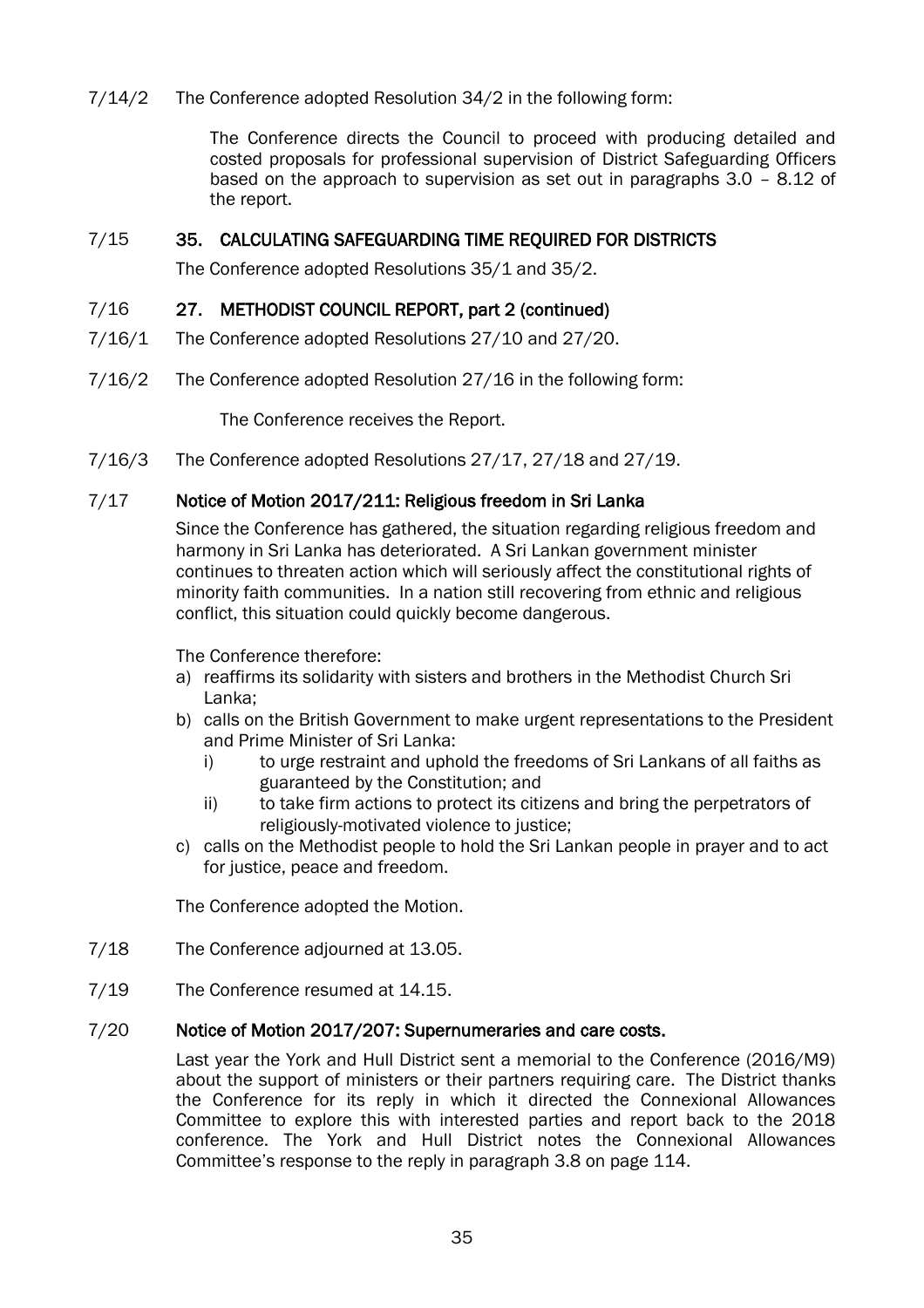The Conference clarifies that the memorial was raised with great concern that couples are not split up when only one of them meets the local authority criteria for nursing or residential provision. Whilst this is not just of concern for ministerial couples, but for all couples, Christian or not, supernumerary ministers they have very often followed Connexional encouragement not to acquire property during their ministry as part of the covenant relationship with the Methodist Church, understanding that they would be looked after for their entire lives. This agreement (not to acquire property) is no longer required of those now entering ministry, but it affects many supernumeraries.

The Conference believes that it should be a priority for the Connexion to honour marriage by enabling couples to live together when the housing provision provided by MMHS is no longer sufficient. The Conference notes that whilst local authorities do make provision for those who need care, there is, as the MHA report notes on page 96, a shortfall which is unaffordable for ministers who have no property to sell, and can be £200 per week or more, particularly when they wish to choose a Methodist home.

The Conference notes that many Methodist couples have spent their ministry in encouraging their churches to support MHA and often, naturally, prefer to be cared for in a Christian environment. The Conference therefore requests that MHA explore ways to respond to a growing need to receive couples into their care when one partner may not be eligible for local authority support, and also to plan to be able to offer shared accommodation in one room at a lower rate especially when one partner is able to relieve pressure on the facilities by providing a more caring role.

The Conference therefore strongly encourages MHA to engage with the Connexional Allowances Committee's discussions on enabling financial provision for married couples to remain together. It further encourages those involved in these matters in the name of the Church to campaign for a way to keep married couples together until death.

The Conference adopted the Motion.

### 7/21 42. STATISTICS FOR MISSION

7/21/1 The Conference adopted Resolution 42/1,

p 453, in the 'Connexion' row of the chart, *for* '208,738' *reading* '208,574' and *for* '+1667' *reading* '+1831' *[as corrected by 8/42/1]*

- 7/21/2 The Conference moved into District groups at 15.18 to confer about the above Report.
- 7/22 The Conference adjourned at 16.15.
- 7/23 The Conference reassembled at 16.45.

### 7/24 DAILY RECORD

The Daily Record for Tuesday, 27 June was presented, taken as read, and adopted as printed,

at 6/24/2, *for* 'member' *reading* 'co-chair'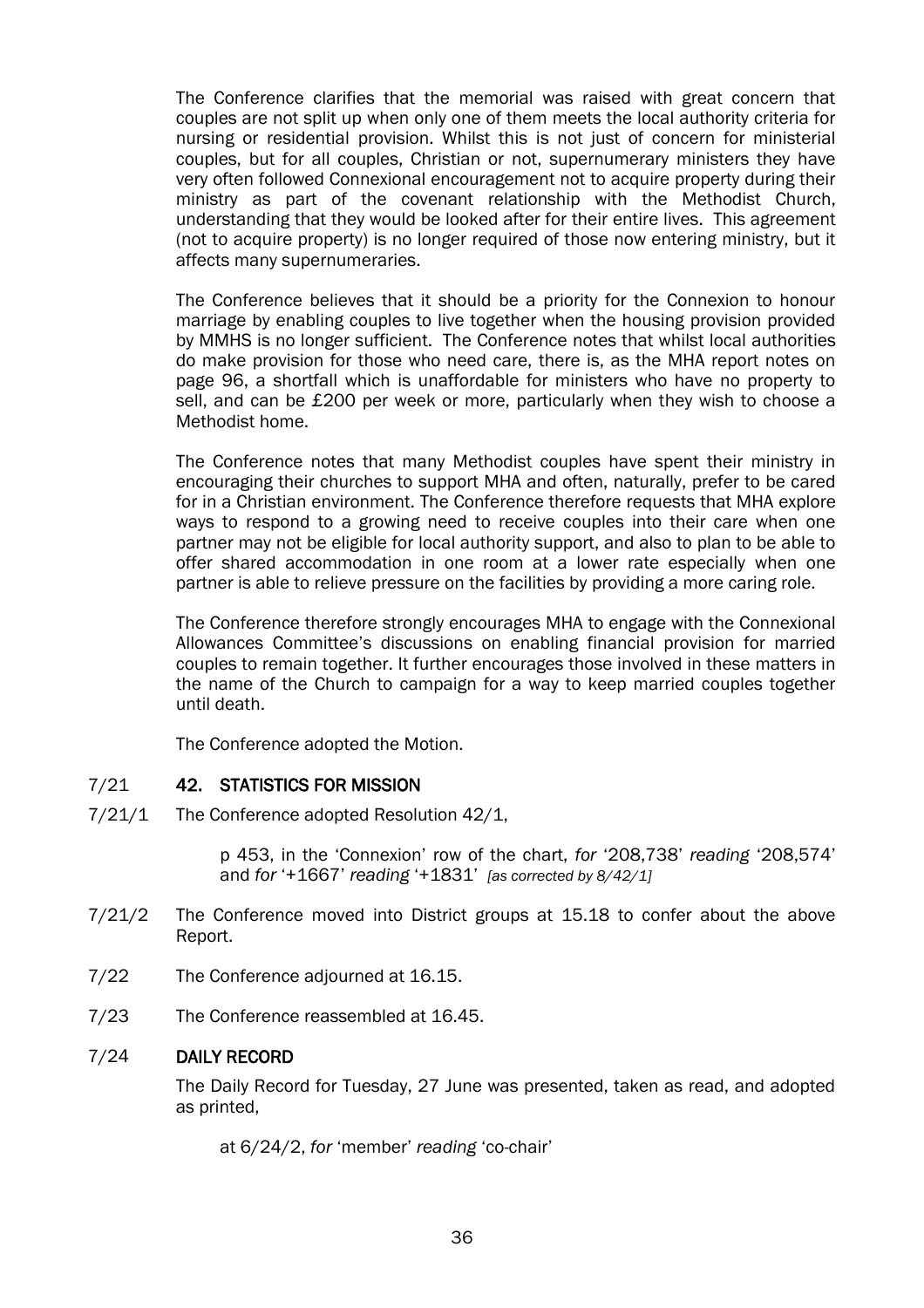### 7/25 18. METHODIST MINISTERS' PENSION SCHEME (MMPS)

7/25/1 The Conference adopted Resolution 18/1,

p 146, *inserting* after para 4:

The 2016 Conference agreed that consideration be given to using the Pension Reserve Fund to cover the cost of the financial impact of continuing to use the RPI for pension increases awarded on 1 September 2016 and 1 September 2017. The Conference is now informed that the Actuary has calculated the difference between the cost of granting an RPI-based pension increase and the cost of granting a CPI-based pension increase to be:

£2.9m for the 1 September 2016 pension increase; and £2.3m for the 1 September 2017 pension increase. This gives a total cost of £5.2m.

p 147, *inserting* after para 14:

Under its Articles, six directors of Methodist Ministers' Pension Trust Limited (MMPTL) must be nominated by the Council and appointed by the Conference. One-third of the church-appointed directors retire by rotation each year and are eligible for reappointment.

Mr Colin Pearson and Mr Graham Danbury are due to retire by rotation on 31 August 2017 and the Conference is asked to reappoint both directors from 1 September 2017.

- 7/25/2 The Conference adopted Resolution 18/2, 18/3, 18/4, 18/5 and 18/6.
- 7/25/3 The Conference adopted as Resolution 18/7,

The Conference reappoints Mr Colin Pearson and Mr Graham Danbury as directors of Methodist Ministers' Pension Trust Limited

### 7/26 19. SUPERVISION POLICY

The Conference adopted Resolutions 19/1 and 19/2,

p 172, para 2.2, *inserting* an additional bullet point after the 4th bullet point:

 No Supervisor or Minister may supervise or receive the records of supervision for any Minister with whom they are in a close personal relationship (eg spouse or child/parent).

### 7/27 27. METHODIST COUNCIL, part 2 (continued)

7/27/1 The Conference adopted Resolution 27/11,

p 286, first unnumbered/unlettered para, last line, *for* 'MCOOM' *reading* 'Ministerial Coordinator for the Oversight of Ordained Ministries (MCOOM)'

p 293, para 27, *adding* after 'apparent' the following text: 'that many of the fresh expressions resources have a wider application.'

7/27/2 The Conference adopted Resolution 27/12 in the following form: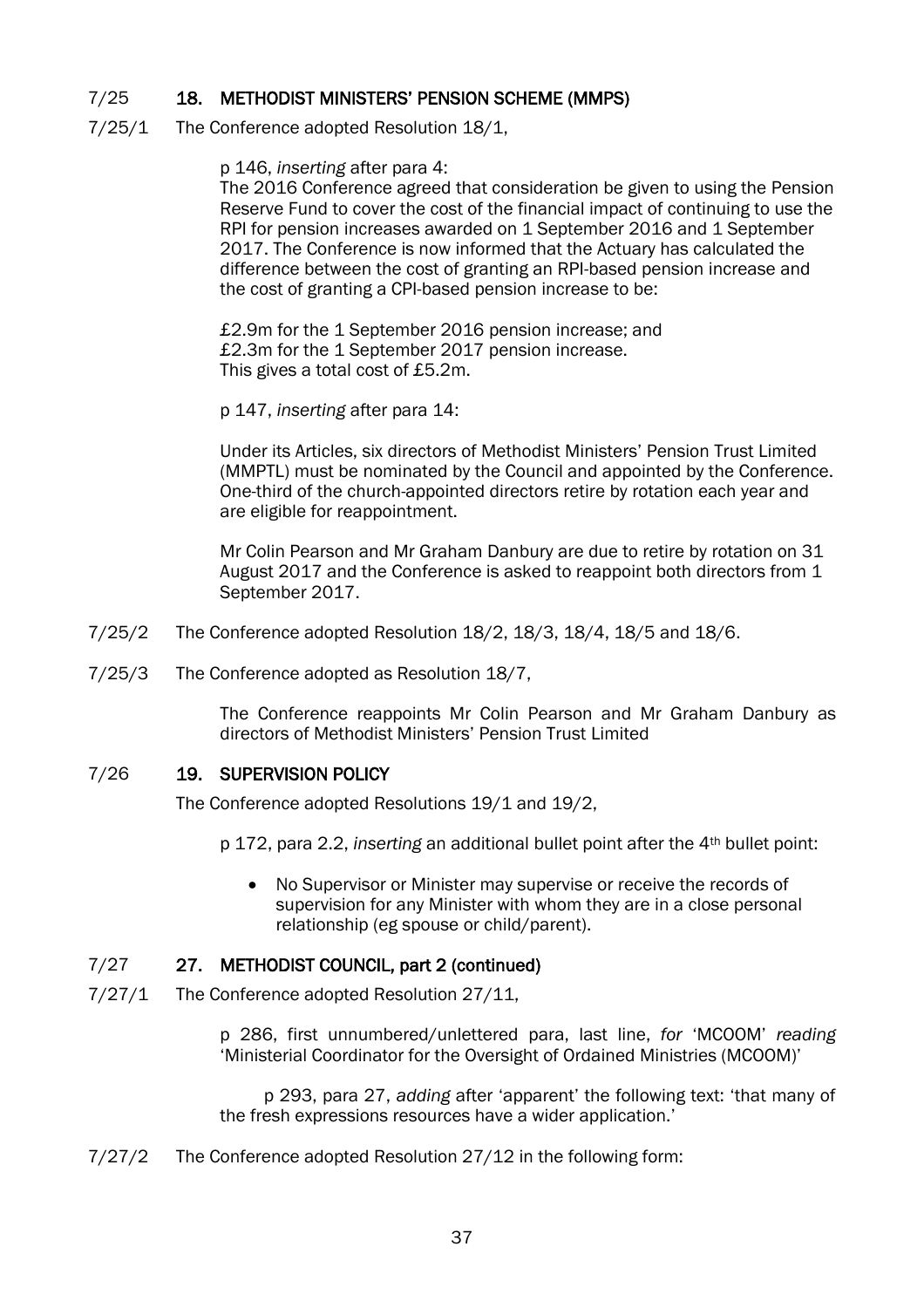The Conference adopts the 15 proposals regarding transferring ministers as set out in paragraph 16 with the exception of recommendation 10 which it refers to the Connexional Allowances Committee.

- 7/27/3 The Conference adopted Resolutions 27/13 and 27/14.
- 7/27/4 The Conference adopted as Resolution 27/21:

The Conference revokes Standing Order 730(11).

7/27/5 The Conference adopted as Resolution 27/22:

The Conference directs the Law and Polity Committee to bring Standing Order amendments to effect the proposals as set out in paragraph 16 of this report to the 2018 Conference.

### 7/28 60. Memorials M1, M2, M3, M7 and M8

The Conference received Memorials M1, M2, M3, M7 and M8 and adopted as its replies those recommended by the Memorials Committee,

p 550, M2, line 1, *for* 'Representative Session' *reading* 'Presbyteral Session'

### 7/29 5. CONFERENCE ARRANGEMENTS

The Conference adopted Resolutions 5/1, 5/2, and 5/7.

- 7/30 The Conference went into closed session at 18.08.
- 7/31 The Conference received a report on behalf of the Convenors of Connexional Discipline, Pastoral and Appeal Committees.
- 7/32 The Conferenced noted that Paul J Flowers had ceased to be a presbyter in Full Connexion with the Conference and that Lyndsey Josephine Phillpot had ceased to be a student presbyter.
- 7/33 The Conference resumed in open session at 18.13.

### 7/34 LETTERS

- 7/34/1 Letters of thanks were sent in the name of the Conference to all the members of the Conference arrangements team.
- 7/34/2 A letter of greeting and congratulation was sent in the name of the Conference to the President of the Uniting Church in Australia on its 40th anniversary.
- 7/34/3 Letters of greeting were sent in the name of the Conference to the Chairs of the West Yorkshire, Leeds, York and Hull and Sheffield Districts on the creation of new Yorkshire Districts.
- 7/34/4 A letter of greeting and thanks was sent in the name of the Conference to Mr Adrian Bagg, on his stepping down as Chief Executive of MHA.
- 7/34/5 A letter of thanks was sent in the name of the Conference to Ms Ruth Sprague who had created the textiles and written material used for *Walking the Way: A Reflection on pilgrimage using weave and words.*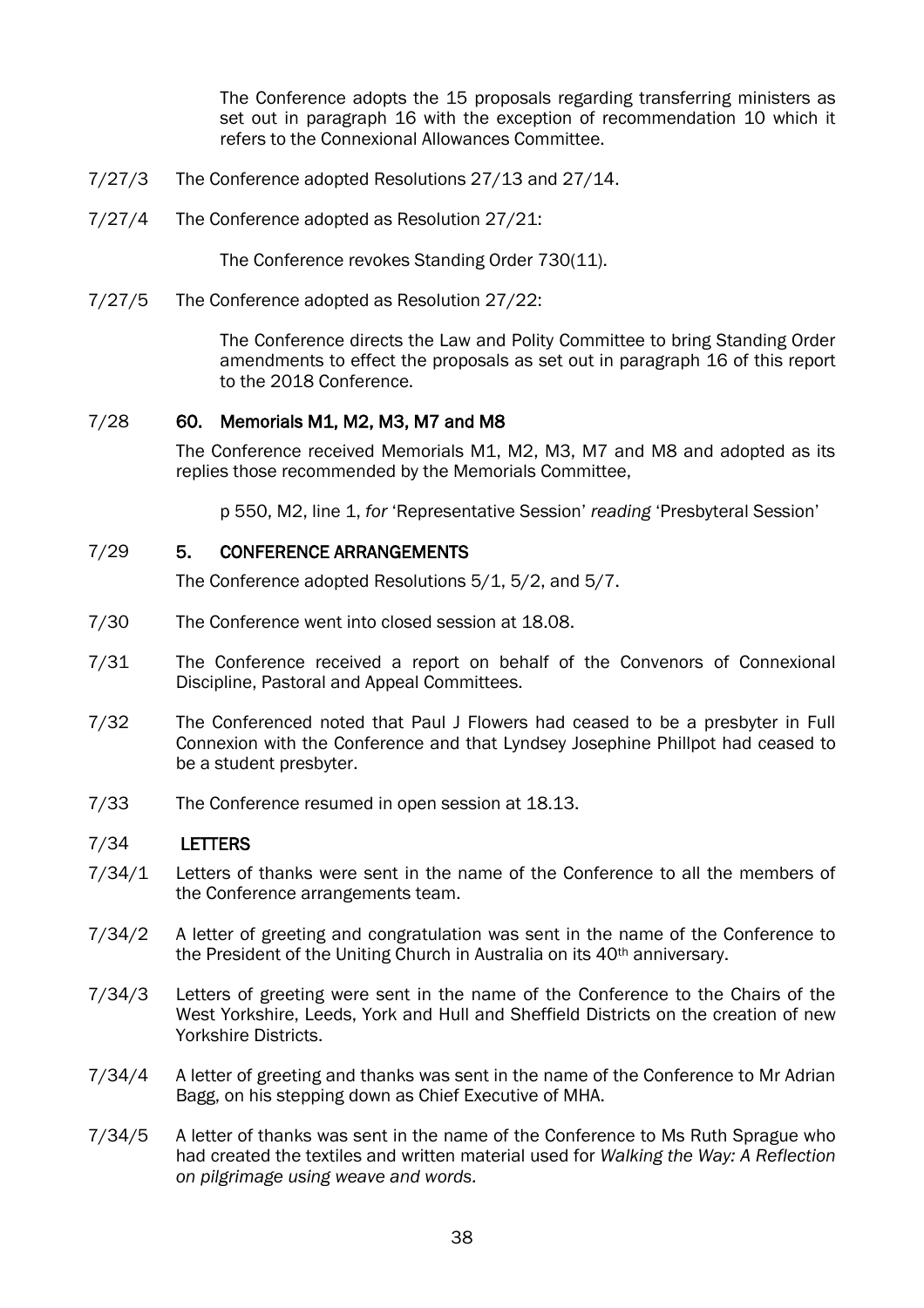- 7/34/6 Letters of thanks were written in the name of the Conference to The Revd Dr Jane V Craske and Mr Craig Price for their musical contributions to the worship.
- 7/35 The Conference shared in worship and adjourned at 18.26.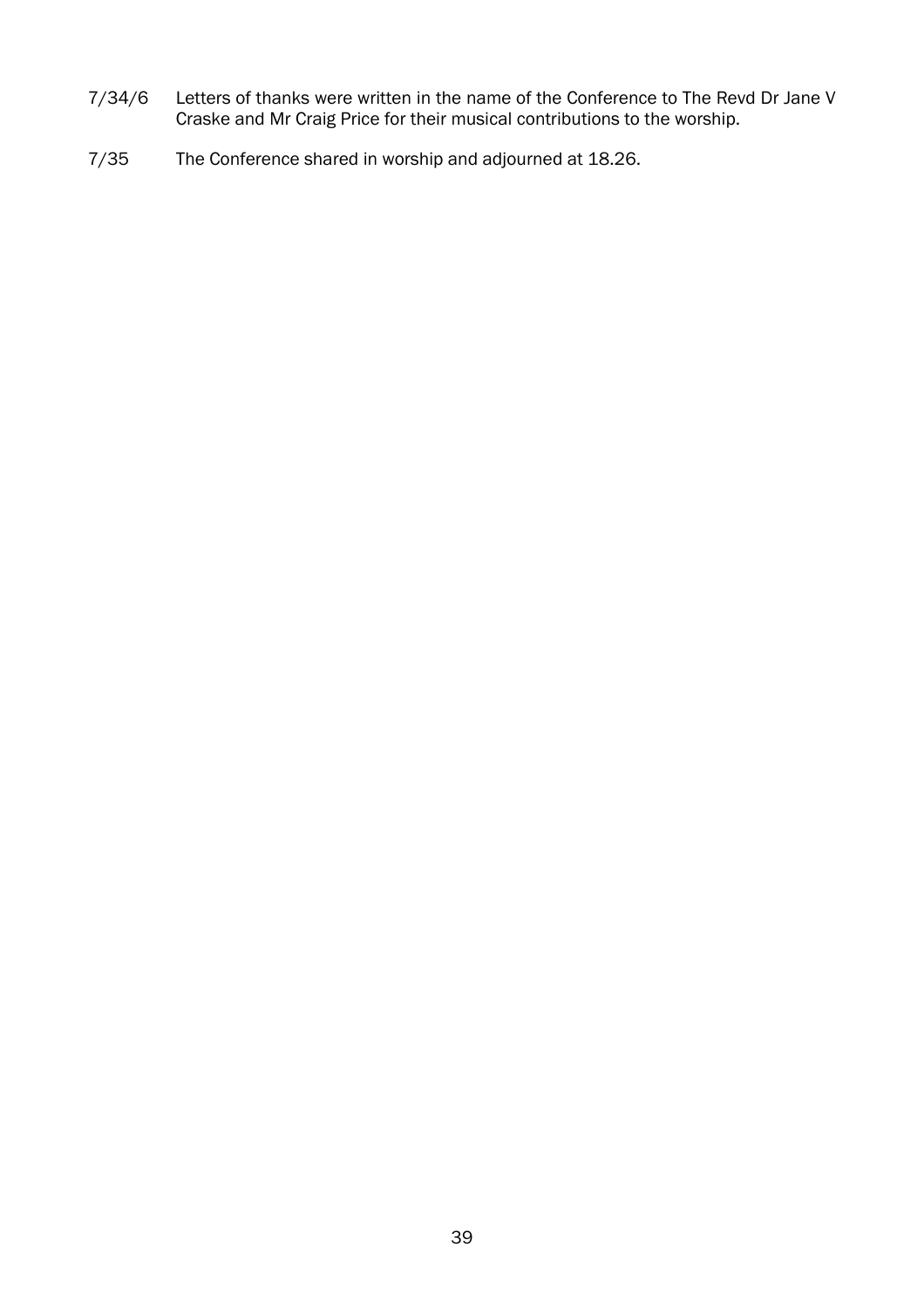8/1 The Conference assembled at 9.15, and shared in worship.

### 8/2 CONFERENCE-ELECTED REPRESENTATIVES

The Conference elected the following to serve as Conference-elected Representatives at the Conferences of 2018-2020:

Mrs Ruby Beech The Revd David M Goodall The Revd Kenneth G Howcroft

### 8/3 CONFERENCE BUSINESS COMMITTEE

The Conference elected the following to serve on the Representative Session Business Committee for the Conferences of 2018-2020:

Mr Stephen H Cooper The Revd Stephen J Radford Mr Frank Watson

### 8/4 42. STATISTICS FOR MISSION (continued)

8/4/1 The Conference adopted as Resolution 42/2:

The Conference, in recognising the most significant corporate risk facing the Methodist Church in Great Britain is that it further declines and ceases to exist because of an "inability to create new Methodist disciples", and in responding to the Statistics for Mission report:

- 1) calls Methodist members to enthusiasm in prayer and acts of personal evangelism.
- 2) calls Methodist churches to direct their work and wealth to the priority of making new disciples.
- 3) calls Methodist Circuits to resource the forming of new Methodist societies wherever possible, to offer witness and worship in new places, or in places where Christian presence has long since diminished.
- 4) calls Methodist Districts to include disciple-making as a priority for forthcoming synods.

### 8/4/2 Notice of Motion 2017/206: Growth Plan or End of Life Plan

In the light of the address given by the President of the Conference, the Conference with immediate effect encourages every Church Council annually to address and answer the question 'do you have a growth plan or an end of life plan?' The answer should be presented to the Circuit Meeting in order to aid their wider, strategic oversight of mission and ministry. The responses should also be annually reported to the District in order to fuel their discussions of Standing Order 962.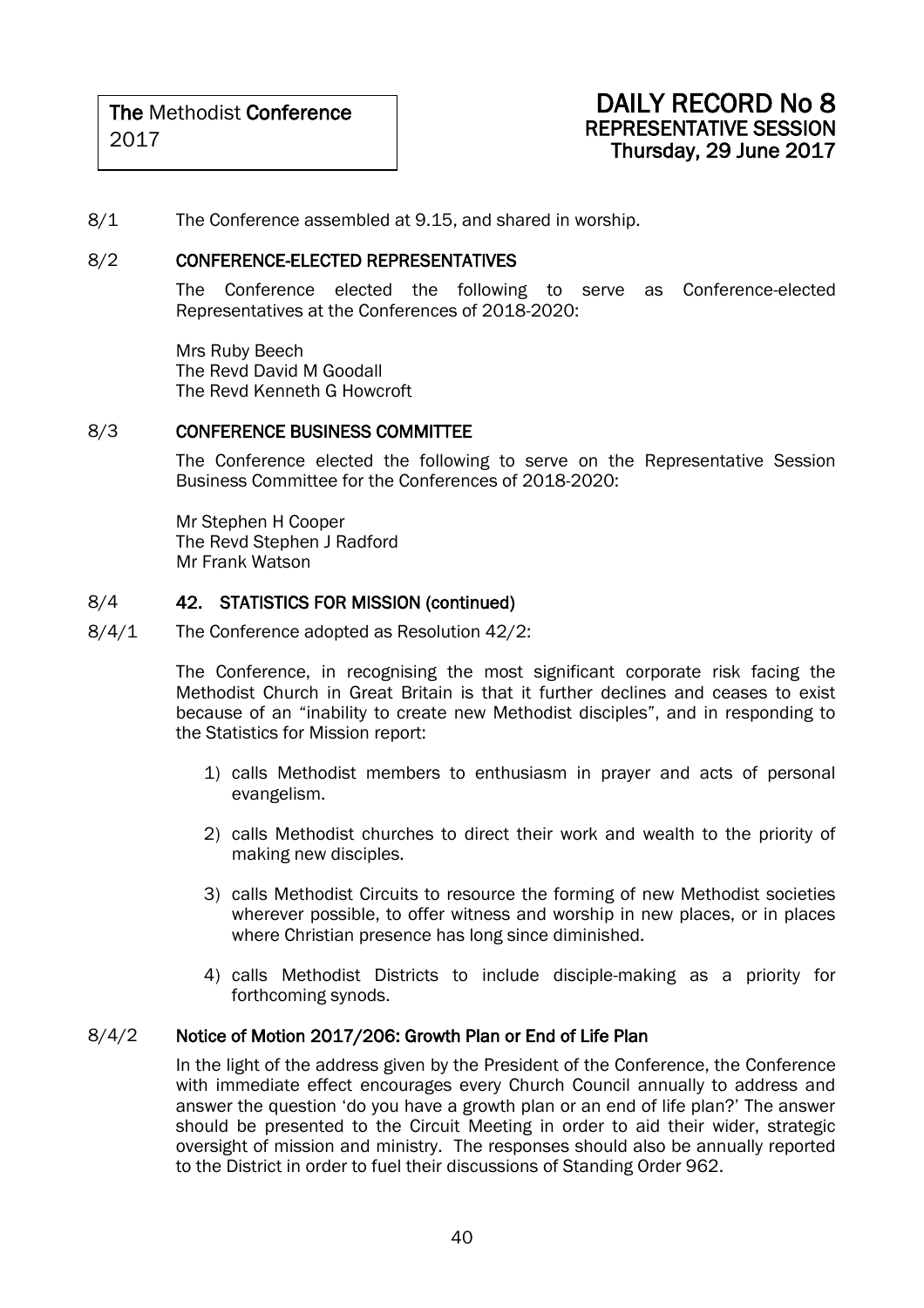Should a local church offer no growth plan (within two years) they should be strongly encouraged and supported as they consider their end of life plan.

The Conference directs the Council to undertake work on how this can best be implemented and report to the 2018 Conference.

The Conference adopted the Motion.

### 8/5 Notice of Motion 2017/209: Day of Prayer and Fasting

The Conference recognises the challenges and changes facing every community in these islands and the urgent call of God on the Methodist people to share the love of God in Jesus Christ in word and action. The Conference therefore calls on every local church to launch the new Methodist year with a day of prayer and fasting and directs the Methodist Council to ensure that the Connexional Team promote such a day with appropriate resources.

The Conference adopted the Motion.

### 8/6 27. METHODIST COUNCIL Part 2 (continued)

The Conference adopted Resolution 27/15.

### 8/7 60. Memorials

- 8/7/1 The Conference received Memorials M27, M28, M29 and M30 (Engaging effectively with the Prevent strategy) and adopted as its replies those recommended by the Memorials Committee.
- 8/7/2 The Conference received Memorials M4, M5, M6, M9, M10, M11, M17, M18, M19, M20, M26 and M31 and adopted as its replies those recommended by the Memorials Committee.

### 8/7/3 Additional Memorial M38: Nuclear weapons ban treaty

The Wolverhampton and Shrewsbury District Synod, Representative Session (Present: 136; Voting: 96 for, 1 against) notes that during 2017, the United Nations (UN) is convening the negotiation of a nuclear weapons ban treaty and regrets that Her Majesty's Government is not participating in the negotiations.

The nuclear weapons ban treaty will render the use, deployment and further development of nuclear weapon systems illegal under international law, which will follow other international treaties such as the chemical weapons and biological ban treaties which were introduced because such indiscriminate weapons are clearly incompatible with the principle of protection of civilians in international humanitarian law.

Further, the treaty will give the international community the opportunity to work towards a world free from the risk of the devastating impacts of nuclear weapons. Currently even a small scale local exchange would expose the world to devastating impacts. It would give rise not only to an immediate, devastating and non-discriminated loss of life but would also have an impact on the global environment which would be wide-ranging and affect many future generations. The Synod believes that the use, or potential use, of nuclear weapons threatens the God-given dignity and worth of all human beings and the whole of creation.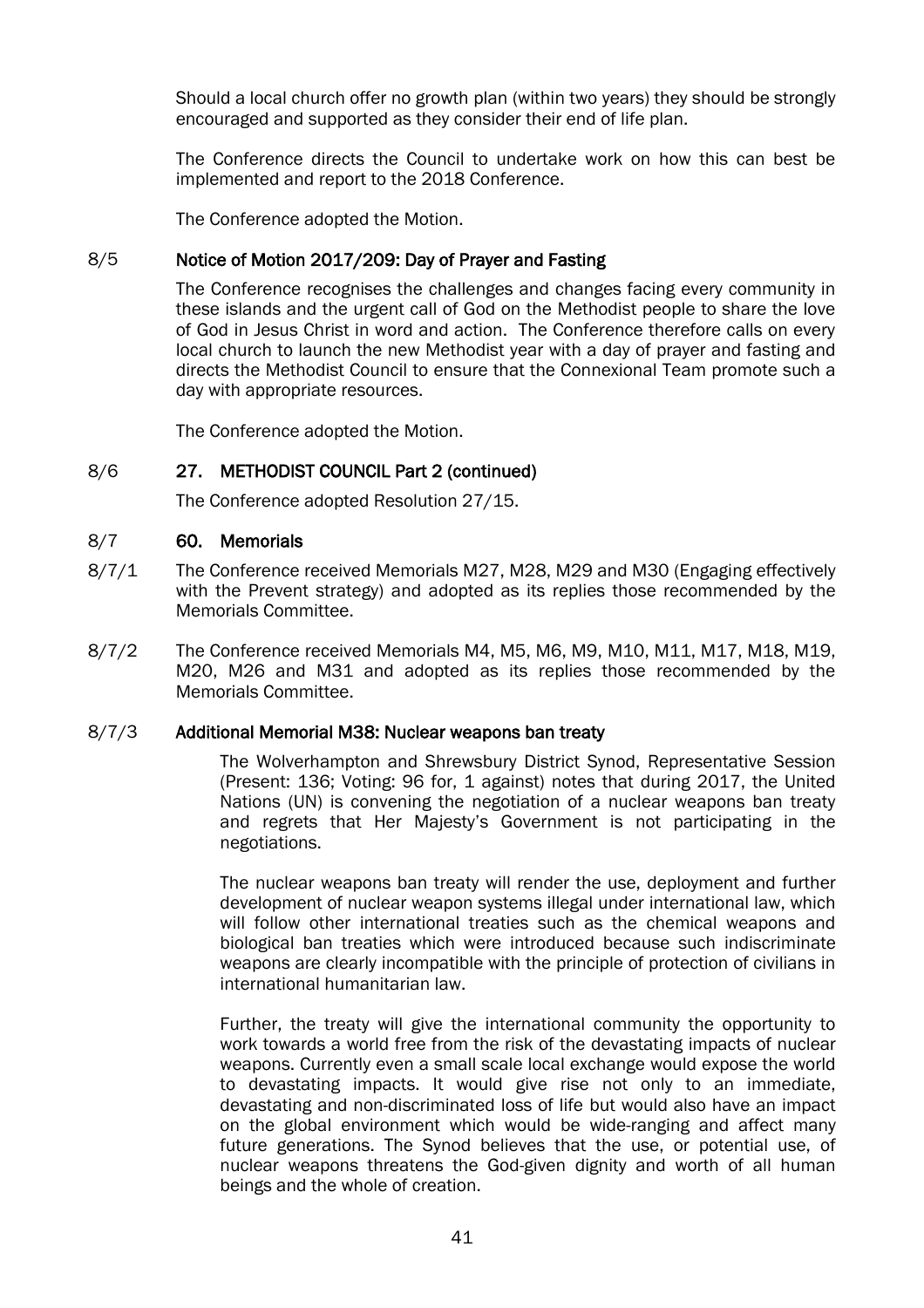The Synod believes that the UK's reputation and desire to promote international law and to encourage multilateral disarmament should compel the UK to support actively this important UN process.

Therefore, the Synod asks the Conference to direct the Secretary of the Conference to write to Her Majesty's Government urging it to engage with the UN process at the earliest opportunity and to publish the text of the letter and its response on the Methodist Church website.

The Conference adopted as its reply to M38:

The Conference thanks the Wolverhampton and Shrewsbury District Synod for its memorial. In 2014, the Conference adopted Notice of Motion 209 calling for "the negotiation of a new international treaty to bring about the elimination of all nuclear weapons". In 2018 the United Nations will host a High Level Conference on Nuclear Disarmament. Following the UK's opposition to the negotiation of a nuclear ban treaty the Conference urges the Government to use the high level meeting in 2018 to advocate for robust action and to seek to restore confidence in the UK's commitment to multilateral disarmament. The Conference draws attention to new resources published by the Joint Public Issues Team on the nuclear ban treaty and multilateral disarmament.

The Conference therefore accepts the memorial.

### 8/7/4 Additional Memorial M39: Welcoming refugees

The York and Hull District Synod, Representative Session (Present 102; Voting 99 for, 1 against) has requested that synod representatives write to their local MPs in the District to express their concern about the situation regarding Syrian and other refugees.

In this context, the Synod is pleased to note that the overseas aid budget has been maintained at 0.7% of GDP. This will help to reduce the inequalities between nations that are a driving force for irregular migration. The Synod is also pleased to note that some aid is being focused on the camps in countries adjacent to Syria. Enhancing the experience of good governance in the camps will build a better Syria after the conflict.

The Synod is deeply disappointed with the progress towards accepting 20,000 people from those camps as particularly vulnerable persons. The Synod is also deeply disappointed that the "Dubs Children" scheme for vulnerable children has been curtailed at 350 against a suggested 3000 when the amendment was included in the Immigration Act 2016. We hope that this is being done in a way that will lay the foundation for a better Syria.

This is perceived as an unwillingness to appreciate the contribution of migrants and refugees to our society and to honour the tradition of hospitality to asylum seekers that government ministers are all too ready to boast about.

The Synod therefore requests that the Conference considers ways in which it can influence the Government and encourage it to review its actions in relation to the treatment of displaced persons, ensuring that their welfare is high on the Government's agenda. In particular, it asks that the Conference puts pressure on the Government to review its decision not to accept the number of unaccompanied child refugees originally intended under the Dubs amendment.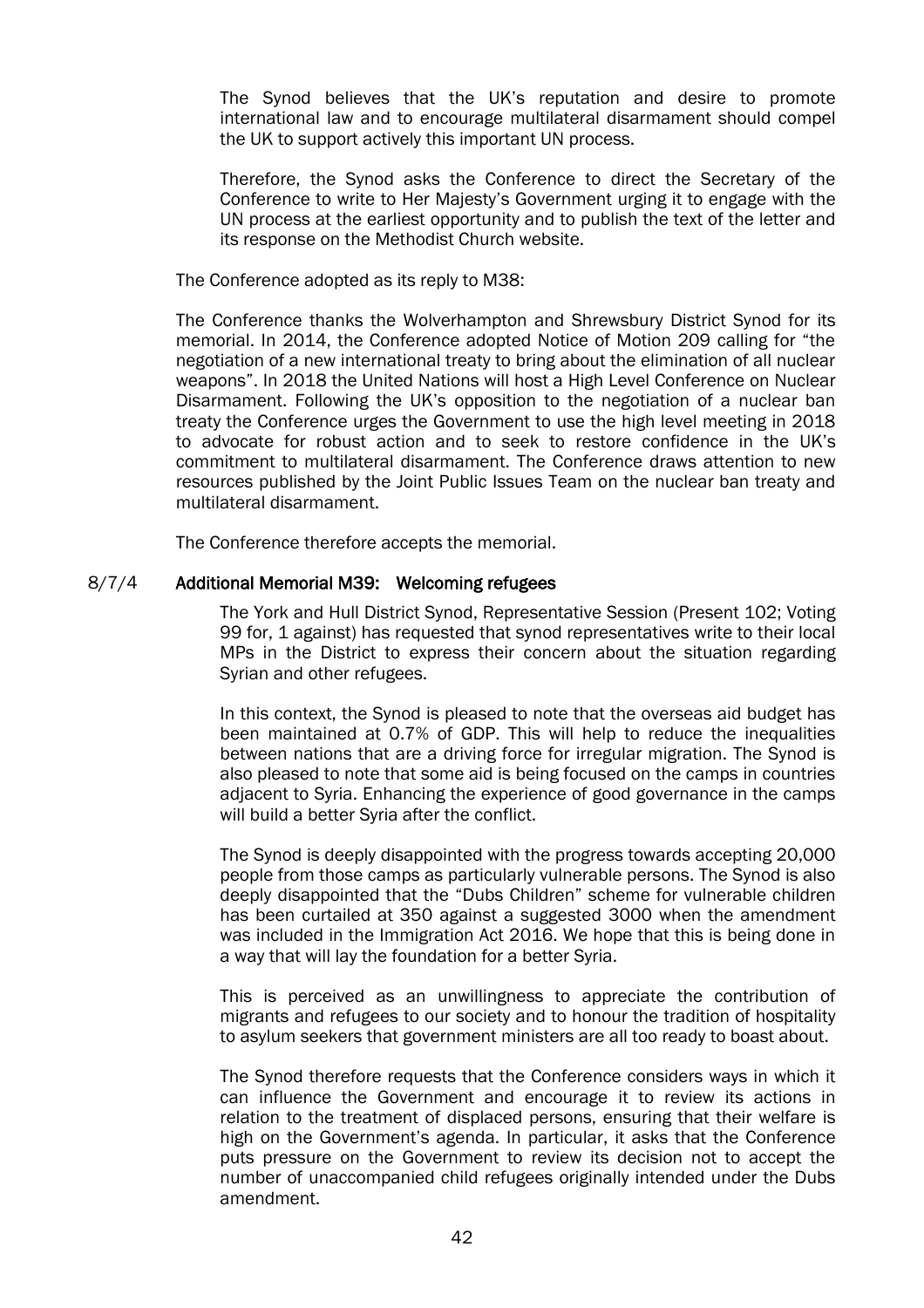The Conference adopted the same reply to M39 as to M20.

### 8/8 6. TRUSTEES FOR THE BAILIWICK OF GUERNSEY METHODIST CHURCH PURPOSES

The Conference adopted Resolution 6/1.

### 8/9 7. TRUSTEES FOR JERSEY METHODIST CHURCH PURPOSES

The Conference adopted Resolution 7/1.

### 8/10 8. ALL WE CAN – METHODIST RELIEF AND DEVELOPMENT

The Conference adopted Resolution 8/1.

### 8/11 9. COMMITTEE ON METHODIST LAW AND POLITY (1)

- 8/11/1 The Conference adopted Resolutions 9/1, 9/2, 9/3 and 9/8.
- 8/11/2 The Conference adopted Resolutions 9/9 and 9/10,

p 86, SO 1124(11), line 7, *for 'Or'reading 'or'*

- 8/11/3 The Conference adopted Resolutions 9/11, 9/12, 9/13 and 9/14.
- 8/12 10. WESLEY HOUSE, CAMBRIDGE

The Conference adopted Resolutions 10/1, 10/2, 10/3 and 10/4.

8/13 11. METHODIST FORCES BOARD

The Conference adopted Resolution 11/1.

### 8/14 12. METHODIST DIACONAL ORDER GENERAL REPORT

The Conference adopted Resolutions 12/1 and 12/2.

8/15 13. METHODIST HOMES (MHA)

The Conference adopted Resolutions 13/1 and 13/2.

### 8/16 17. METHODIST MINISTERS' HOUSING SOCIETY

The Conference adopted Resolution 17/1.

8/17 25. STATIONING COMMITTEE

The Conference adopted Resolution 25/1.

### 8/18 28. ECUMENICAL REPORT

8/18/1 The Conference adopted Resolution 28/1,

p 309, 6. Scotland, in relation to the final sentence, *noting* that the synods of the three partners have now agreed to the proposal

p 311, para 9.2, line 1, *for* 'part' *reading* 'party'

8/18/2 The Conference adopted Resolution 28/2.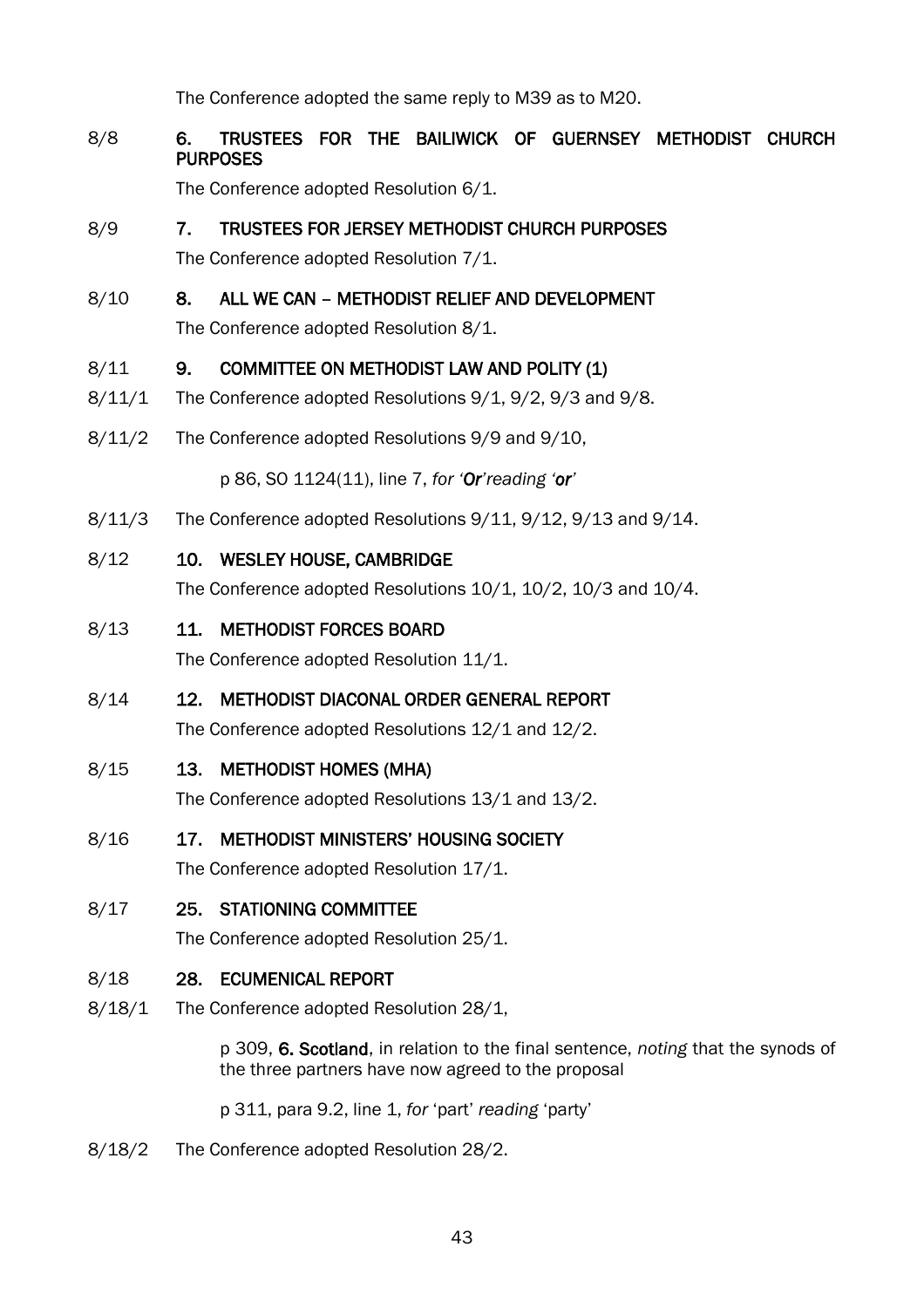### 8/19 38. WESTMINSTER COLLEGE OXFORD TRUST LIMITED

The Conference adopted Resolution 38/1.

### 8/20 39. TRUSTEES FOR METHODIST CHURCH PURPOSES

8/20/1 The Conference adopted Resolution 39/1.

### 8/20/2 Additional Report

Further to Section 4(3) of the Methodist Church Act 1939, the Board nominates the Revd Stephanie J Jenner and Mr Ian C White for appointment to the Board.

### Reasoned Statements

The Revd Stephanie J Jenner is the Superintendent for the Bridport and Dorchester Circuit with a broad experience at district level. Mr Ian C White is a solicitor and a connexional trustee for Central Hall, Manchester and is a former member of the Methodist Council representing the Chester and Stoke-on-Trent District.

The Conference adopted as Resolution 39/2:

The Conference appoints the Revd Stephanie J Jenner and Mr Ian C White as members of the Board of the Trustees for Methodist Church Purposes.

### 8/21 40. MANAGING TRUSTEES OF JOHN WESLEY'S CHAPEL, THE NEW ROOM, AND 4 & 5 CHARLES STREET, BRISTOL

The Conference adopted Resolutions 40/1 and 40/2.

### 8/22 41. RELIEF AND EXTENSION FUND FOR METHODISM IN SCOTLAND

The Conference adopted Resolutions 41/1 and 41/2.

### 8/23 44. JOINT COVENANT ADVOCACY AND MONITORING GROUP

The Conference adopted Resolution 44/1.

8/24 45. CENTRAL FINANCE BOARD

The Conference adopted Resolutions 45/1 and 45/2.

### 8/25 47. REFERRED MEMORIALS AND NOTICES OF MOTION

The Conference adopted Resolution 47/1.

### 8/26 54. MANAGING TRUSTEES OF THE METHODIST CENTRAL HALL, WESTMINSTER

The Conference adopted Resolutions 54/1 and 54/2.

### 8/27 23. CONNEXIONAL CENTRAL SERVICES BUDGET for three years commencing with 2017/18

The Conference adopted Resolution 23/1.

### 8/28 24. CONNEXIONAL CENTRAL SERVICES BUDGET 2017-18 – DISTRICT ALLOCATIONS

The Conference adopted Resolution 24/1 in the following form: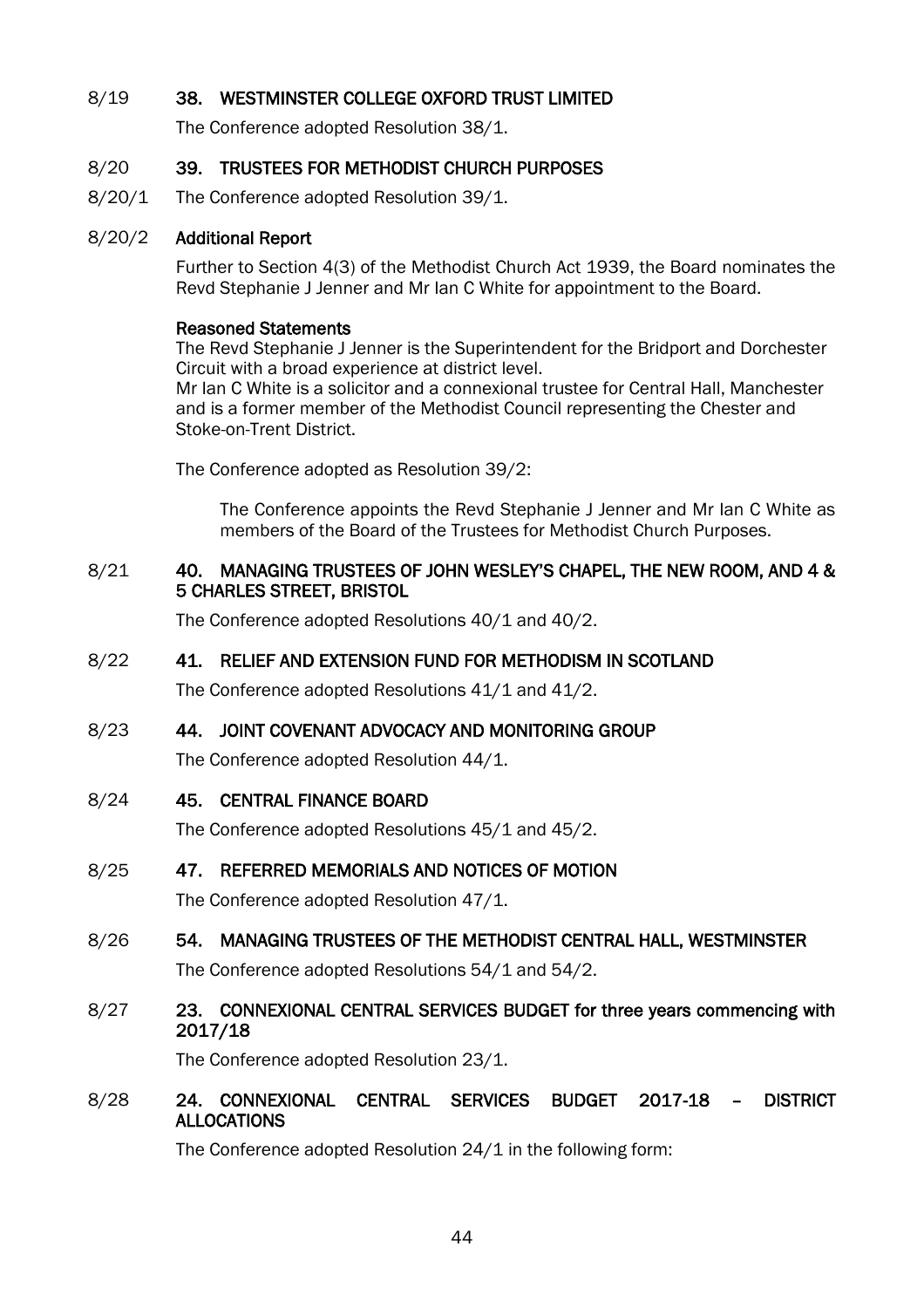The Conference adopts the district allocations of the assessment to the Methodist Church Fund (MCF) as set out in the Report as Option A on p 228.

### 8/29 46. AUTHORISATIONS COMMITTEE

- 8/29/1 The Conference adopted Resolution 46/1.
- 8/29/2 The Conference adopted Resolution 46/2,

| for<br>reading<br>for<br>reading    | 12/1<br>12/1<br>12/11<br>12/11 | p 472 to 477, wherever they appear:<br>Camborne-Redruth<br>Camborne-Redruth and Hayle<br>St Ives and Hayle<br>St Ives |                                     |                                      |                          |        |
|-------------------------------------|--------------------------------|-----------------------------------------------------------------------------------------------------------------------|-------------------------------------|--------------------------------------|--------------------------|--------|
| adding:<br>5/1<br>21/10             | <b>Birmingham Circuit</b>      | Report of an appeals committee appointed under SO 011(3)<br>Chorley and Leyland                                       | <b>Adam Sanders</b><br>Tony Simpson | M<br>P                               | (not upheld)<br>(upheld) |        |
| p 472, List A<br>adding<br>adding   | 12/7<br>21/10                  | <b>St Austell</b><br>Chorley and Leyland                                                                              |                                     | J Paul Parker<br><b>Tony Simpson</b> |                          | P<br>P |
| p 473, List A<br>adding<br>adding   | 28/3<br>32/1                   | <b>Shropshire and Marches</b><br>Lerwick and Walls                                                                    |                                     | Shalome M Cooper<br>David M Lees     |                          | P<br>P |
| p 474, <b>List A</b><br>adding      | 35/28                          | <b>Blackheath and</b><br><b>Crystal Palace</b>                                                                        |                                     |                                      | Alberta Konadu-Yiadom    | P      |
| p 475, List B<br>deleting 13/17     |                                | <b>Barnard Castle</b><br>and Teesdale                                                                                 |                                     | <b>Audrey Williams</b>               |                          | L      |
| p 476, List C<br>adding<br>deleting | 5/10<br>12/5                   | <b>Coventry and Nuneaton</b><br>Newquay, Perranporth<br>and St Agnes                                                  |                                     | Penelope J Thorne<br>David Parker    |                          | P<br>L |
| p 477, <b>List C</b><br>deleting    | 12/8                           | Bodmin, Padstow                                                                                                       |                                     | Penny Manders                        |                          | L      |
| deleting                            | 12/19                          | and Wadebridge<br>Liskeard and Looe                                                                                   |                                     | David Nicholls                       |                          | L      |
|                                     |                                |                                                                                                                       |                                     |                                      |                          |        |

- 8/30 The Conference adjourned at 11.15.
- 8/31 The Conference reassembled at 11.45.

### 8/32 58. PRESBYTERS AND DEACONS BECOMING SUPERNUMERARY OR RETURNING TO THE ACTIVE WORK

8/32/1 The Conference adopted Resolution 58/3,

pp 540-541, 3. Presbyters requesting permission to become supernumerary *deleting* John D Anderson (12)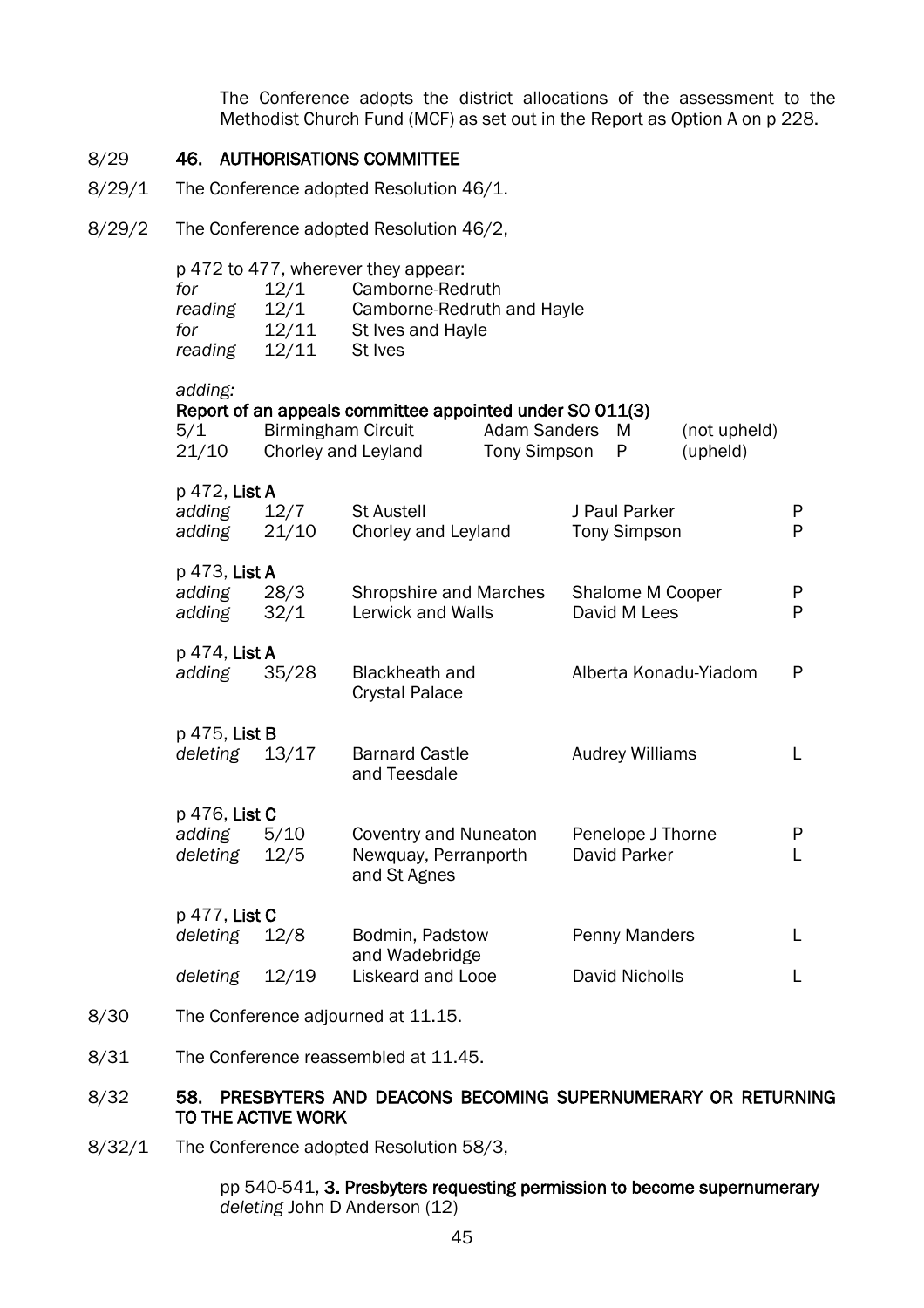*adding* J Roy Boffey (23) *for* Alan R Boyd *reading* \*Alan R Boyd *adding* Andrew J Hill (36) *for* Stuart B Jennings *reading* \*Stuart B Jennings *adding* Peter A Smith (27)

8/32/2 The Conference adopted Resolution 58/4 in the following form:

The Conference permits the following presbyters to return to the active work: Ian L Coverdale, Laura C Hardy, Michael J Pullan, Stephen Watts.

8/32/3 The Conference adopted Resolution 58/5.

### 8/33 50. MINISTERIAL CANDIDATES' AND PROBATIONERS' OVERSIGHT COMMITTEE

8/33/1 The Conference adopted Resolution 50/1,

pp 501-502, *replacing* the proposed amendments to SO 721 *with*: 721 Length and Form of Pre-ordination Training and Probation. (1) The length and form of pre-ordination training and probation for each accepted candidate shall be determined by the Presbyteral Session of the Conference or Conference Diaconal Committee, as appropriate, on the recommendation of the Ministerial Candidates and Probationers Oversight Committee.

(2) Such recommendations shall be designed to ensure that the requirements of Standing Orders 722 and 724 are fulfilled and shall normally consist of a period of at least four *and no more than seven* years between acceptance as a candidate and reception into Full Connexion. Such period shall include at least two years on probation after the completion of preordination training, or, where such training has been undertaken concurrently with probation, at least one further year after its completion.

*(2A) Any period during which a candidate's training or probation is deferred or suspended under Standing Order 726 or clause (4) below shall not be taken into account in calculating the minimum period of four years specified in clause (2) above, but shall be taken into account in calculating the maximum period of seven years.* 

(3) *[unaltered]*

(4) *If* C*c*andidates who are permitted to continue their studies for a degree or to engage in some other activity after acceptance by the Conference shall defer *the* commencement of the period of pre-ordination training and probation *shall be deferred* for one or more years and it shall begin on a date to be determined by the Conference or Conference Diaconal Committee, as the case may be, *meeting* in the connexional year next following the accepting Conference.

(5) The length of training and probation shall be extended by any period during which the candidate's probation is deferred or suspended under Standing Order 726

*(5A) If an application made under Standing Order 726 or 726A for the deferral or suspension of a candidate's training or probation would, if granted, prolong the total period of training and probation beyond seven years the committee shall, in addition to any other considerations, take into account the provisions of clause (2) above, and unless it rejects the application or can and does recommend a deferral or suspension limited to one involving no prolongation of that period beyond seven years it shall recommend either (i) both the deferral or suspension and the extension applied for, with reasons for the latter, or (ii) the discontinuance of training or probation.*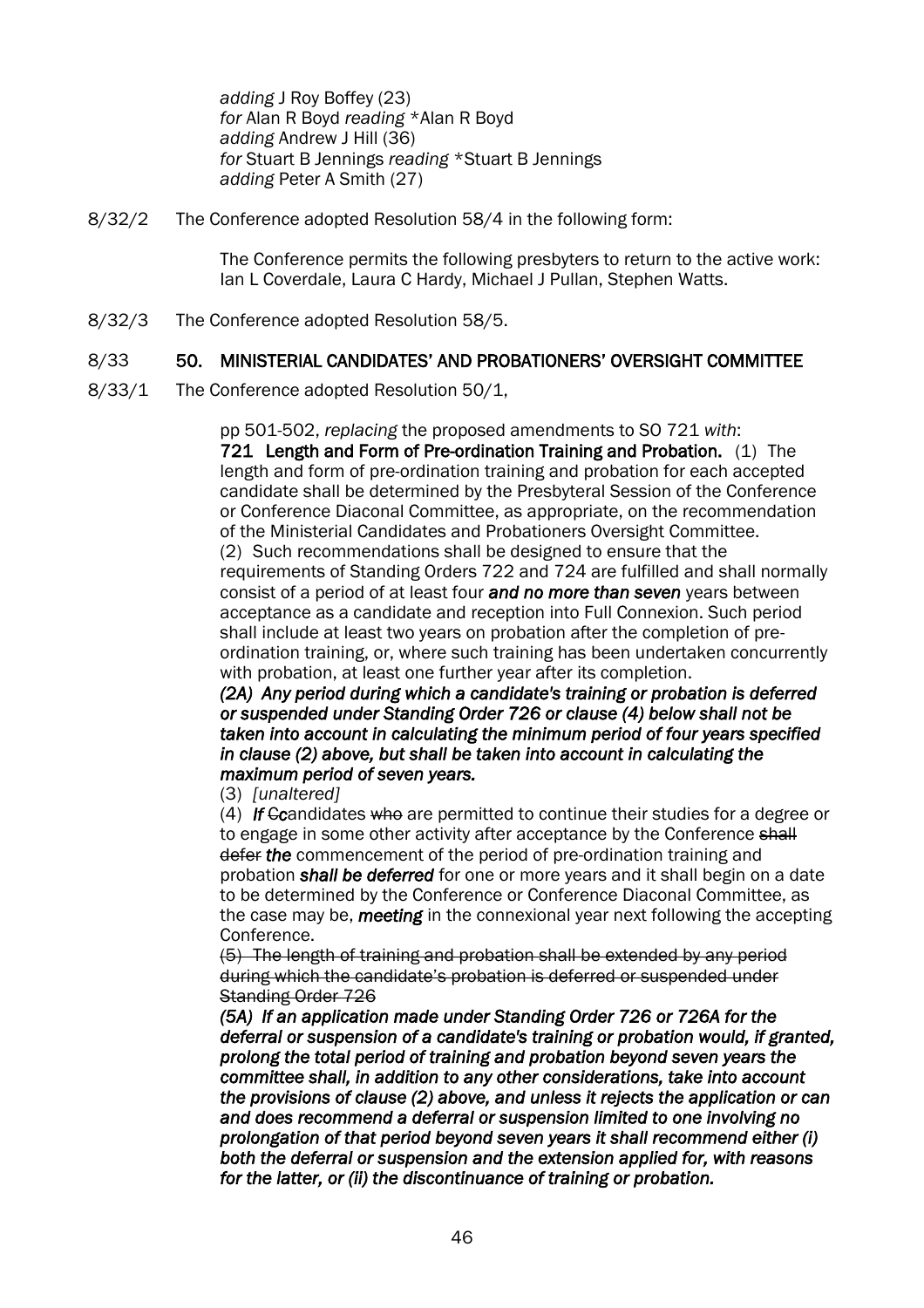and *inserting* a new clause 726(2A) and new SO 726A on p 502:

### *726 Deferment or Suspension of Probation*

*(2A) If an application under clause (1) or (2) above would if granted prolong the period of training or probation beyond seven years the application shall include an application for an appropriate extension beyond the seven year period.* 

### *726A Deferment or Suspension of Training A candidate or student presbyter or student deacon may apply to defer or suspend training and the provisions of Standing Order 726 shall apply as nearly as possible.*

pp 502-503, *deleting* para 10

- 8/33/2 The Conference adopted Resolutions 50/2 and 50/3.
- 8/33/3 The Conference adopted Resolution 50/4 in the following form:

The Conference amends Standing Order 721 and adds a new clause 726(2A) and Standing Order 726A as set out in the Report as amended by Resolution 50/1.

8/33/4 The Conference agreed to the withdrawal of Resolution 50/5.

### 8/34 51. MINISTERIAL CANDIDATES' AND PROBATIONERS' OVERSIGHT COMMITTEE

The Conference by a Standing Vote adopted Resolution 51/3.

### 8/35 52. REPORT TO THE REPRESENTATIVE SESSION OF BUSINESS CONDUCTED BY THE CONFERENCE DIACONAL COMMITTEE

8/35/1 The Conference adopted Resolutions 52/1 and 52/3,

p 512, para 4.5(b) *for* Beverley Jane Gibson from 2019 to 2020 *reading 'No case'*

p 513, para 4.12 *for 'No case' reading* Beverley Jane Gibson

p 513, in the chart *deleting* \*Gibson Beverley Jane 2020

8/35/2 The Conference by a Standing Vote adopted Resolution 52/2.

### 8/36 59. PRESBYTERS AND DEACONS FROM OTHER CHURCHES

8/36/1 The Conference by a Standing Vote adopted Resolution 59/1,

p 543, (2) Presbyters of other autonomous Methodist Conferences *deleting* Lynita Conradie 22/1 Methodist Church of Southern Africa *for* 'Methodist Church Fii' *reading* 'Methodist Church Fiji' in the entry for Josefa R Mairara 26/FC

8/36/2 The Conference by a Standing Vote adopted Resolution 59/2.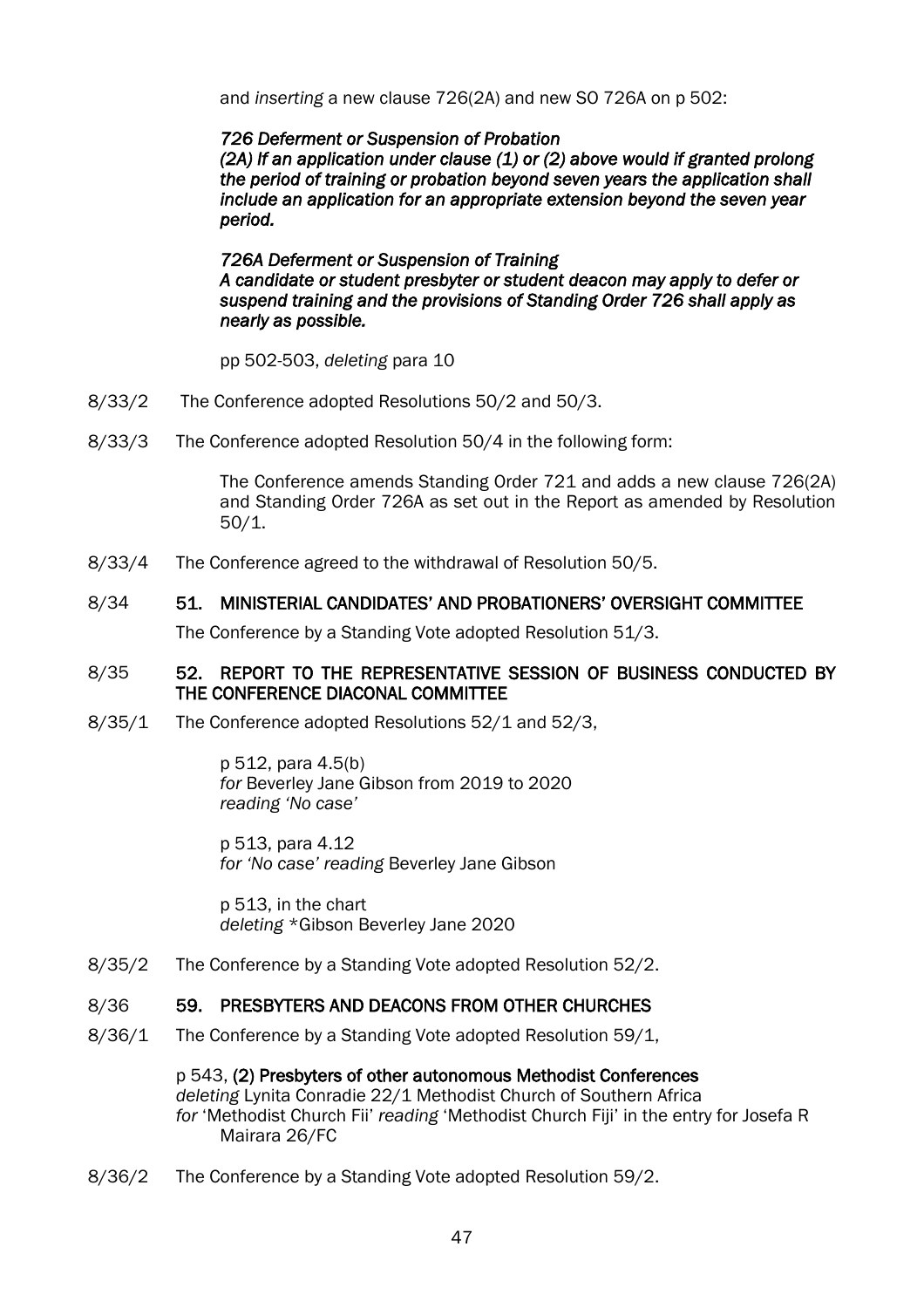8/36/3 The Conference adopted Resolutions 59/3, 59/4 and 59/5.

### 8/37 55. DESIGNATIONS FOR APPOINTMENT OF DISTRICT CHAIRS

- 8/37/1 The Conference adopted Resolutions 55/1, 55/2 and 55/3.
- 8/37/2 The Conference, with the required majority, adopted Resolutions 55/4, 55/5 and 55/6.

### 8/38 56. COMMITTEE APPOINTMENTS

- 8/38/1 The Conference adopted Resolution 56/1.
- 8/38/2 The Conference adopted Resolution 56/2,

#### p 527, Panel for the Nomination of District Chairs *adding* Deacon Josephine F A Critchley

Currently stationed in the North Fylde Circuit. Within the Lancashire District, she is part of the Child Friendly Church Award team, convenes the Lay Employees support group, and participates on the mission team alongside lay and ordained colleagues.

- 8/38/3 The Conference adopted Resolution 56/3.
- 8/38/4 The Conference adopted Resolution 56/4,

### p 528, Panel for Connexional Complaints Teams

*adding* The Revd Nicholas A Oborski

A Local Complaints Officer for seven years, committed to seeking reconciliation and justice for those who find themselves in disagreement. His experience prior to ministry has given him an ability to weigh issues and to consider carefully complex issues to reach balanced and fair conclusions.

8/38/5 The Conference adopted Resolution 56/5,

#### p 529, Ministerial Candidates' Selection Committee *deleting* The Revds Dr Jonathan R Hustler, Philip J Jackson, Dr Calvin T Samuel, Kathryn Stephens, Deacon Ann Shephard, Mrs Veronica Hickox, Mr Rene Lamisere. *adding* The Revd John S Lampard, Deacon Suzanne Peat

John Lampard is a supernumerary presbyter in the City Road circuit and a former Connexional Local Preachers' Secretary. In the absence of a Ministerial Coordinator for Oversight of Ordained Ministries within the Team, he has agreed to serve as Secretary to this committee.

Suzanne Peat serves in the West Durham circuit and is a member of the Darlington District Candidates Selection Committee and Probationers committee. She was a member of the Wesley Study Centre Oversight Committee until 2014. Prior to ordained ministry, she worked as a Youth Pastor and Cliff College Evangelist; in both roles, she was involved in helping people to discern their Christian vocation and calling.

8/38/6 The Conference adopted Resolutions 56/6 and 56/7.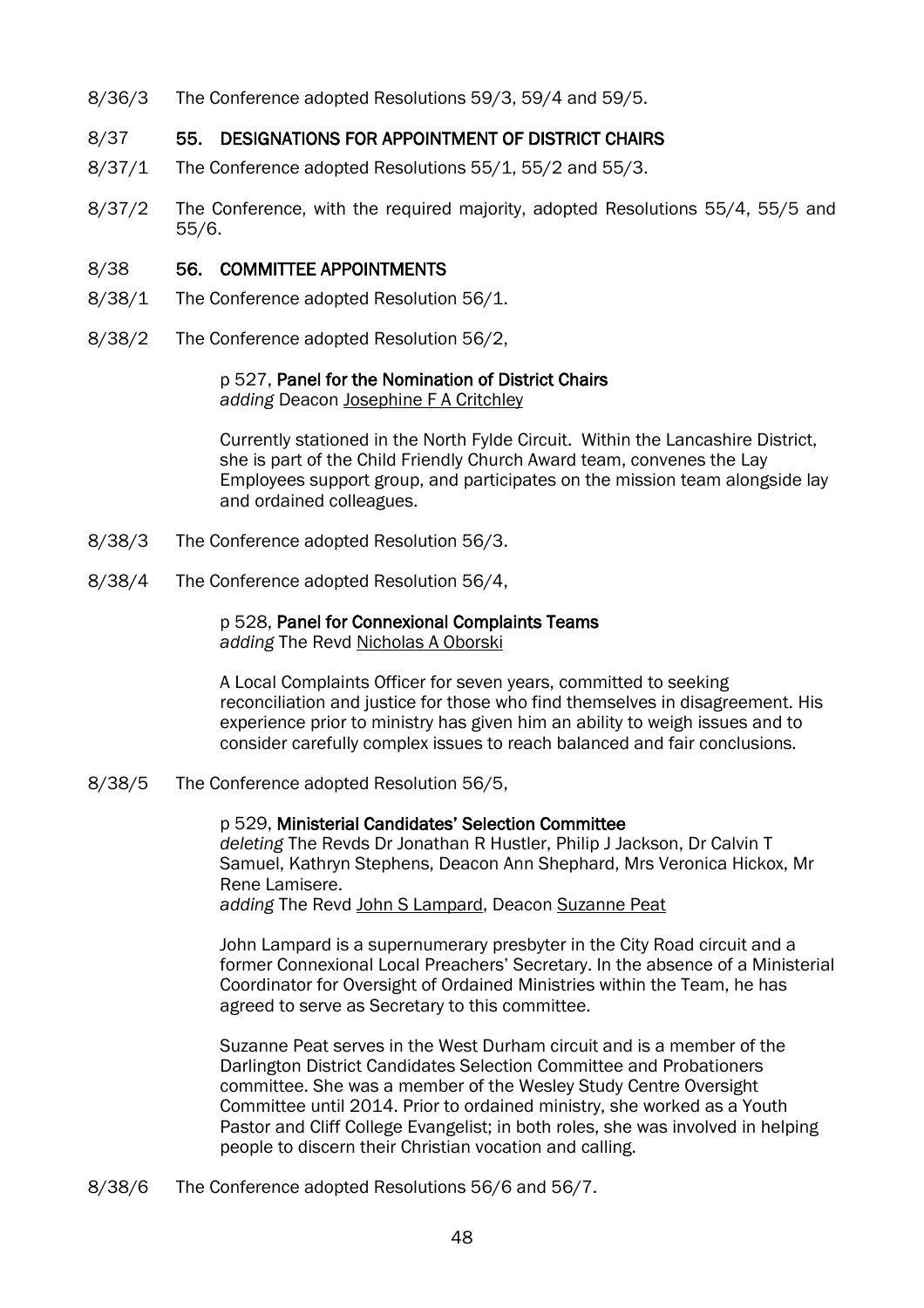8/38/7 The Conference adopted Resolution 56/8,

#### p 530, Stationing Committee

Wales/Midlands, *for 'To be confirmed' reading* Mrs Val Mayers

- 8/38/8 The Conference adopted Resolutions 56/9, 56/10 and 56/11.
- 8/38/9 The Conference adopted Resolution 56/12,

#### p 532, The Methodist Council

(iii) District Chairs *deleting* The Revd Michaela A Youngson (iv) District representatives *deleting* The Revd Mary V B Shannahan *adding* The Revd Mark Dunn-Wilson, The Revd Novette S Headley, Professor Ken Mortimer, Mr Richard Wills (ix) Representatives of racial justice *for 'to be confirmed' reading* The Revd Olufemi R W Cole-Njie, The Revd Stephen J Poxon

The Revd Mark Dunn-Wilson is nominated to the Council by the Cornwall District. The Revd Novette Headley is nominated to the Council by the Northampton

District. Professor Ken Mortimer is nominated to the Council by the Bristol District. Mr Richard Wills is nominated to the Council by the Lincolnshire District.

8/38/10 The Conference adopted as Resolution 56/12A:

The Conference delegates to the Council the appointment of a representative to the Council from the Chairs' Meeting and from the Birmingham District.

- 8/38/11 The Conference adopted Resolution 56/13.
- 8/38/12 The Conference adopted Resolution 56/14,

#### p 533, Officers of the Conference Representative Session Record Secretary: *for 'to be confirmed' reading* Mr David Ridley

#### Presbyteral Session

Assistant Record Secretary: *for 'to be confirmed' reading* The Revd Rosemarie E G Clarke

8/38/13 The Conference adopted Resolutions 56/15, 56/16, 56/17, 56/18 and 56/19.

### 8/39 57. APPRECIATIONS

- 8/39/1 The Secretary of the Conference expressed the appreciation of the Conference for the work of the Assistant Secretary of the Conference, The Revd Helen D Cameron, and the chair of the Stationing Committee, Mr Andrew Owen.
- 8/39/2 The Conference adopted Resolutions 57/1 and 57/2.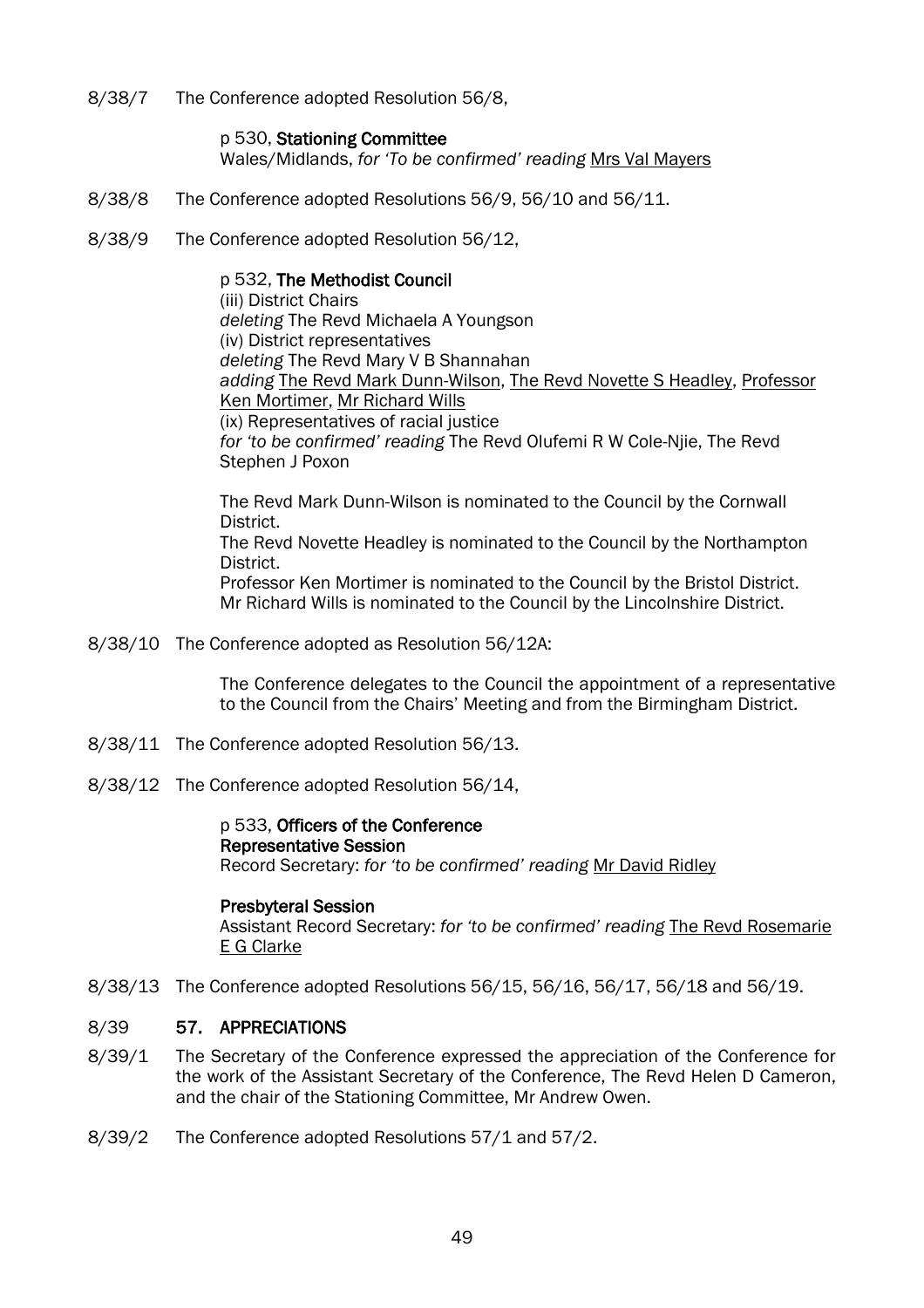### 8/40 REPORT OF THE LAW AND POLITY SUB-COMMITTEE

### 8/40/1 Report

Under Standing Order 131(25) the Law and Polity Conference Sub-Committee may move without notice a resolution seeking to make consequential provisions or to give better achievement of the intention of the Conference. The following resolutions are brought pursuant to this Standing Order.

8/40/2 The Conference adopted as Resolution LP/3:

By way of consequential provision the Conference amends Standing Order 730(12) and (13) as follows:

730 (12) In the case of an application by a person resident outside the home Districts, whether or not within clause (11) above, the Methodist Council...

(13)(*a*) Notwithstanding clause (11) above, i*I*f the Ministerial Candidates Selection Committee...

8/40/3 The Conference adopted as Resolution LP/4:

By way of consequential provision following its acceptance of Notice of Motion 106, the Conference directs the Council, in response to the memorials from the East Anglia, Manchester and Stockport, Northampton, York and Hull, South East and Cumbria Synods accepted by the Conference of 2015:

(a) to bring a fuller report of the findings of the Training Review Group to the Conference of 2018; and

(b) to include in its report an account of the evaluations made by the Strategy and Resources Committee of those recommendations and any provisions for implementation which have been made or are proposed.

8/40/4 The Conference adopted as Resolution LP/5:

By way of consequential provision following its acceptance of a Notice of Motion regarding Resolution 14/3, the Conference further amends Resolution 14/3 to read:

The Conference adopts the report and recommendations in paragraphs 1.17 to 1.20 (amending para 1.19 as set out in Daily Record 5/18/2) with effect from 1 September 2017 but not the recommendation in paragraph 1.21.

The Conference directs the Connexional Allowances Committee to bring to the Conference of 2018 an appropriate recommendation for the use of any balance outstanding in the Computers in Ministry scheme fund.

8/40/5 The Conference adopted as Resolution LP/6:

For the better achievement of its intention, the Conference amends Resolution 22/2 to read:

The Conference directs that the guidance contained in paragraph 2.4.5 of this report on record keeping and pastoral ministry as amended from time to time in accordance with the statements made to the Conference should be placed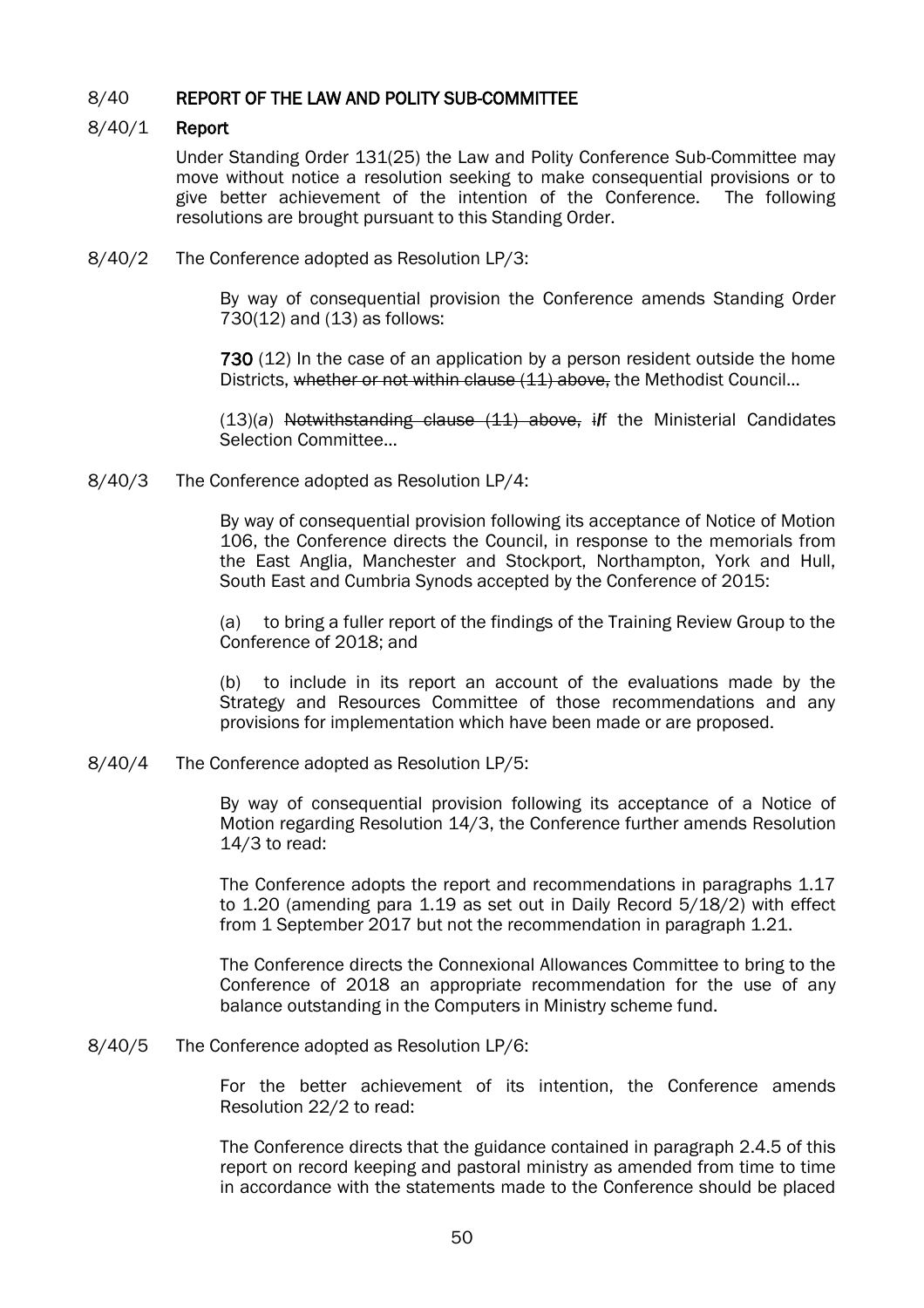on the Methodist Church website alongside the section on confidentiality contained in the 2008 Conference report *With Integrity and Skill*.

#### 8/40/6 Consultation on special resolutions

Special Resolutions adopted by the Conference are required to be confirmed at the next Conference before coming into effect, with appropriate consultation in the intervening period. It is the Sub-Committee's responsibility to advise the It is the Sub-Committee's responsibility to advise the Conference on that consultation.

The substance of the Sub-Committee's advice is set out in the following resolution:

The Conference adopted as Resolution LP/7:

The Conference, having considered the advice of the Law and Polity Conference Sub-Committee, directs in accordance with Standing Order 126 that the appropriate consultation in respect of Special Resolution 9/5 shall be by submission to the Methodist Council under Standing Order 126(1)(*c*).

### 8/41 THE STATIONS

8/41/1 The Stations were presented to the Conference in the form of the Draft previously circulated with the following amendments:

| THE WALES SYNOD                              | Cardiff                                                                        |
|----------------------------------------------|--------------------------------------------------------------------------------|
| 2/9                                          | Irfan M John (Synod Enabler, Ethnic Minority Congregations)                    |
| For                                          | Irfan M John (Synod Enabler, Culturally Diverse                                |
| reading                                      | Congregations)                                                                 |
| 2/12                                         | <b>Conwy and Prestatyn</b>                                                     |
| Deleting                                     | John D Anderson                                                                |
| THE BIRMINGHAM DISTRICT<br>5/1<br>Deleting   | <b>Birmingham</b><br>John R Barnett (AP)                                       |
| Adding                                       | <b>The Queens Foundation</b><br>Paul Nzacahayo                                 |
| 5/4                                          | <b>Birmingham (Sutton Park)</b>                                                |
| Adding                                       | Andrew J Brazier                                                               |
| 5/10                                         | <b>Coventry and Nuneaton</b>                                                   |
| <b>Deleting</b>                              | Samuel E McBratney (Permission to Study)                                       |
| For                                          | Rachel A Burgess (Spirituality and Holistic Healing)                           |
| <b>Reading</b>                               | Rachel A Hextall (Spirituality and Holistic Healing)                           |
| 5/13                                         | Mid-Warwickshire                                                               |
| Adding                                       | Samuel E McBratney (Permission to Study)                                       |
| 5/16<br>Adding<br>Supernumeraries:<br>Adding | <b>South West Worcestershire</b><br>Henry Lewis (WA)<br><b>Brian W G Skutt</b> |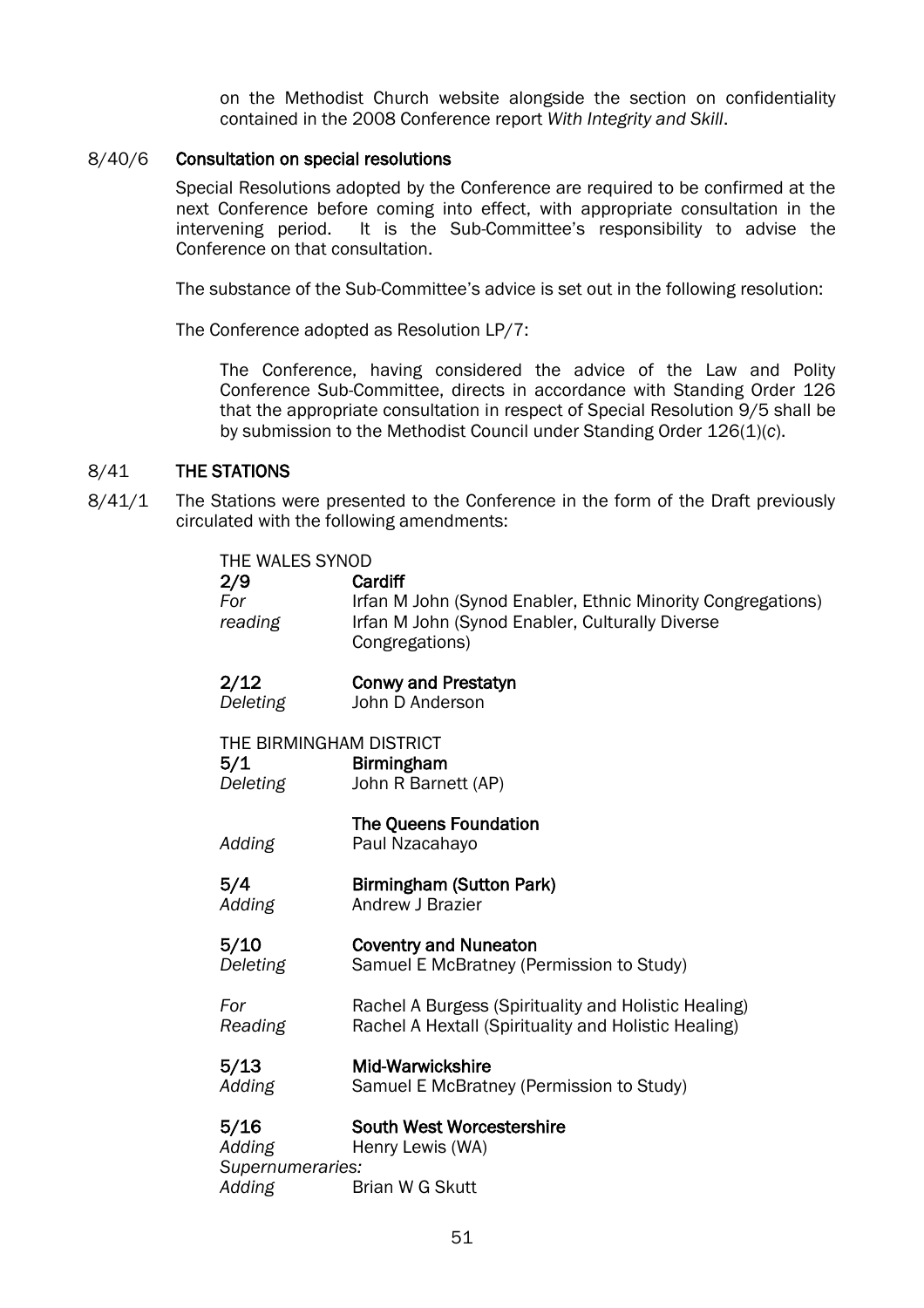### THE BOLTON AND ROCHDALE DISTRICT

6/8 Bury

*Adding* Darren J Holland (URC Mission and Discipleship Mentor)

### THE BRISTOL DISTRICT

#### 7/2 Bristol and South Gloucestershire *Adding* David JL Willis

*Deleting* Henry Lewis (WA) *Supernumeraries:*

*Adding* M Joy Newbold (D)

### 7/7 Gloucestershire

Adding Nigel Bishop (Hospital Chaplain) *Deleting* Lucille Rogers (Permission to study)

### 7/13 North East Somerset and Bath

*Supernumeraries: Deleting* M Joy Newbold (D)

### 7/15 Gordano Valley

*Supernumeraries: Deleting* David J Harris

### 7/20 Wiltshire United Area Adding **Heather A Wilson**

THE CHANNEL ISLANDS DISTRICT

| 10/1    | <b>Bailwick of Guernsey</b> |
|---------|-----------------------------|
| For     | Karen Le Mouton             |
| reading | Karen A V Le Mouton         |

### THE CHESTER AND STOKE-ON-TRENT DISTRICT

11/8 Cheshire South **Deleting** A Peter Hancock

### 11/15 Stoke-on-Trent North

*Deleting* Jill Taylor (D) (WA)

#### 11/18 Stoke-on-Trent (Burslem Mission) *Adding* A Peter Hancock

# 11/22 North Staffordshire

*Adding* Jill Taylor (D) (WA)

THE CORNWALL DISTRICT *Deleting* Mark Dunn Wilson, Secretary of the Synod *Adding* Simon J Clarke, Secretary of the Synod

### 12/1 *For* Camborne-Redruth

### *reading* Camborne, Redruth and Hayle

*Supernumeraries:* Adding **R** Anthony Broad *Adding* Andrew D Sowden

### 12/7 St. Austell

*Supernumeraries:*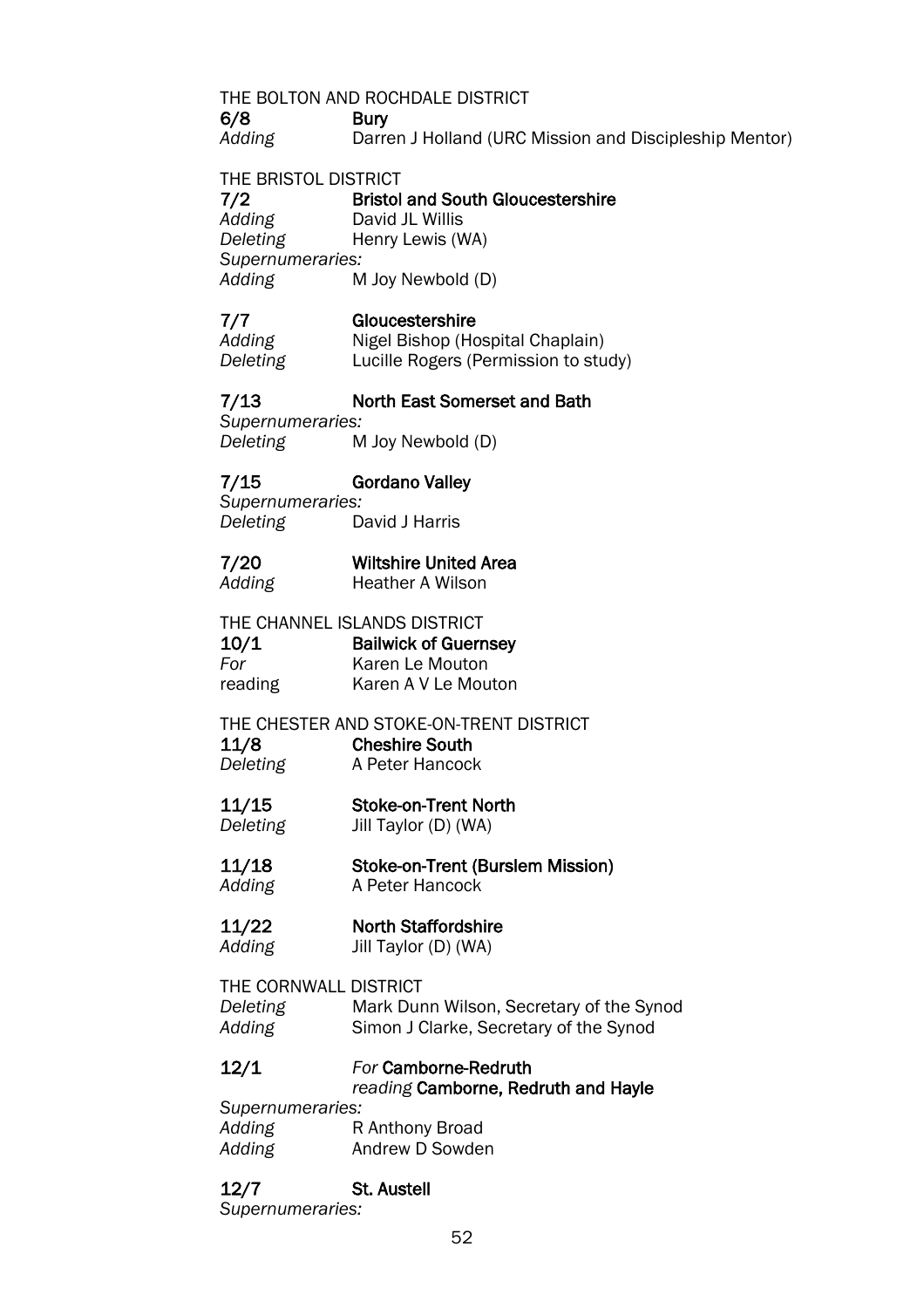| Adding | Peter A Smith |
|--------|---------------|
| Adding | Anita M Hart  |

#### 12/8 Bodmin, Padstow and Wadebridge *Deleting* David M C Matthews (AP)

### 12/9 West Penwith

*Supernumeraries:* **Stephen D Bales** 

#### 12/11 *For* St. Ives and Hayle *reading* St. Ives

*Deleting* D Mark Richards *Supernumeraries:* **Deleting R Anthony Broad** *Deleting* Andrew D Sowden

### 12/14 The Lizard and Mounts Bay

*For* Amanda Stevens *(Retreats and Spirituality Enabler) reading* Amanda Stevens *(District Retreats and Spirituality Enabler) Adding* Harry Chant (AP) *Supernumeraries: Add* Stephen D Bales *Add* Andrew J Hill

### 12/22 Saltash

*Deleting* Thomas J Osborne

### THE DARLINGTON DISTRICT

13/12 West Durham **For** Susan J Wigham (S)<br>
reading Susan J Wigham **Susan J Wigham** *Supernumeraries: Adding* Colin R Wilson *Adding* Joyce Wilson (D)

### THE EAST ANGLIA DISTRICT

14/5 Ely and Newmarket *For* Michael David Newton (AP) *reading* M David Newton (AP)

### 14/26 Cambridge

*Adding* Andrew J Bell (WA)

THE LINCOLNSHIRE DISTRICT 17/11 Barton and Brigg *Supernumeraries: Deleting* T Manville Wiles

### 17/12 Sleaford

**Deleting** Peter Lee (Lecturer at RAF Cranwell) *Supernumeraries: Adding* T Manville Wiles

THE LIVERPOOL DISTRICT 18/9 Wirral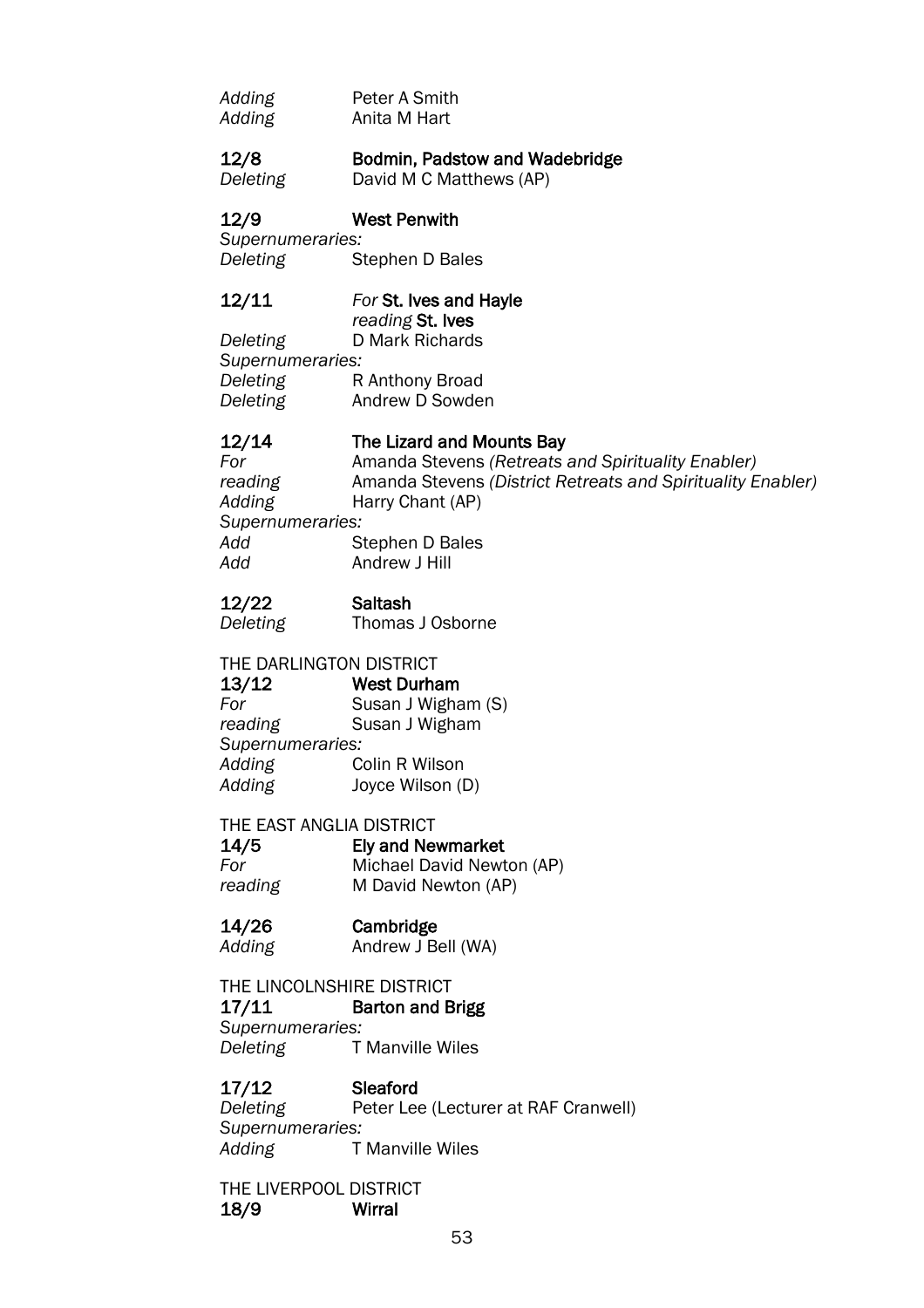*Supernumeraries: Adding* John P Barnett

#### 18/13 Sankey Valley

*Adding* Malcolm Fife (AP)

### THE MANCHESTER AND STOCKPORT DISTRICT

19/1 Manchester

| For     | Sarah Lowe                             |
|---------|----------------------------------------|
| reading | + Sarah Lowe                           |
| For     | Caroline F Ryder (WA)                  |
| reading | Caroline F Ryder (University Chaplain) |

### 19/11 Oldham and Saddleworth

*For* Lindsay Neal (S) *reading* Lindsay Neal<br> *For* Luiz F Cardoso (RR) *For* Luiz F Cardoso (RR) *reading* Luiz F Cardoso *Deleting* Darren J Holland

### 19/20 High Peak

*Supernumeraries: Adding* David A Harrison

THE NEWCASTLE UPON TYNE DISTRICT

| 20/1     | Newcastle upon Tyne (Central and East) |
|----------|----------------------------------------|
| Adding   | Paul D Cleever-Thorpe                  |
| Deleting | Michael P Holland (S)                  |
| For      | Peter Howell                           |
| reading  | Peter Howell (S)                       |

### 20/2 Newcastle upon Tyne (West)

*Supernumeraries: Deleting* James W Errington

# 20/5 **North Shields and Whitley Bay**<br>Deleting Malcolm D Hickox

**Malcolm D Hickox** *Supernumeraries: Adding* Malcolm D Hickox

#### 20/6 South East Northumberland Ecumenical Area

*Adding* Joy Sykes (D) (WA)

#### 20/8 Tynedale

*For* Jennifer M Pryde *reading* Jennifer M Porterpryde

### 20/16 Sunderland

*Adding* Michael P Holland (S) *Deleting* Paul D Cleever-Thorpe **For** Kathryn Stephens (S) reading Kathryn Stephens

#### THE LANCASHIRE DISTRICT

*For* 21/1 Burnley with Pendle *reading* 21/1 Burnley and Pendle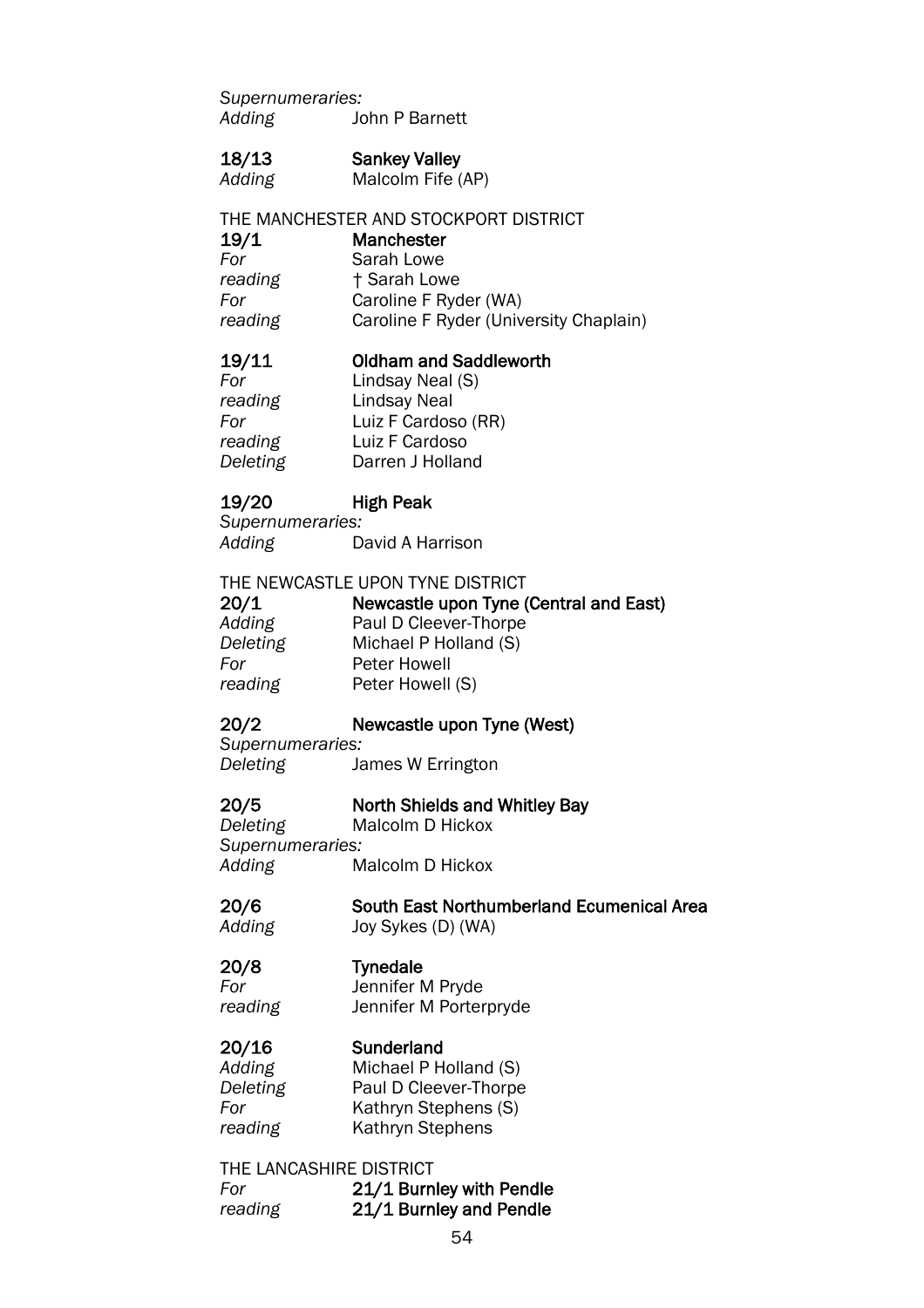### 21/10 Chorley and Leyland

| For     | Gyula F Fiak (RR)                               |
|---------|-------------------------------------------------|
| reading | Gyula F Fiak                                    |
| For     | David J Gallimore (D) (Chaplain MHS Beechville) |
| reading | David J Gallimore (D) (WA)                      |
| For     | Lynda J Gallimore (D) (WA)                      |
| reading | Lynda J Gallimore (D) (Chaplain MHS Beechville) |

### 21/15 North Fylde

*Supernumeraries: Adding* F John Swales

### THE NOTTINGHAM AND DERBY DISTRICT

22/1 Nottingham (North)

*For* Lynita Conradie (RR) *reading* Lynita Conradie

### 22/14 Mid Derbyshire

*Adding* Kevin Price (AP)

### 22/23 Sherwood Forest

*For* Christopher P Briggs (S) *reading* Christopher P Briggs (Who shall act in respect of ministerial duties under the direction of the Chair of District)

### THE NORTHAMPTON DISTRICT

23/2 Wantage and Abingdon

*Adding* John D Anderson (WA)

### 23/3 Witney and Faringdon

*Supernumeraries: Adding* Ian D Young

### 23/15 Stamford

**For Ruth Charlesworth (S)** reading **Ruth Charlesworth** *For* Sara P Cliff (Teacher, who shall act in respect of ministerial duties under the direction of the Secretary of the Conference) *reading* Sara P Cliff (WA) (Teacher, who shall act in respect of ministerial duties under the direction of the Secretary of the Conference)

### 23/28 Amersham

*Deleting* John M Parry (AP)

### 23/29 Vale of Aylesbury

*Supernumeraries: Deleting* C James Gorringe

#### THE PLYMOUTH AND EXETER DISTRICT 24/23 Torridge *For* Stephen Hill (S) *reading* Stephen Hill

THE SHEFFIELD DISTRICT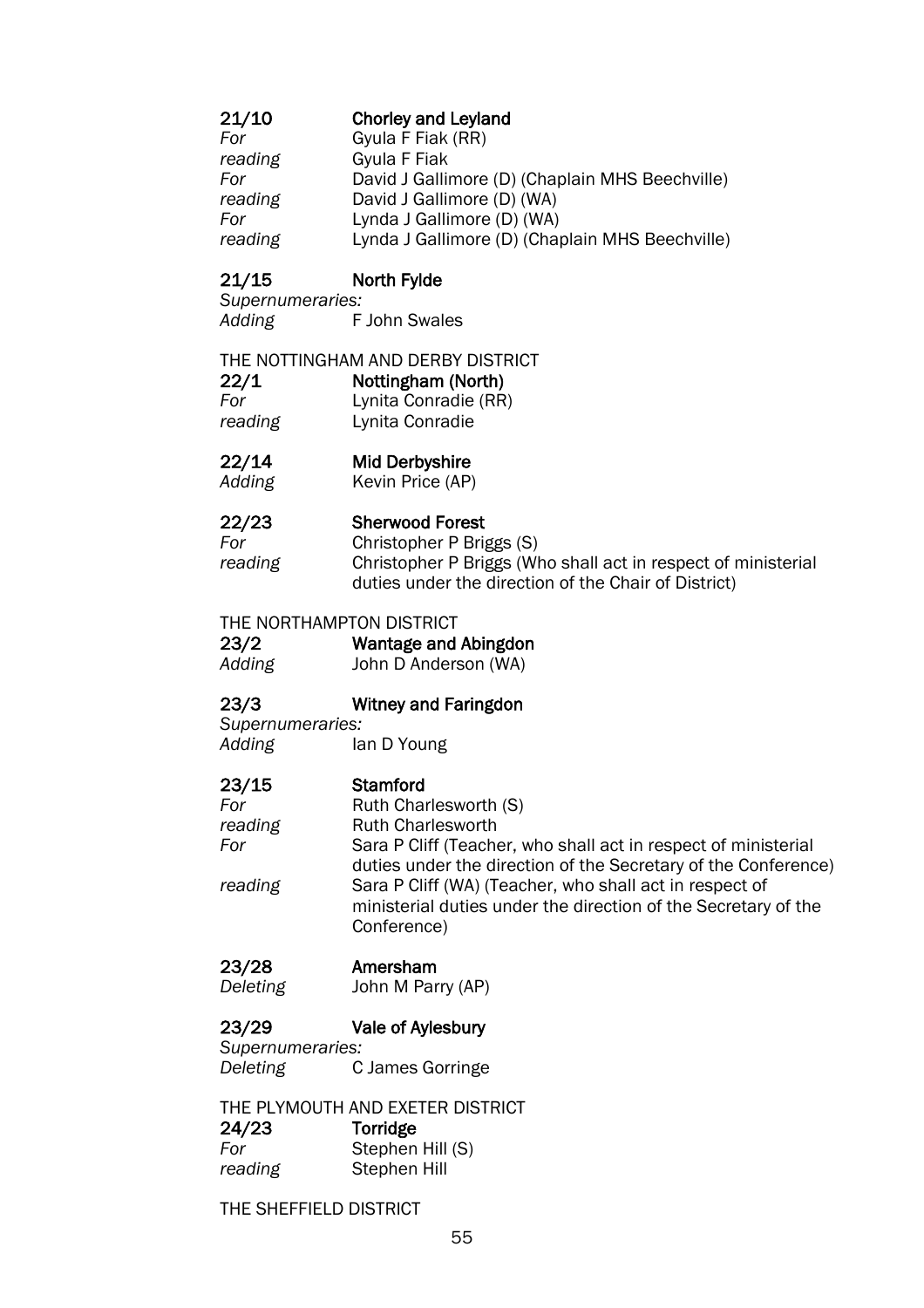| Deleting<br>Adding                         | Thomas D Read, Secretary of the Synod<br>R Margaret K Mwailu, Secretary of the Synod                                                        |
|--------------------------------------------|---------------------------------------------------------------------------------------------------------------------------------------------|
| 25/1<br>Deleting<br>Adding                 | <b>Sheffield</b><br>Louise E Grosberg (S)<br>Jennifer S Mullis (Permission to serve in an appointment<br>outside the control of the church) |
| For<br>reading<br>Deleting                 | <b>Urban Theology Unit</b><br><b>Urban Theology Union</b><br>lan K Duffield (AP)                                                            |
| <b>Cliff College</b><br>Deleting<br>Adding | Stephen F Skuce (RR) (Principal)<br>Ashley R Cooper (Principal)                                                                             |
| 25/11<br>For                               | <b>Bolsover and Staveley</b><br>K M Jane Harris (Assistant Chaplain - Nottingham City<br>Hospital)                                          |
| reading                                    | K M Jane Harris (Chaplain - Rotherham NHS Trust)                                                                                            |
| 25/19<br>For<br>reading                    | <b>Trinity</b><br>Jennifer S Mullis<br>Jennifer S Mullis (Permission to serve in an appointment<br>outside the control of the church)       |
| THE SOUTHAMPTON DISTRICT<br>26/1<br>Adding | Southampton<br>Peter Lee (Southampton University)                                                                                           |
| 26/9<br>Supernumeraries:<br>Adding         | Poole Bay<br>Jane M Ashplant                                                                                                                |
| Adding:<br>26/22                           | Portland<br>Gwyneth M Owen (S)                                                                                                              |
| 27/15<br>Supernumeraries:                  | THE YORKSHIRE WEST DISTRICT<br><b>Wharfedale and Aireborough</b>                                                                            |
| Adding                                     | Greta M Wainwright (D)                                                                                                                      |
| 28/3<br>For<br>reading                     | THE WOLVERHAMPTON AND SHREWSBURY DISTRICT<br><b>Shropshire and Marches</b><br>† Shalome S Cooper<br>† Shalome S MacNeill Cooper             |
| 28/13<br>For<br>reading                    | <b>Dudley and Netherton</b><br>Michael J Pullan (S)<br>Michael J Pullan                                                                     |
| 28/14<br>Supernumeraries:                  | <b>Gornal and Sedgley</b>                                                                                                                   |
| Adding                                     | <b>Gordon Morton</b>                                                                                                                        |

THE YORKSHIRE NORTH AND EAST DISTRICT 29/10 Bridlington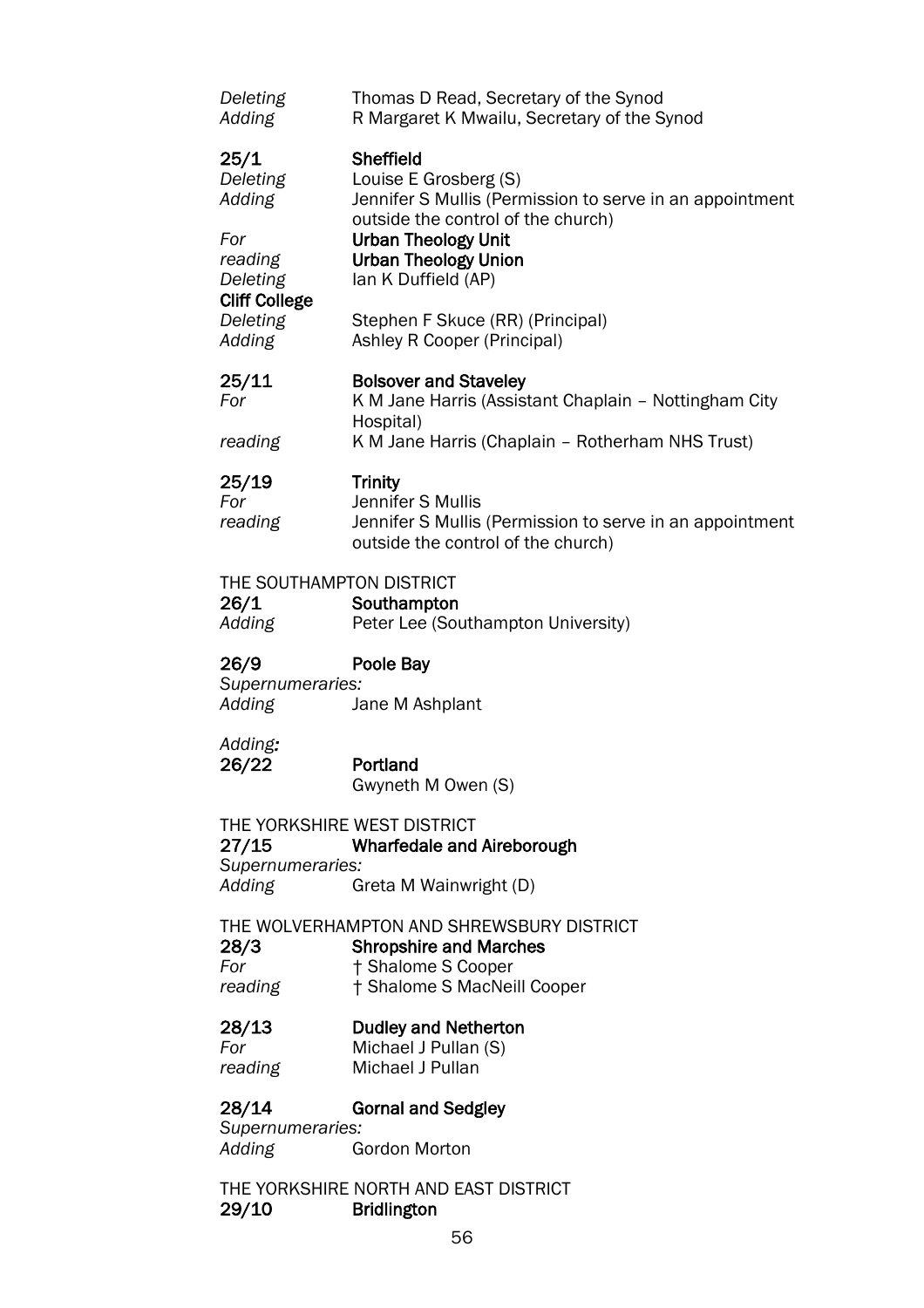*Supernumeraries: Deleting* F John Swales

#### 29/14 Pocklington and Market Weighton *Deleting* Brenda Fuller (D)

### 29/32 South Holderness

*Adding* Denise A Creed (D)

### 29/33 York

*Adding* Louise E Grosberg (Hospital Chaplain) *Supernumeraries: Deleting* Greta M Wainwright (D)

#### THE SCOTLAND DISTRICT

31/10 North of Scotland Mission *Supernumeraries: Deleting* Michael D Burch Adding<sup>on</sup> Raymond Cummins

### 31/13 Inverness

*Supernumeraries:* **Deleting Raymond Cummins** 

THE BEDFORDSHIRE, ESSEX AND HERTFORDSHIRE DISTRICT 34/1 North Bedfordshire *Supernumeraries: Adding* C James Gorringe

*Adding* Susan D M Howe

### 34/7 Tendring

*Deleting* Andrew J Bell

### 34/15 North Hertfordshire

*For* Binda R Panzu(RR) *reading* P Ruffin Binda (RR)

### THE LONDON DISTRICT

35/1 City Road *Adding* Keith G Riglin (AP)

### Methodist Church House

| Deleting | Nigel Bishop (WA)   |
|----------|---------------------|
| Deleting | Alwin J Samuel (WA) |
| Adding   | Kevin M Hart        |

### 35/12 London Mission (North West)

*Adding* Karen McBride (D) (Warden of the Methodist Diaconal Order)

### 35/22 New River

*Supernumeraries: Deleting* Robinson A Millwood

### 35/28 Blackheath and Crystal Palace

*For* Alberta Konadu-Yiadom

*reading* † Alberta Konadu-Yiadom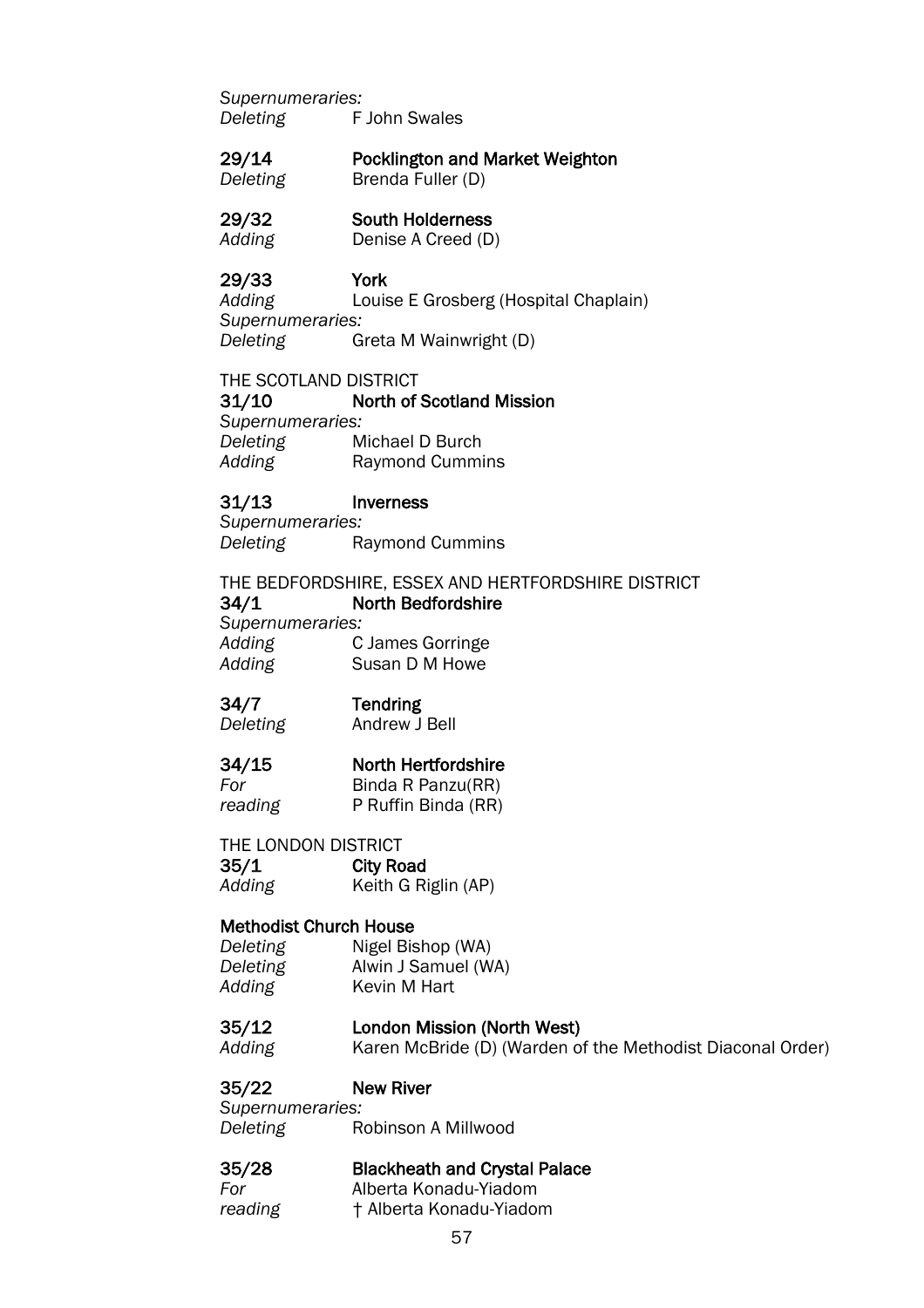### 35/34 Enfield *Deleting* Karen McBride (D) (Warden of the Methodist Diaconal Order)

### 35/36 Harrow and Hillingdon

*For* Nicholas J Skelding (S) *reading* Nicholas J Skelding

**For Andrew R Pottage** *reading* Andrew R Pottage (S)

**For** Ian J Worsfold (City University Chaplain) reading lan J Worsfold (City, University of London Chaplain)

*Supernumeraries:*

*Deleting* Anita M Hart

35/42 Bromley Adding Raymond J Coster (AP)

### THE SOUTH EAST DISTRICT

| 36/4     | <b>Thames Valley</b> |
|----------|----------------------|
| Deleting | Gary J Homewood (WA) |

*For* 36/8 Worthing *reading* 36/8 West Sussex (Coast and Downs)

# 36/18 Weald of Kent

*Adding* Gary J Homewood (WA)

### SERVICE IN OTHER CONFERENCES AND CHURCHES

|         | PERMISSION TO RESIDE ABROAD    |
|---------|--------------------------------|
| Adding  | John Y T Amankwatia (Ghana)    |
| For     | Harriet P Bacon (Barbados)     |
| reading | Harriet P Bacon (D) (Barbados) |
| Adding  | Roger O Baylis (Spain)         |
| Adding  | Alwin J Samuel (Pakistan)      |
| For     | Gordon H Wallace (Ireland)     |
| reading | Gordon H Wallace (D) (Ireland) |
|         |                                |

### THE CONNEXIONAL TEAM

| For     | Adrian Roux (26/2)                      |
|---------|-----------------------------------------|
| reading | Adrian Roux (AP) (26/2)                 |
| For     | Stephen F Skuce (RR) (25/13) and (26/4) |
| reading | Stephen F Skuce (RR) (26/4)             |
|         |                                         |

#### FORCES CHAPLAINS

(c) Royal Air Force

*Deleting* Kevin M Hart

# THE CIRCUITS TO WHICH THE FOLLOWING ARE TO BE APPOINTED OR IN WHICH THEY ARE TO BE STATIONED ARE YET TO BE IDENTIFIED:

*Deleting all names in this section*

#### ASSOCIATE PRESBYTERS

*Deleting* Linda Bond (34/1)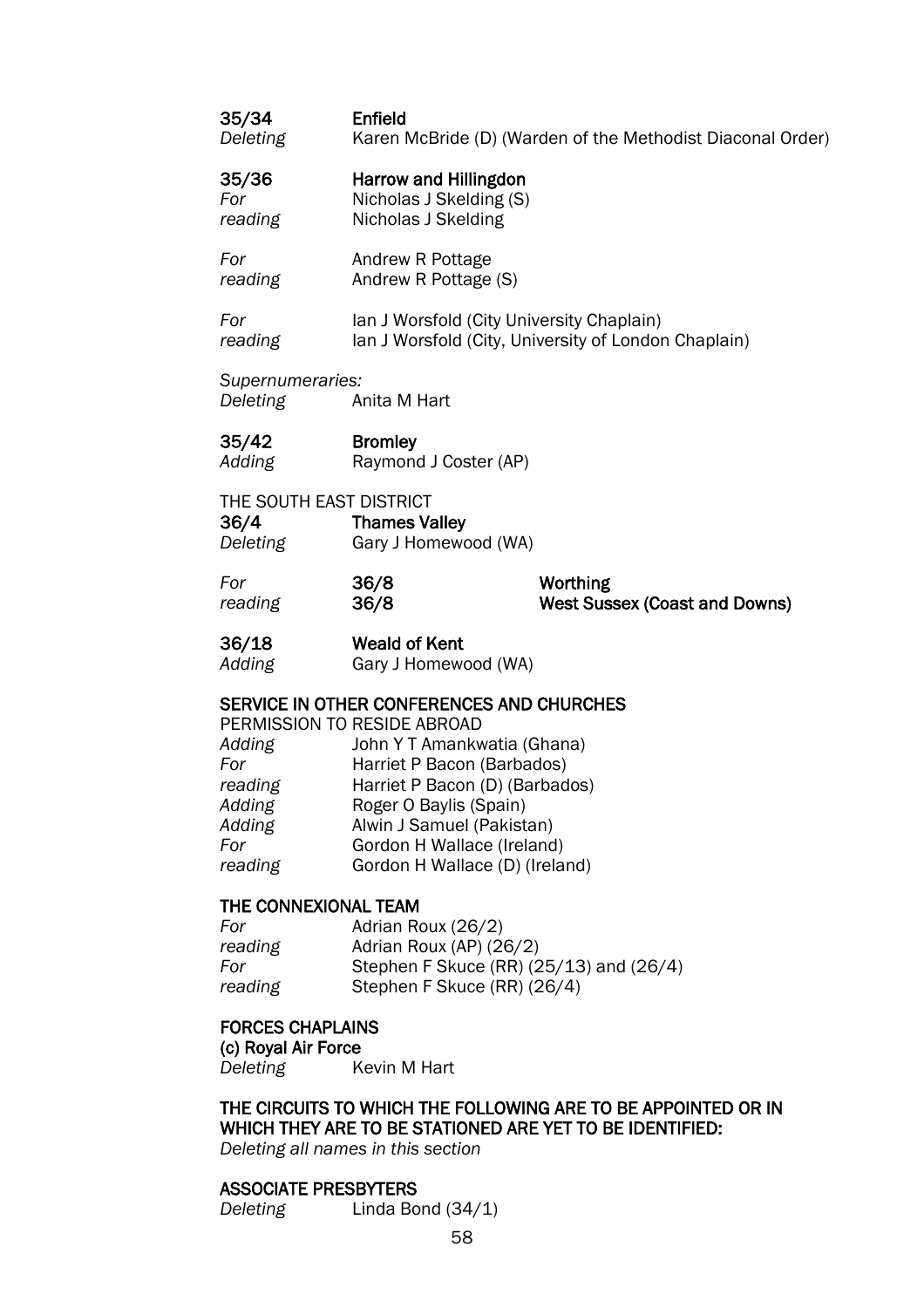| Adding | David J Page $(11/8)$ |
|--------|-----------------------|
| Adding | Andrew Scaife (18/9)  |

8/41/2 The Conference, by a Standing Vote, adopted the Stations.

#### 8/42 DAILY RECORD

8/42/1 The Daily Record for Wednesday, 28 June was presented, taken as read, and adopted as printed,

at 7/21/1, adding

p 453, in the 'Connexion' row of the chart, *for* '208,738' *reading* '208,574' and *for* '+1667' *reading* '+1831'

- 8/42/2 The Conference adopted the Daily Record for Thursday, 29 June in headings only.
- 8/42/3 The Written Portion of the Daily Record of the Representative Session was presented in headings only and adopted.

#### 8/43 EXPRESSIONS OF THANKS

- 8/43/1 The ex-President, The Revd Roger L Walton, and the ex-Vice-President, Ms Rachel J Lampard, expressed the thanks of the Conference to the President and Vice-President of the Conference.
- 8/43/2 The Conference expressed its thanks to the Connexional Team, the Conference Arrangements Team, the Business Committee, the Conference Secretariat and the staff in the Record Office.

#### 8/44 LETTER

A letter of thanks was sent in the name of the Conference to Mr Gary Williams for taking part in the video *Hearing other voices within the Methodist Church*.

### 8/45 ATTESTATION

The Daily Record of the Presbyteral and Representative Sessions and associated documents were signed by the President, the Vice-President and the Secretary of the Conference, and were duly attested.

#### 8/46 THE JOURNAL

The Conference, by a Standing Vote, directed that the Resolutions, Orders, Elections, Consents, Delegations and Appointments, and each of them, and every Act and all Acts whatsoever made and done by the Conference begun on Thursday, 22 June 2017, be duly entered in the Journal of the Conference, subscribed by the President, the Vice-President and the Secretary, and shall be taken as, and shall be, the Acts of the Conference to all intents and purposes whatsoever.

#### 8/47 ADJOURNMENT

The Conference, by a Standing Vote, resolved to adjourn to the Conference of 2018, which would meet in Nottingham on Thursday, 28 June in its Presbyteral Session, and on Saturday, 30 June in its Representative Session.

8/48 The Conference adjourned at 13.00.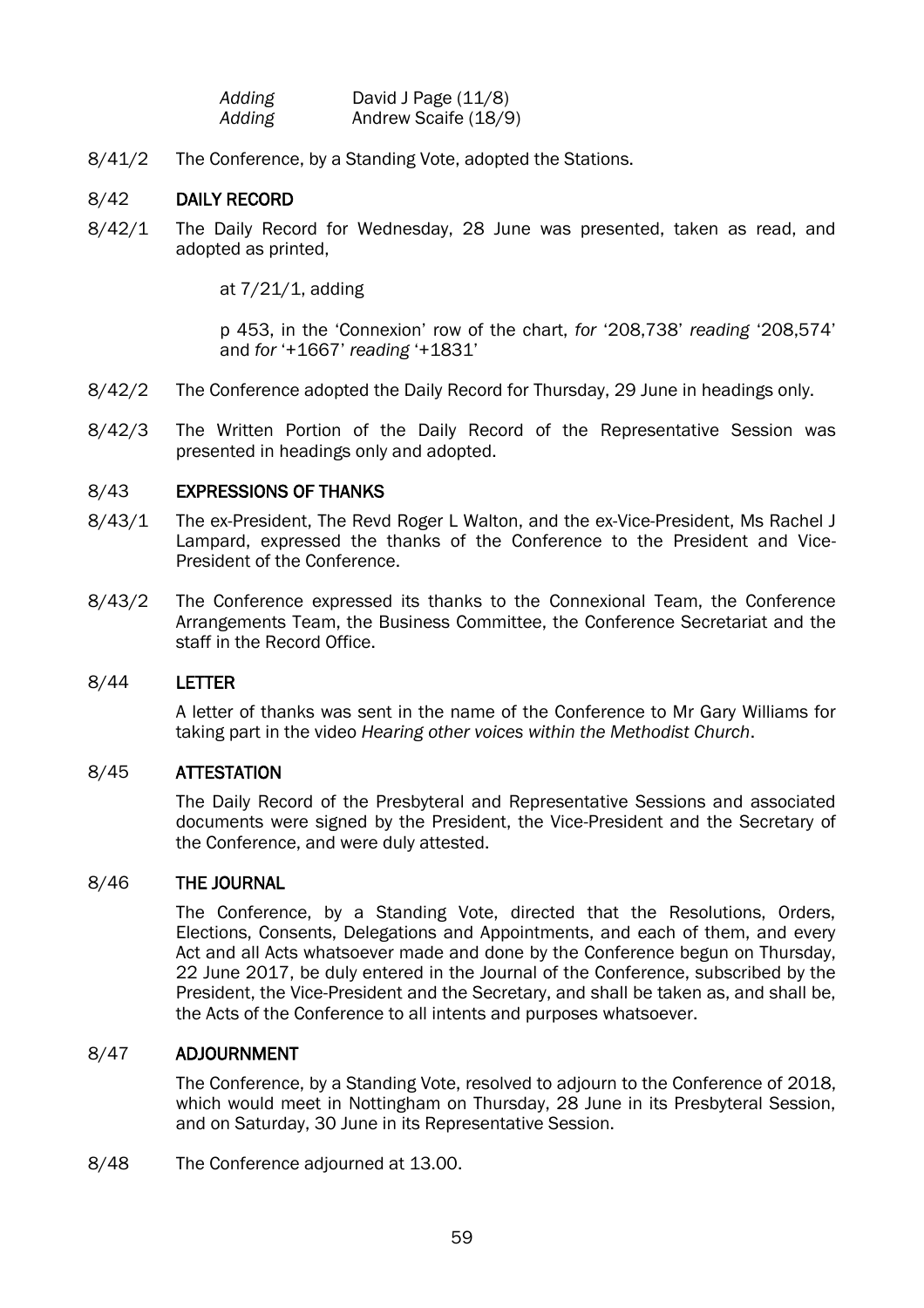## INDEX TO THE DAILY RECORD OF THE PRESBYTERAL SESSION 2017

| Attestors, appointment1/9                                                                                                                                           |
|---------------------------------------------------------------------------------------------------------------------------------------------------------------------|
| <b>Business Committee</b>                                                                                                                                           |
|                                                                                                                                                                     |
| Candidates<br>- deferring entry into training 2/4/1-2<br>- from autonomous conferences  2/3/4<br>Code of Conduct, Ministerial  1/13<br>Conference arrangements 1/11 |
|                                                                                                                                                                     |
| <b>Full Connexion</b><br>- reinstatement to  2/7/7-9<br>- to be received into2/6, 2/7/2                                                                             |
| Holy Communion, service of1/2                                                                                                                                       |
|                                                                                                                                                                     |
| Membership of the Conference 1/5                                                                                                                                    |
|                                                                                                                                                                     |

| Permission to reside or serve abroad 2/8<br>'Preachers on trial' recommended to<br>be received into Full Connexion 2/6               |  |
|--------------------------------------------------------------------------------------------------------------------------------------|--|
| 'Preachers recommended for<br>continuance on trial'2/5<br>Presbyteral Candidates and                                                 |  |
| Probationers Oversight  2/3-6<br>Presbyters returning to active work 2/27                                                            |  |
| Reinstatement  2/7/7-9<br>Revd Donald M Eadie  1/12                                                                                  |  |
| Scrutineers, appointment  1/8<br>Statistics for Mission  2/14<br>Supernumerary, presbyters becoming. 2/27<br>Supervision Policy 2/23 |  |
| Thanks to the President  2/29<br><b>Transfers from other Conferences</b><br>and Churches                                             |  |
| - into Full Connexion2/7/2                                                                                                           |  |
| - recognised and regarded2/7/5                                                                                                       |  |

# INDEX TO THE DAILY RECORD OF THE REPRESENTATIVE SESSION 2017

| Assistant Secretary, appointment5/3<br>Attestors, appointment of5/2                               |
|---------------------------------------------------------------------------------------------------|
| Budget, Central Services  3/15, 8/27<br>- district allocations  8/28<br><b>Business Committee</b> |
| Candidates<br>- oversight committee 8/33<br>Central Finance Board  8/24                           |

| Charles Street, Bristol 8/21<br>Children & Youth Assembly  6/18<br>Conference arrangements  7/29<br>Conference-elected representatives 8/2<br>Connexional Allowances 5/18<br>Connexionalism in 21 <sup>st</sup> century 5/8<br>Covenant Advocacy and Monitoring 8/23 |
|----------------------------------------------------------------------------------------------------------------------------------------------------------------------------------------------------------------------------------------------------------------------|
| Daily Record 5/17, 6/17, 7/24, 8/42                                                                                                                                                                                                                                  |
| - associate deacons  8/36/3                                                                                                                                                                                                                                          |
| - authorised to serve  8/36/3                                                                                                                                                                                                                                        |
| - becoming supernumerary 8/58/5                                                                                                                                                                                                                                      |
| - recognised and regardednone                                                                                                                                                                                                                                        |
|                                                                                                                                                                                                                                                                      |
| Diaconal Committee  8/35                                                                                                                                                                                                                                             |
|                                                                                                                                                                                                                                                                      |
|                                                                                                                                                                                                                                                                      |
|                                                                                                                                                                                                                                                                      |
|                                                                                                                                                                                                                                                                      |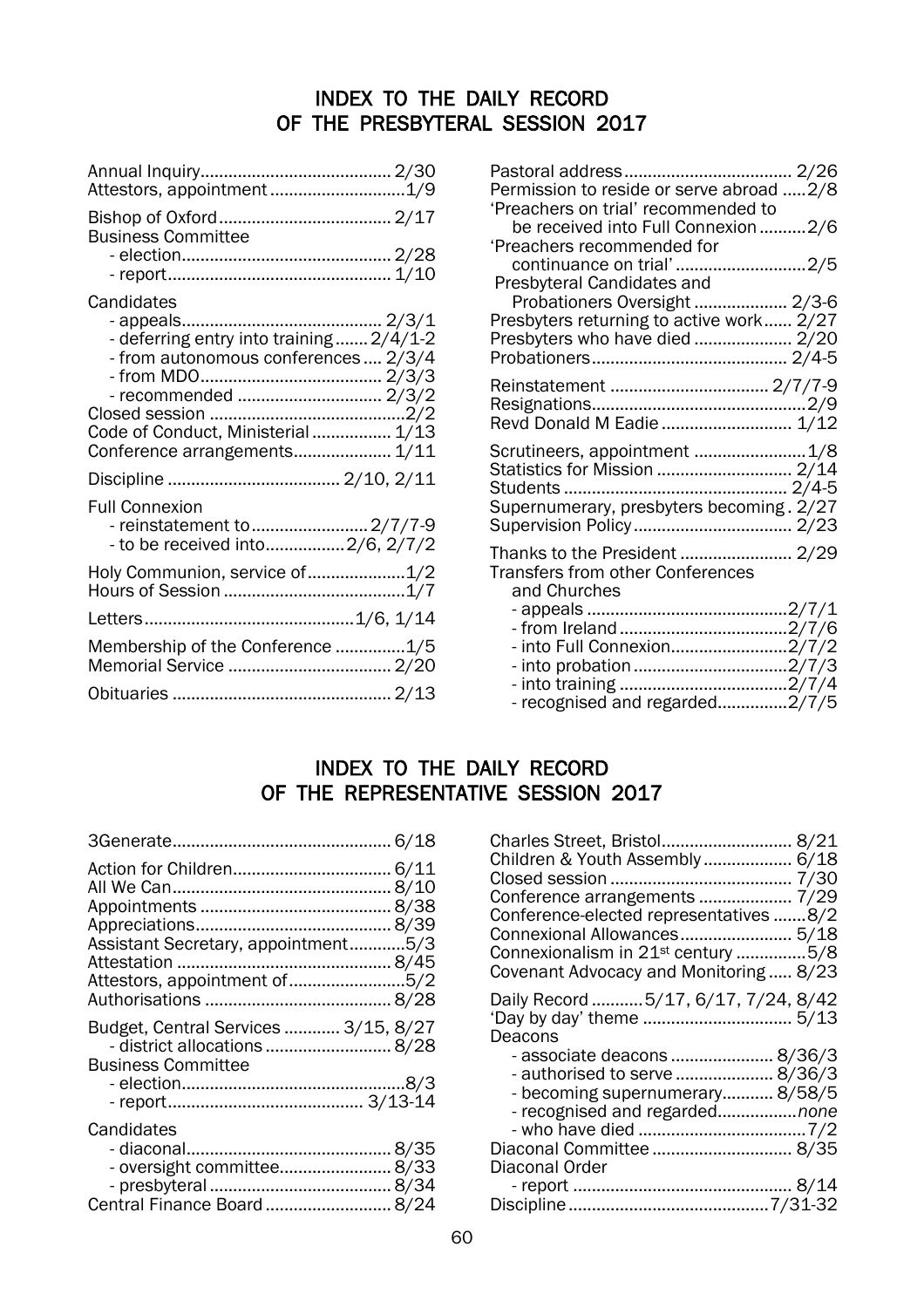| District Chairs, designation  8/37                                                                                        |  |
|---------------------------------------------------------------------------------------------------------------------------|--|
| Ecumenical<br>- 'Ministry in an ecumenical context' 6/14<br><b>Ethical Investment</b><br>- Joint Advisory Committee  6/20 |  |
| Faith and Order report 5/9<br>Forces Board report  8/13<br>Full Connexion, reception into                                 |  |
| Guernsey, Bailiwick of8/8                                                                                                 |  |
| Holy Communion, service of7/2                                                                                             |  |
| Independent Schools Trust (MIST)6/9                                                                                       |  |
|                                                                                                                           |  |
| Law and Polity<br>- Conference sub-committee . 7/12, 8/40<br>Letters 5/23, 6/24, 7/34                                     |  |
| Membership of Conference3/4<br>Memorialssee Appendices B and C<br>Methodist Council report                                |  |
| Methodist Ministers' Housing Soc  8/16                                                                                    |  |
| Notices of Motion  see Appendix A                                                                                         |  |
|                                                                                                                           |  |
| Presbyters                                                                                                                |  |

| - authorised to serve  8/36/3<br>- becoming supernumerary 8/32/1<br>- recognised and regarded8/36/1-2                                                      |  |
|------------------------------------------------------------------------------------------------------------------------------------------------------------|--|
| - returning to active work 8/32/2<br>President of the Conference                                                                                           |  |
| - election 20163/6/1                                                                                                                                       |  |
| Remembrance, act of 7/2                                                                                                                                    |  |
| Safeguarding<br>- calculating required hours 7/15<br>- Past Cases implementation  5/14                                                                     |  |
| Schools, see Wesley Trust<br>Scotland Relief & Extension Fund  8/22<br>Scrutineers, appointment3/5<br>Special Resolutions  5/20/2<br>- consultation 8/40/6 |  |
| Stationing Committee 8/17<br>Statistics for Mission  7/21, 8/4<br>Supervision policy  7/26                                                                 |  |
| Thanks, expressions of  8/43                                                                                                                               |  |
| Unified statement of finances5/4                                                                                                                           |  |
| Vice-President of the Conference:<br>- election 20163/6/2                                                                                                  |  |
| Westminster Central Hall Trustees 8/26<br>Westminster College, Oxford 8/19<br>World Church visitors 3/8/1-2                                                |  |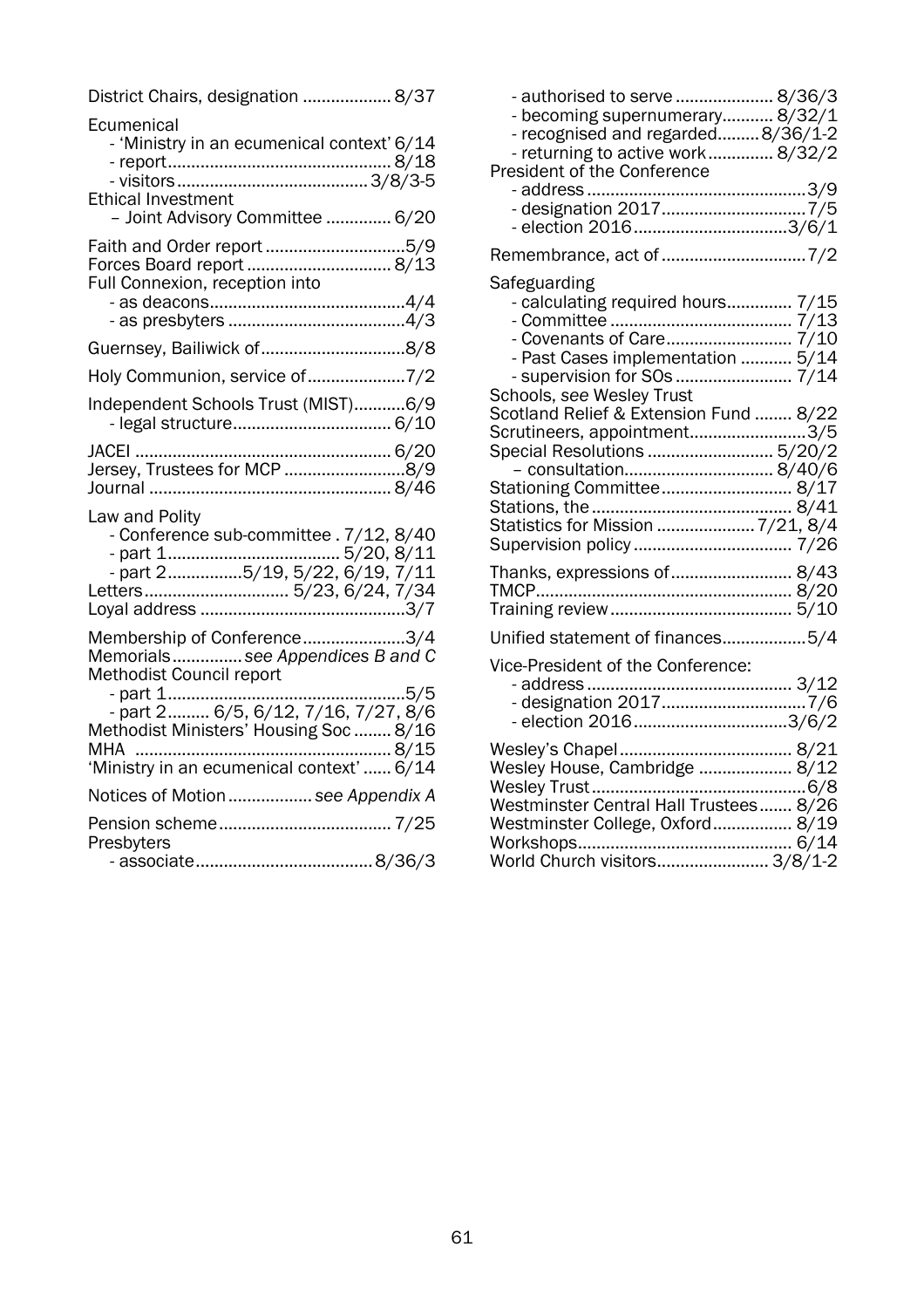### APPENDIX A NOTICES OF MOTION

*This Appendix lists Motions adopted, or agreed to be not put, other than those which were amendments to substantive Resolutions. It also lists those that the Conference referred to other bodies. It does not list Motions lost or withdrawn, which do not appear in the Record. The figures in brackets are the numbers given to the Notices of Motion.*

### I. Motions

### (a) adopted

### (b) not put

|  | Letter from National Coalition of Christian Oganisations in Palestine (203)6/4 |  |
|--|--------------------------------------------------------------------------------|--|
|--|--------------------------------------------------------------------------------|--|

### (c) referred to the Methodist Council

### II. Responses to Notices of Motion referred by previous Conferences

*For a report about work done and work in progress on Notices of Motion brought to previous Conferences, see item 47 of the Agenda (adopted Daily Record 8/25).*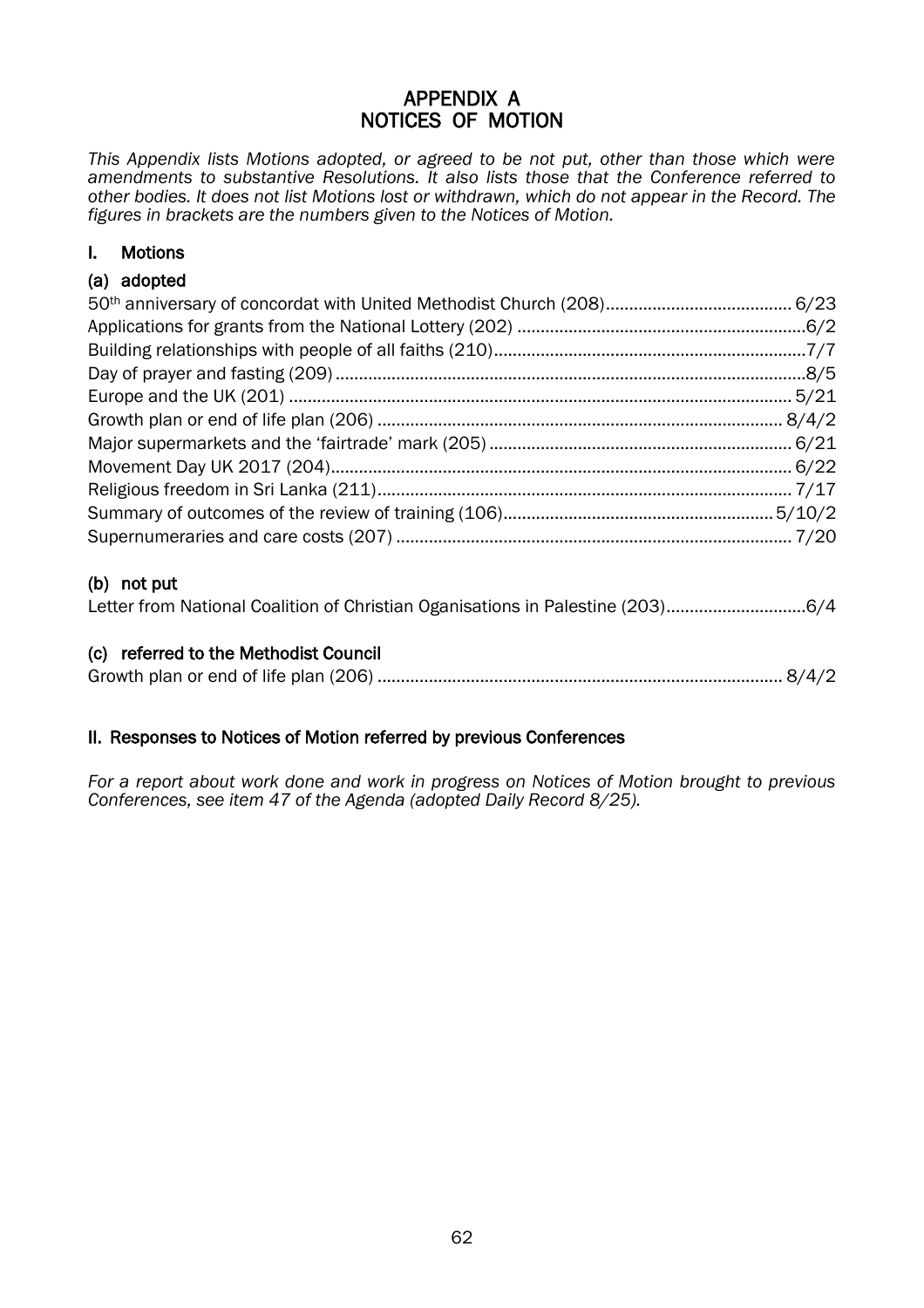### APPENDIX B MEMORIALS

### a. Listed numerically

| M1             |                                                                               |  |
|----------------|-------------------------------------------------------------------------------|--|
| M <sub>2</sub> |                                                                               |  |
| M <sub>3</sub> |                                                                               |  |
| M4             | Candidating for ministers transferring between presbyteral/diaconal  8/7/2    |  |
| M <sub>5</sub> | Candidating for ministers transferring between presbyteral/diaconal  8/7/2    |  |
| M <sub>6</sub> |                                                                               |  |
| M7             | Access to local preaching and worship leading training materials 7/28         |  |
| M <sub>8</sub> |                                                                               |  |
| M <sub>9</sub> |                                                                               |  |
| M10            |                                                                               |  |
| M11            |                                                                               |  |
| M12            |                                                                               |  |
| M13            |                                                                               |  |
| M14            |                                                                               |  |
| M15            | Connexional grant funding - balancing holiness, risk and sustainability 5/5/4 |  |
| M16            |                                                                               |  |
| M17            |                                                                               |  |
| M18            |                                                                               |  |
| M19            |                                                                               |  |
| M20            |                                                                               |  |
| M21            |                                                                               |  |
| M22            |                                                                               |  |
| M23            |                                                                               |  |
| M24            |                                                                               |  |
| M25            |                                                                               |  |
| M26            |                                                                               |  |
| M27            |                                                                               |  |
| M28            |                                                                               |  |
| M29            |                                                                               |  |
| M30            |                                                                               |  |
| M31            |                                                                               |  |
| M32            |                                                                               |  |
| M33            |                                                                               |  |
| M34            |                                                                               |  |
| M35            |                                                                               |  |
| M36            |                                                                               |  |
| M37            |                                                                               |  |
| M38            |                                                                               |  |
| M39            |                                                                               |  |